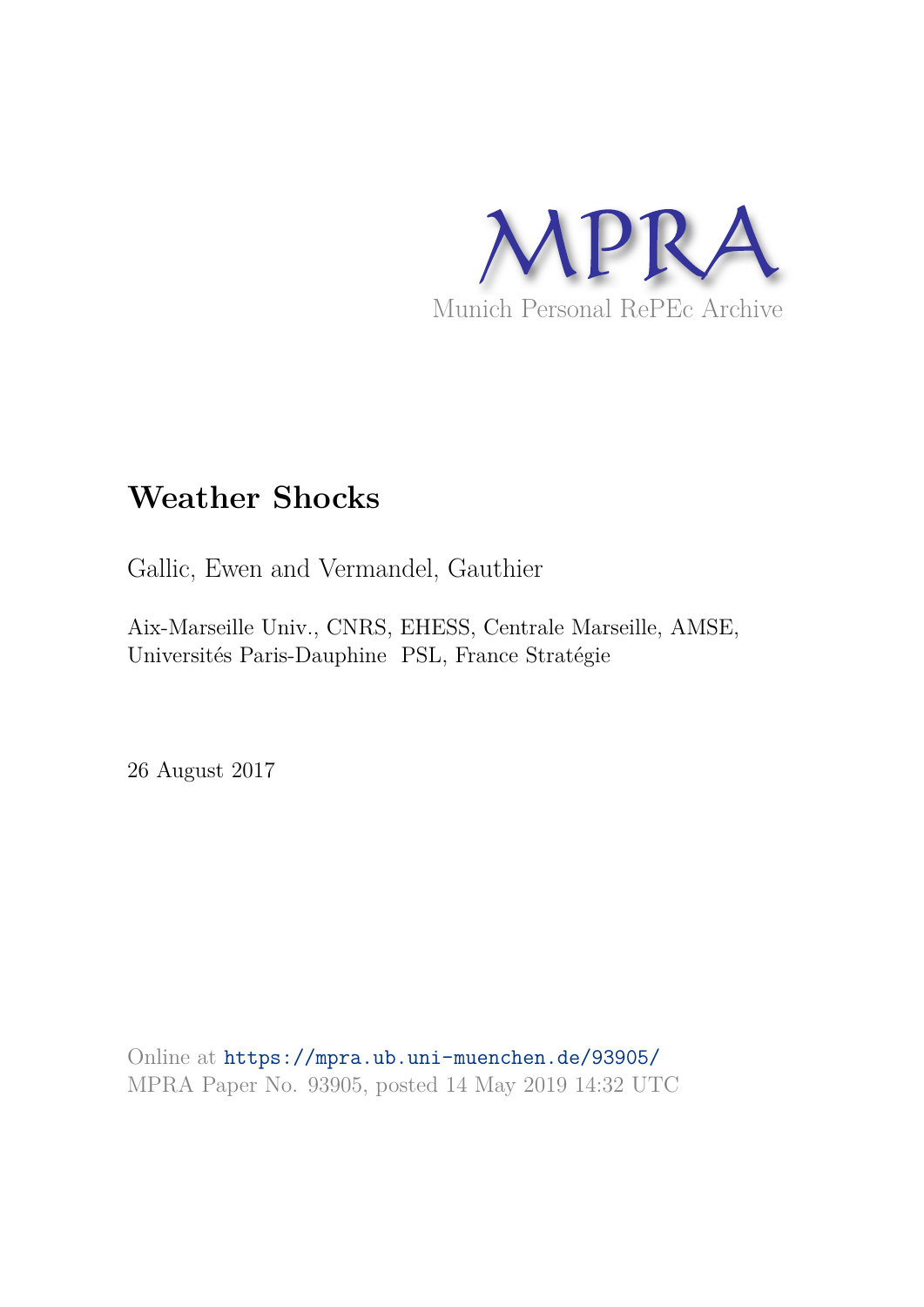## Weather Shocks<sup>∗</sup>

## Ewen Gallic<sup>a</sup> and Gauthier Vermandel<sup>†b,c</sup>

<sup>a</sup>Aix-Marseille Univ., CNRS, EHESS, Centrale Marseille, AMSE. <sup>b</sup>Paris-Dauphine and PSL Research Universities <sup>c</sup>France Stratégie, Services du Premier Ministre

May 13, 2019

#### Abstract

How much do weather shocks matter? The literature addresses this question in two isolated ways: either by looking at long-term effects through the prism of theoretical models, or by focusing on short-term effects using empirical analysis. We propose a framework to bring together both the short and long-term effects through the lens of an estimated DSGE model with a weather-dependent agricultural sector. The model is estimated using Bayesian methods and quarterly data for New Zealand using the weather as an observable variable. In the short-run, our analysis underlines the key role of weather as a driver of business cycles over the sample period. An adverse weather shock generates a recession, boosts the non-agricultural sector and entails a domestic currency depreciation. Taking a long-term perspective, a welfare analysis reveals that weather shocks are not a free lunch: the welfare cost of weather is currently estimated at 0.19% of permanent consumption. Climate change critically increases the variability of key macroeconomic variables (such as GDP, agricultural output or the real exchange rate) resulting in a higher welfare cost peaking to 0.29% in the worst case scenario.

Keywords : Agriculture, Business Cycles, Climate Change, Weather Shocks JEL classification: C13, E32, Q54

<sup>\*</sup>We thank Stéphane Adjemian, Catherine Benjamin, Jean-Paul Chavas, François Gourio, Alexandre Jeanneret, Michel Juillard, Frédéric Karamé, Robert Kollmann, Olivier L'Haridon, François Langot, Michel Normandin, Jean-Christophe Poutineau, Katheline Schubert, and Christophe Tavera for their comments. We thank participants at the Climate Economic Chair Workshop at Dauphine, Dynare-ECB conference, T2M in Lisbon, the CEF in New-York, the SURED 2016 conference, the French Economic Association annual meeting in Nancy, the INRA workshop in Rennes, the GDRE conference in Clermont-Ferrand, the ETEPP-CNRS 2016 conference in Aussois, IMAC Workshop in Rennes, and seminars at the University of Caen, the University of Rennes 1, Paris-Dauphine, Utrecht University, and the University of Maine. We remain responsible for any errors and omissions.

<sup>†</sup>Corresponding author: gauthier@vermandel.fr. Paris-Dauphine and PSL Research Universities. Place du Maréchal de Lattre de Tassigny, 75016 Paris, France.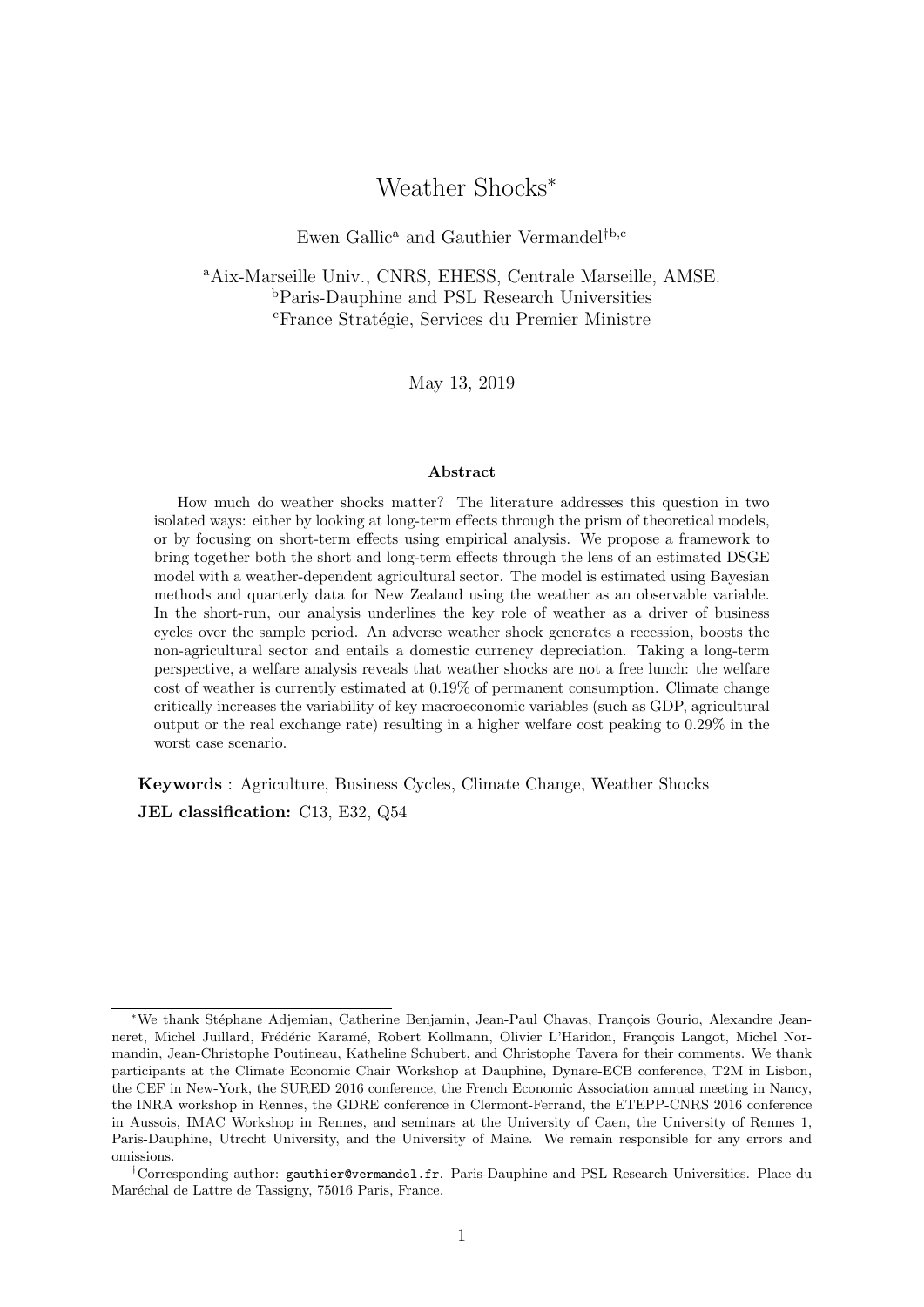## 1 Introduction

Among the many shocks and disturbances driving the business cycles, the weather has received little attention as a serious source of business cycles in modern macroeconomic models. Yet over the last 40 years, heat waves and droughts have been causing significant damages at global level peaking to a total value of US\$25 billion in 2014, as documented in Figure 1. Both the frequency and the intensity of these adverse events tend to follow an upward trend, suggesting that the weather is likely to become a more frequent source of business cycles in the coming years. This growing source of macroeconomic fluctuations, also referred to as weather shocks, is emerging as one of the most important facets of global warming, in particular for agricultural-based countries. In such economies, the weather generates detrimental fluctuations in the agricultural sector that can spread to the rest of the economy.



Note: Data are taken from EM-DAT; IMF, World Economic Outlook database and set in real terms using the US GDP deflator.

Figure 1: Global frequency and impact of weather shocks (droughts and heat waves) between 1970 and 2016.

If long-run effects of the weather, i.e., climate effects are already well documented in the literature, $\frac{1}{1}$  many uncertainties remain regarding the short-run aspects in terms of propagation, supply-side transmission channels and the potential welfare costs. More importantly, most of this literature considers the change in climate statistics as a trend phenomenon (e.g., Nordhaus and Yang, 1996; Nordhaus, 2018b, 1991), leaving the role of weather fluctuations and their underlying welfare costs as second order issues. In this article, we argue that weather driven business cycles are not a benign facet of climate change.

Contributions. The aim of this article is therefore to fill the gap by making three main contributions to address this question. The first contribution concerns the engineering of an aggregate measure of the weather. Unlike TFP shocks which are not observable, the timevarying productivity of agricultural lands is measurable from soil moisture observations.<sup>2</sup> In this paper, we build a weather index at a macro level from soil moisture deficits observations

<sup>&</sup>lt;sup>1</sup>See Acevedo et al. (2017) for a survey on weather shocks, Nordhaus (2018a) for a summary of the evolution of the DICE model over the three decades, and Deschenes and Greenstone (2007) for an assessment of long term effects of climate change on agricultural output.

<sup>&</sup>lt;sup>2</sup>Therefore in the rest of the article, we refer to these exogenous changes in land productivity as weather shocks.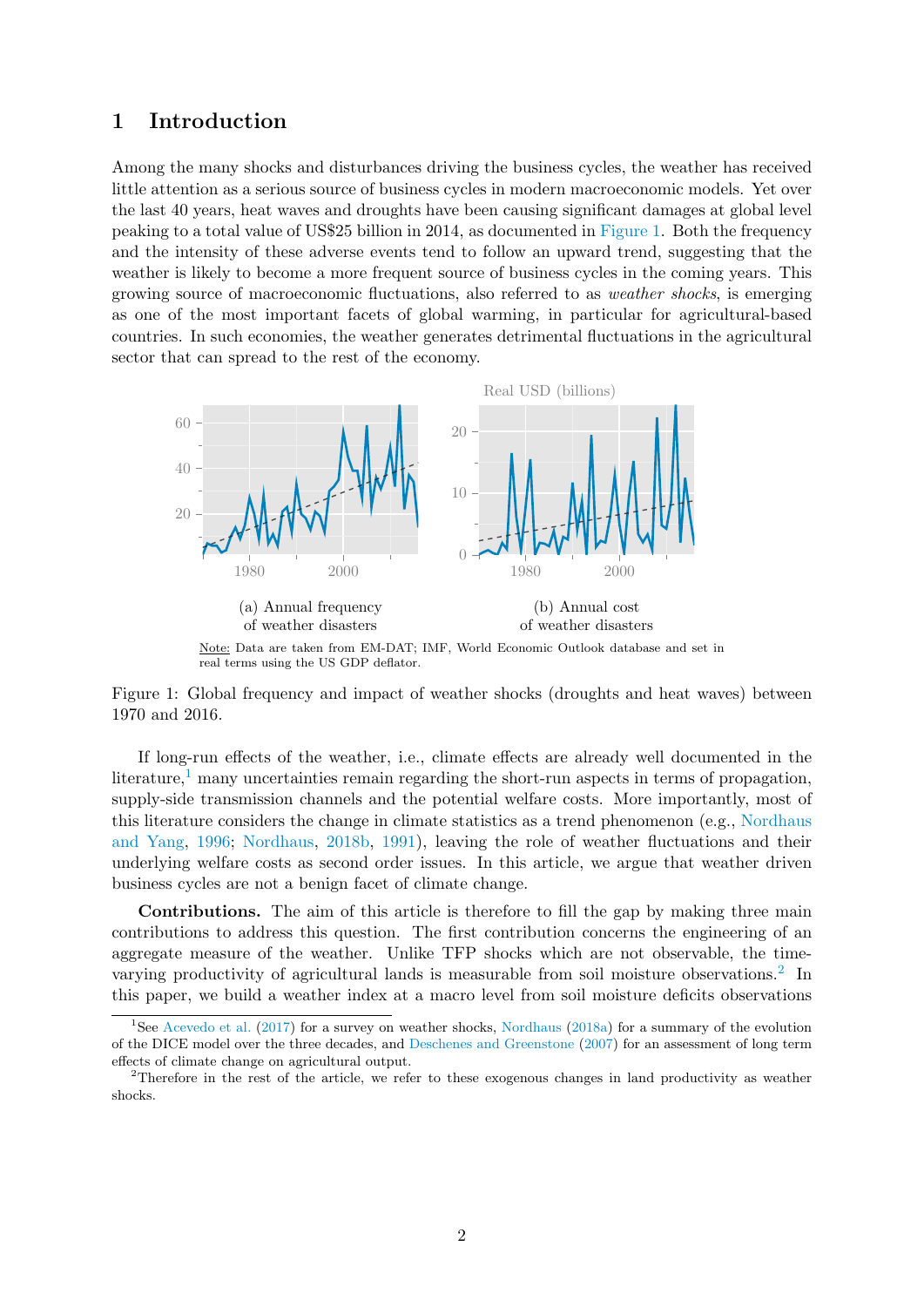that captures unsatisfactory levels of agriculture productivity for New Zealand.<sup>3</sup> A second contribution lies in the documentation of the transmission mechanisms of the weather. Through the lens of a Vector Auto-Regressive (VAR) model, we gauge the quantitative interaction of the weather with seven macroeconomic time series of New Zealand. Following a shock to the weather equation in the VAR, we document the transmission mechanism of the weather in a small-open economy environment. A third contribution concerns the building of a macroeconomic model with a time-varying weather. We enrich a Dynamic Stochastic General Equilibrium (DSGE) model with a tractable weather-dependent agricultural sector. Entrepreneurs involved in the agricultural sector (i.e., farmers) are endowed with a land. The productivity of that land is endogenously determined by both economic and weather conditions. Farmers face unanticipated weather shocks affecting the efficiency of their land over the business cycles. The model is estimated through Bayesian techniques with the same sample as the VAR model to provide an alternative theoretical representation of the data. In addition to its empirical relevance, the estimated DSGE model is amenable for counterfactual experiments to assess the quantitative implications of climate change on the business cycles of an economy.

We get three main results from the aforementioned methodology. First, both the VAR and the DSGE models document the transmission of a weather shock – more specifically a drought – through a large and persistent contraction of agricultural production, accompanied by a decline in consumption, investment and a rise in hours worked. At an international level, a weather shock causes current account deficits and a depreciation of the domestic currency. The weather shock thus shares similar dynamic patterns with a sectoral TFP shock. Second, we find that weather shocks play a non-trivial role in driving the business cycles of New Zealand. On the one hand, the inclusion of weather-driven business cycles strikingly improves the statistical performance of the model. On the other hand, the weather drives an important fraction of the unconditional variance, in particular for GDP, consumption and agricultural output. The resulting consequence is a high welfare cost of business cycles induced by weather shocks. In particular, we find that households would be willing to give up 0.19% of their unconditional consumption to rule out weather shocks, which is remarkably high with respect to other sources of disturbances in our model. A third result concerns an original counterfactual analysis on climate change. We increase the volatility of weather shocks in accordance with IPCC (2014)'s climate change projections for 2100, and evaluate how these structural changes in the distribution of weather shocks affect macroeconomic volatility. We find that climate change critically increases the variability of key macroeconomic variables, such as GDP, agricultural output or the real exchange rate. The corollary of this structural change is an increase of the welfare cost of weather driven business cycles peaking up to 0.29% in the worst-case climate change scenario. To the best of our knowledge, this article is the first to use full-information methods to estimate a theoretical model with the weather as an observable variable to gauge the current and future cost of the weather at a business cycle frequency.

Related literature. Our work contributes to the literature that connects the macroeconomy with the weather through the lens of theoretical models. This literature is mainly dominated by integrated assessment models (IAMs) pioneered by Nordhaus (1991). In a nutshell, this literature links climate and economic activity through a damage function that lies in the firms' production technology. Thus, an increase in temperatures due to greenhouse gas emissions causes higher damages to aggregate production. However, this literature focuses on

<sup>&</sup>lt;sup>3</sup>We use New Zealand data for two reasons. First, New Zealand has faced many weather shocks, in particular droughts, which have caused severe damages to its agricultural sector. Second, the size of the country is relatively small compared to other countries such as the United States. So when a drought strikes New Zealand, most of the regions are affected at the same time. The choice to rely on such data leads to a specific modeling strategy for the VAR and DSGE models.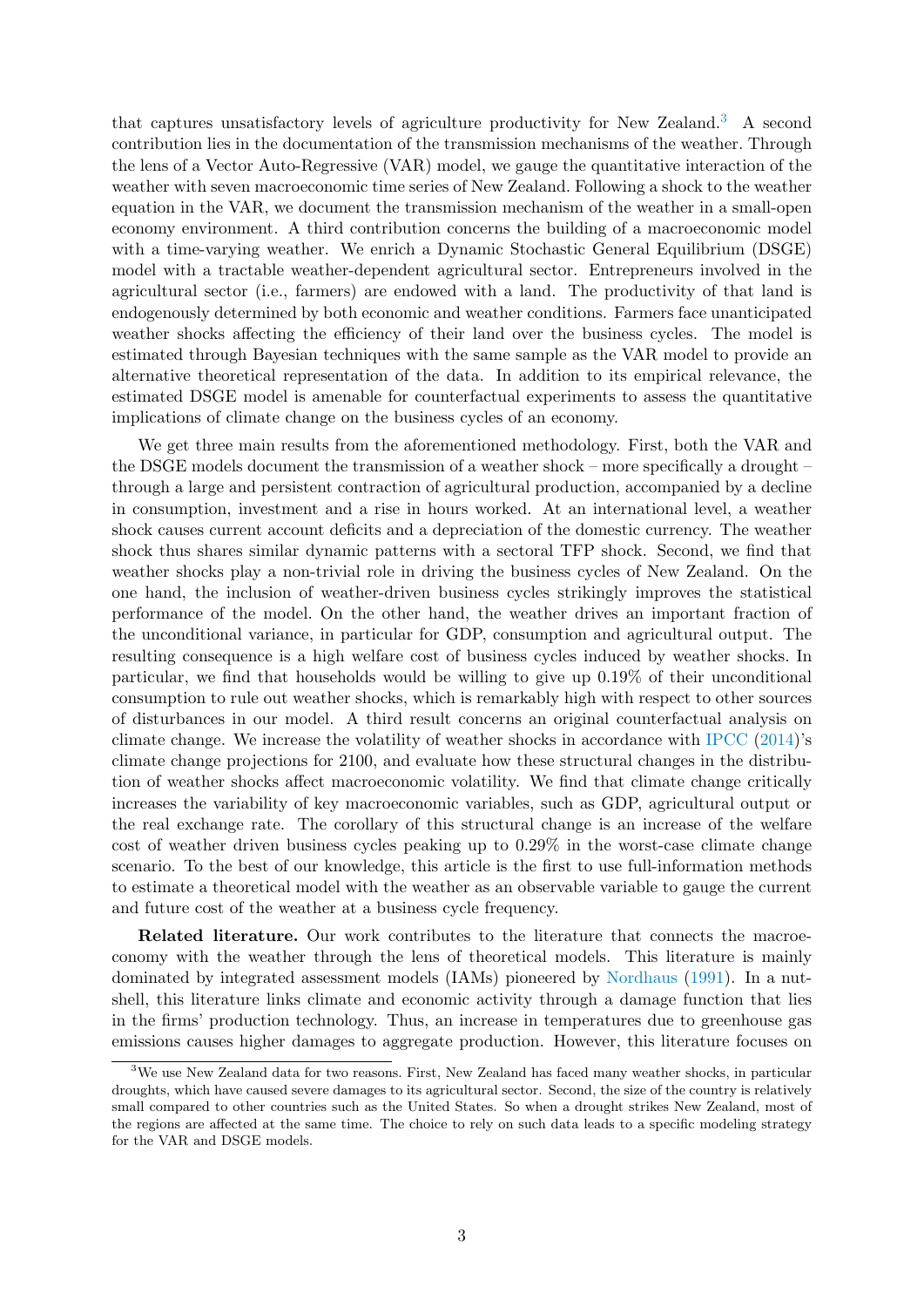very long run effects of climate change through deterministic simulations.<sup>4</sup> We build on this approach by using a damage function that connects the weather to the farmers' land productivity. We complement the IAMs literature by tackling the short-term dimension of the weather, and evaluate their social costs in a context of climate change.

Another strand of the literature employs empirical models to examine the short-run effects of the weather on economic activity. In particular, some authors focus on the relationship between temperatures and productivity. Dell et al. (2012) show that high temperatures have a detrimental effect on economic growth, but only in poor countries. These results are contrasted by the empirical study of Burke et al. (2015) which shows that the relationship between high temperatures and productivity is non-linear, for both poor and rich countries. The studies of Acevedo et al. (2017) and Mejia et al. (2018), conducted on larger samples, confirm these results. In addition, Fomby et al. (2013) show that in the case of developed countries, droughts have a negative effect on growth, in particular for the agricultural sector. Our analytical framework builds on these studies to model how climate can affect the economic activity. We focus on the agricultural sector, making productivity in this sector dependent on weather shocks. We also rely on the results of empirical studies that focus more on the weather and the economy at business cycle frequency. For example, Buckle et al. (2007) and Kamber et al. (2013) underline the importance of weather variations as a source of aggregate fluctuations, along with international trade price shocks, using a structural VAR model for New Zealand. Bloor and Matheson (2010) find evidence of the importance of the weather, more particularly the occurrence of El Niño events, on agricultural production and total output in New Zealand. Cashin et al. (2017) also investigate the effects of El Niño on the world economy, using a country-by-country analysis. More specifically, they find evidence of negative effects of an El Niño shock on real output growth in New Zealand. Finally, in a recent study, Donadelli et al. (2017) propose a framework related to ours. In a real business cycle model, they introduce temperature levels as an explanatory factor of productivity for the US economy. In their model, productivity is affected by the unpredictable component of temperatures. Their results show that a one-standard deviation temperature shock causes a 1.4 percentage point decrease in productivity growth. The authors emphasize the importance of temperature shocks regarding welfare costs. Our article complements this study by taking a theoretical model to the data, instead of limiting the analysis to a calibration exercise. In addition, our measure of the weather is not limited to temperatures, as our weather index also includes the role of rainfalls and its possible interaction with temperatures through evapotranspiration.

The remainder of this article is organized as follows: Section 2 provides some empirical evidences through the lens of a VAR model regarding the impact of weather shocks on macroeconomic variables. Section 3 sketches the Dynamic Stochastic General Equilibrium model. Section 4 presents the estimation of the DSGE model. Section 5 provides evidence on the importance of introducing weather shocks in the model. Section 6 discusses the propagation of a weather shock, assesses the consequences of a drought and its implication in terms of business cycles statistics, and presents the historical variance decomposition of supply of the economy. Section 7 conducts a sensitivity analysis to illustrate how the parameters of the weather-dependent agricultural sector affect our results. Section 8 provides a quantitative assessment of the implications of weather shocks under different climate projection scenarios for aggregate fluctuations, and estimates the welfare cost of weather shocks. Section 9 concludes.

<sup>&</sup>lt;sup>4</sup>A notable exception, from Cai and Lontzek (2019), expands the scope of IAMs by adding uncertainties and risks to the workhorse DICE model through ingredients of the asset price theory (e.g. recursive utility, long run risk, etc).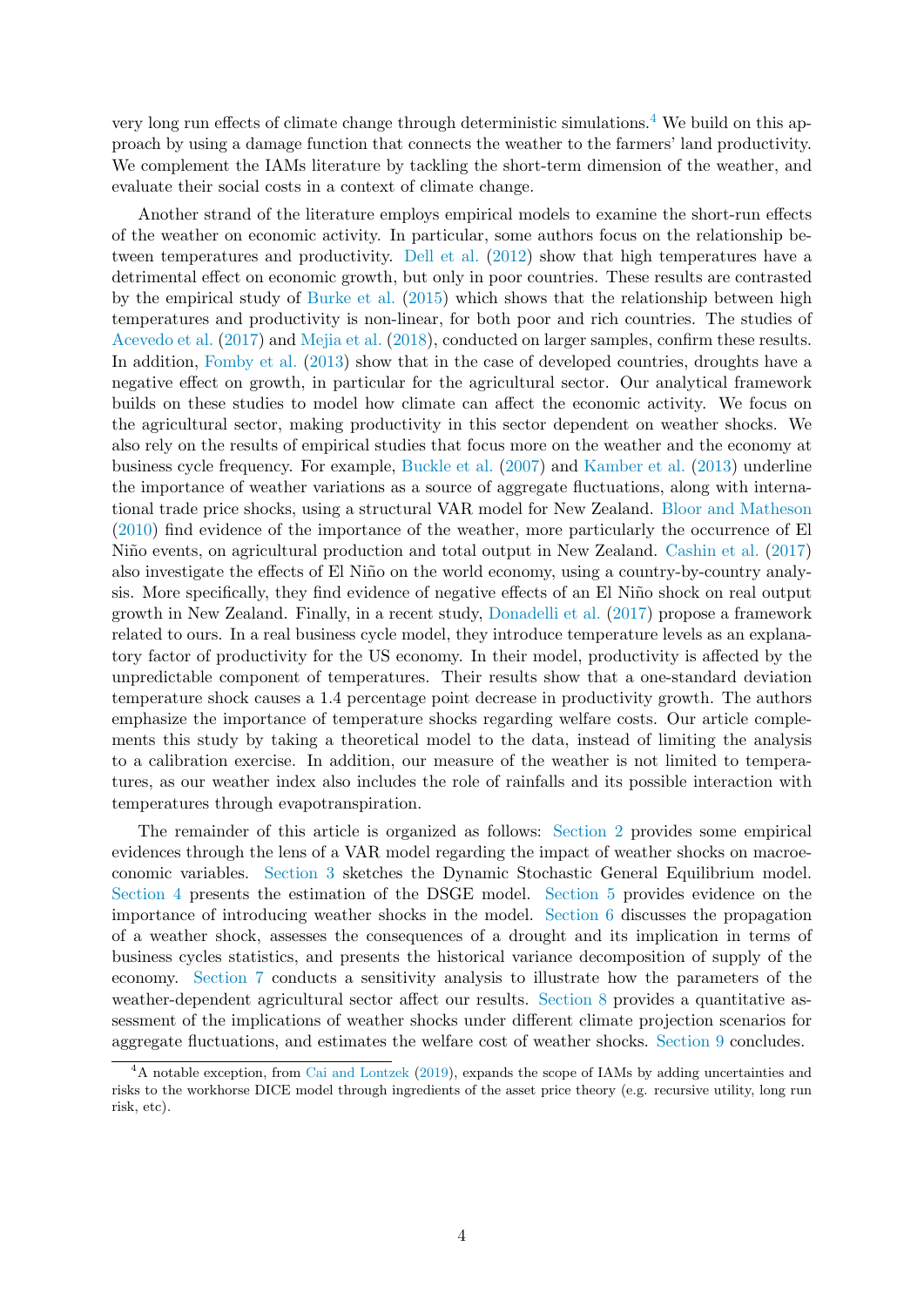## 2 Business Cycle Evidence

How do we measure the weather? In most of the models in environmental economics, weather and climate measurements are solely based on temperature records. In agricultural economics these measures are often supplemented by rainfall observations in order to characterize agricultural returns patterns. In this paper, the weather is measured through soil moisture deficits. Soil moisture deficits depict the balance ratio between rainfalls and temperatures. Rainfalls typically boost the productivity of the land by favoring crop growth, and conversely the evapotranspiration process induced by higher temperatures reduces land productivity.<sup>5</sup> Based on observations of soil moisture deficits, we build a macroeconomic index<sup>6</sup> that aims at providing an accurate measure of land productivity in New Zealand. A graphical representation of this index is provided in Figure 2. By construction, the index values range from  $-4$  to  $+4$ , where positive values indicate a soil moisture deficit, while negative ones indicate an excess of moisture.



Figure 2: Weather index measuring soil moisture deficits in New Zealand.

As shown in Figure 2, New Zealand has experienced cyclical changes in its soil water deficits index over the last two decades, oscillating between periods of high volumetric water content in soils and periods of droughts. Assuming a normal distribution of the weather, the 10th percent of the most severe episodes can be inferred directly from the time series when the soil moisture deficits index peaks above 1. In the same way as for NBER recessions, the index allows to easily date and monitor severe weather events which are very likely to be costly for the agricultural sector as shown by Kamber et al. (2013) and Mejia et al. (2018). In recent years, New Zealand has undergone numerous episodes of severe droughts of various intensities that have disrupted its economy to a greater or lesser extent, most notably in 2007, 2010, 2013 and 2015.

What is the supply-side adjustment of New Zealand following a severe drought? A preliminary assessment of these extreme events on the sectoral reallocation is performed through the examinations of changes in the relative share of each sector in the total production of New Zealand. Figure 3 reports these changes in the shares of agriculture, primary, secondary, and tertiary sectors in total activity, two quarters before and four quarters after the four most severe droughts. For convenience, each sector's share of the total activity is normalized to 100 at the time of the drought. Each line corresponds to a drought episode reported by the index at hand. After a drought shock, the share of the agricultural sector in total output declines substantially although temporarily. A similar pattern is observed for the primary sector, although the magnitude of the reaction is naturally not as important as for agriculture because the primary sector includes mining and fishing which are less sensitive to the weather. Regarding the secondary

<sup>5</sup>See Doorenbos and Kassam (1979) and Narasimhan and Srinivasan (2005) for a analysis of soil moisture on crop yields.

 $6$ More details on the construction of the index can be found in the online appendix.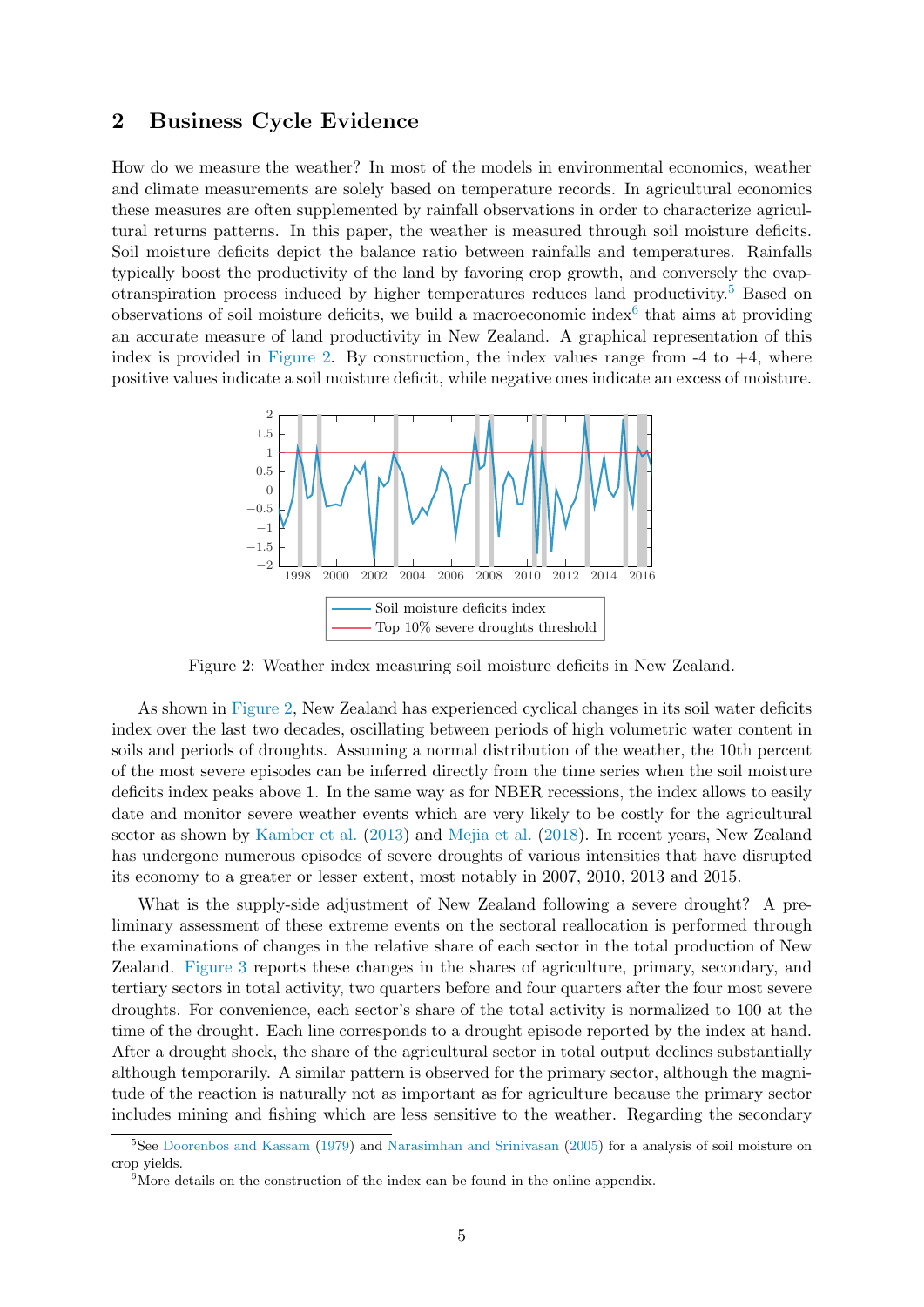

Notes: The lines show the evolution before and after a drought for each sector's share in total production, after normalizing the sector's share to 100 at the time of the drought.

Figure 3: Sectoral re-allocations following severe weather shocks.

sector, the result is unclear suggesting that there is no salient effects. As for the tertiary sector, it tends to experience a relative expansion, in accordance with Mejia et al. (2018), suggesting that weather shocks possibly generate positive spillover effects.

|                  | Correlation | T-Stat  | P-value | 95\% Confidence interval |
|------------------|-------------|---------|---------|--------------------------|
| Agriculture Only | $-0.31$     | $-2.99$ | 0.00    | $[-0.48, -0.10]$         |
| Primary Sector   | $-0.25$     | $-2.41$ | 0.02    | $[-0.44, -0.04]$         |
| Secondary Sector | $-0.10$     | $-0.91$ | 0.37    | $[-0.30, 0.11]$          |
| Tertiary Sector  | 0.39        | 3.90    | 0.00    | [0.19, 0.55]             |
|                  |             |         |         |                          |

Notes: The significance of correlations is tested using the Pearson test.

Table 1: Correlations of Sectoral GDP with the weather index.

To complete the assessment, we compute correlations between the time series of the weather and the relative share of different sectors used in the previous figure. Table 1 also corroborates the presence of possible sectoral adjustments. In particular, the share of the agricultural sector is negatively correlated with the weather index, as is, to a lesser extent, the GDP of the primary and secondary sectors. On the other hand, the activity of the tertiary sector is positively correlated with the drought measure.

To investigate further the interactions between the weather and other standard macroeconomic time series, a vector autoregressive model is employed. A few constraints on the VAR's equations are necessary to portray New Zealand's specific situation: (i) we impose an exogenous weather (i.e., the weather is not Granger caused by any other variable),<sup>7</sup> (ii) we force domestic

<sup>&</sup>lt;sup>7</sup>As the historical data only cover a restricted period of time, we assume that human activities do not significantly affect the occurrence of droughts.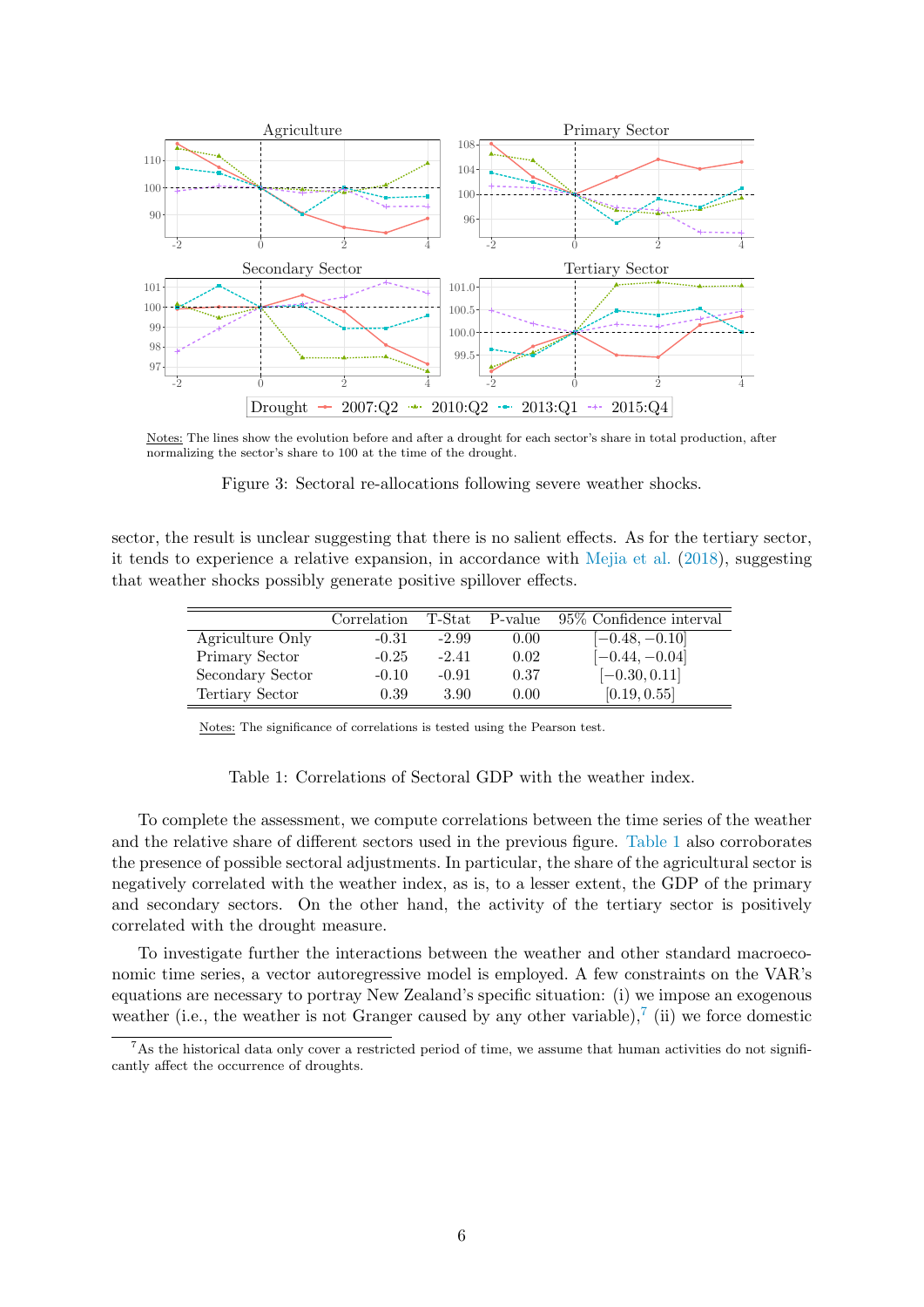variables to have no effect on foreign variables as Cushman and Zha (1997).<sup>8</sup> The VAR includes 8 observable variables. Six of them represent the domestic block: GDP, agricultural production, consumption, investments, hours worked, and variations of the real effective exchange rate. The foreign block contains a measure of GDP for the rest of the world.<sup>9</sup> All these variables are taken in real terms and expressed in percentage deviations from a log-linear trend. In addition, the restricted VAR model is estimated with one lag, as suggested by both Hannan-Quinn and Schwarz criteria.



Notes: The green dashed line is the Impulse Response Function. The gray band represents 68% error band obtained from the 250 bootstraps runs. The response horizon is in quarters. Time horizon is plotted on the x-axis while the percent deviation from the steady state is plotted on the y-axis.

Figure 4: VAR impulse response to a 1% weather shock (drought) in New Zealand.

To investigate the effects of an adverse weather shock, we examine the impulse responses to a one-standard-deviation of the drought variable. A lower triangular Choleski decomposition of the error variance-covariance matrix is used to derive the orthogonal impulse responses. The results are depicted in Figure 4, where each panel represents the response of one of the variables to a weather shock. Overall, a shock to the weather shock equation generates a contraction of New Zealand's economy in the similar magnitude as Buckle et al. (2007): a rise in soil moisture deficits implies a 1.5% contraction of agricultural production, as already suggested by the two previous assessments. This depression in agriculture is simultaneously followed by a 0.3% decline in consumption and a 0.6% decline in investment. The adjustment of the labor market is naturally slower and materialize through a late rise in hours worked occurring 7 quarters after the realization of the weather shock, thus suggesting that the weather mimics the dynamic patterns of a TFP shock. The weather shock vanishes five periods after its realization, although its effects on the economy are strikingly very persistent, in particular for the labor market. This suggests the presence of an unusual propagation mechanism inherent to the weather which is to be taken into account in the modeling of the DSGE presented in the remainder of the article. More specifically, the presence of a slow adjustment effect will require a specific

<sup>&</sup>lt;sup>8</sup>In particular, a first constraint concerns the small open economy nature of New Zealand with respect to its trading partners. Letting New Zealand be the domestic country and NZ trading partners be the foreign country, we prevent both domestic shocks and variables to cause fluctuations on foreign variables. We follow Cushman and Zha (1997) and create an exogenous block for the variables from the rest of the world. We impose a second constraint on the VAR's equations concerning the weather itself. In particular, exogeneity is also imposed for the weather variable, so that it can affect the domestic macroeconomic variables, and so that neither domestic nor foreign macroeconomic variables can affect the weather variable. More details are given in the paper's online appendix.

<sup>9</sup>We use a weighted average of GDP for New Zealand's top trading partners, namely Australia, Germany, Japan, the United Kingdom and the United States, where the weights are set according to the relative share of each partner's GDP in the total value.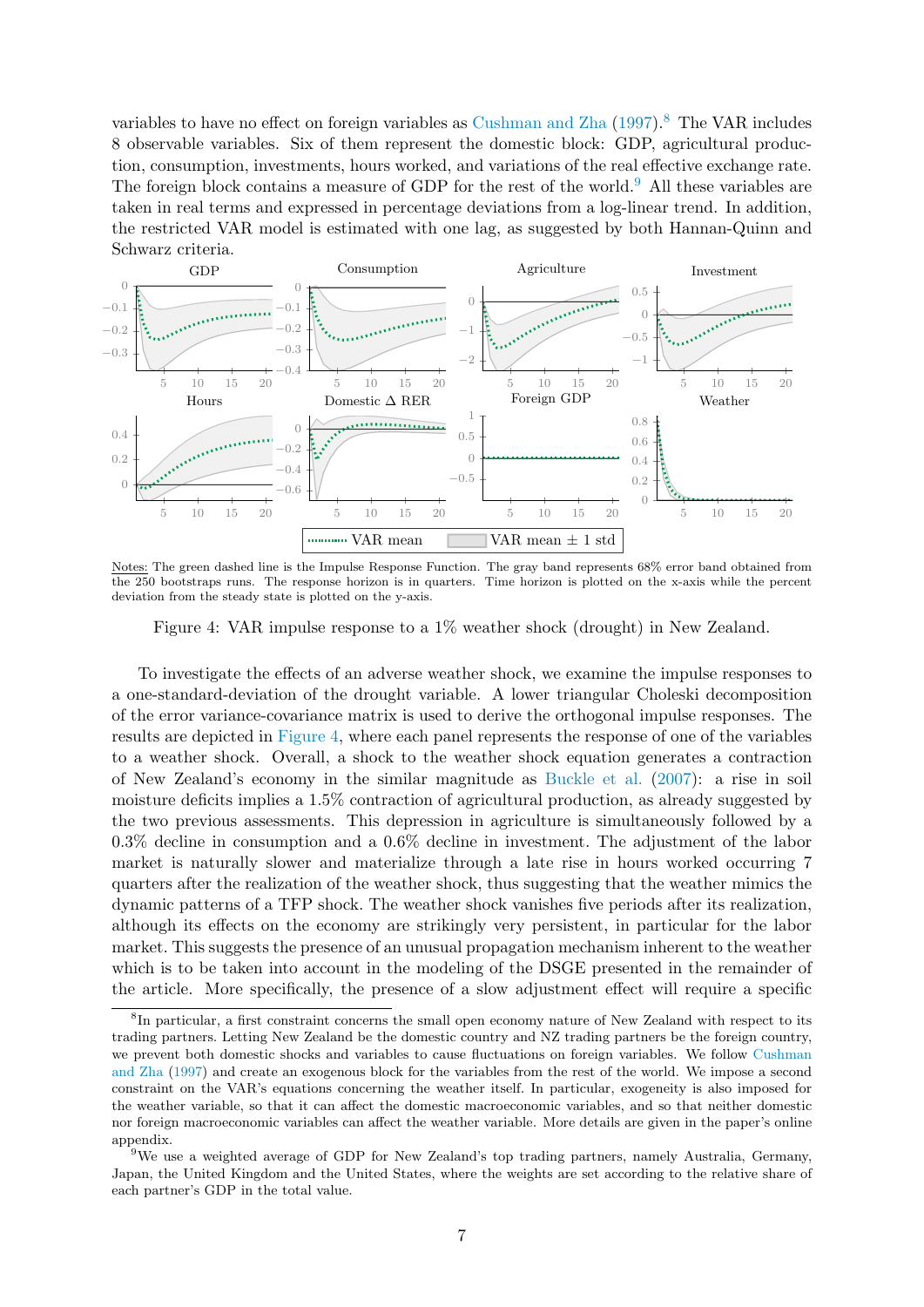friction for the farmer problem.

## 3 The Model

Our model is a two-sector, two-good economy in a small open economy setup with a flexible exchange rate regime.<sup>10</sup> The home economy, i.e., New Zealand, is populated by households and firms. The latter operate in the agricultural and the non-agricultural sectors. Workers from the agricultural sector face unexpected weather conditions that affect the productivity of their land. Households consume both home and foreign varieties of goods, thus creating a trading channel adjusted by the real exchange rate. The general structure of the model is summarized in Figure 5. The remainder of this section presents the main components of the model.



Figure 5: The theoretical model.

#### 3.1 Agricultural Sector

The economy is populated by a unit mass  $i \in [0, 1]$  of infinite living and atomistic entrepreneurs. A fraction  $n_t$  of these entrepreneurs are operating in the agricultural sector while the remaining fraction  $1 - n_t$  operates in the non-agricultural sector. We allow any of the entrepreneurs to switch from one sector to another assuming that the fixed portion of agricultural firms is subject to an exogenous shock:  $n_t = n \times \varepsilon_t^N$  where  $\varepsilon_t^N$  is a stochastic  $AR(1)$  process.<sup>11</sup> The fraction  $i \in [0, n_t]$  of entrepreneurs operating in the agricultural sector is referred to as farmers.

To investigate the implications of variations of the weather as a source of aggregate fluctuations, a weather variable denoted  $\varepsilon_t^W$  is introduced in the model. More specifically, this variable captures variations in soil moisture that affect the production process of agricultural goods. To be consistent with the VAR model, we assume that the aggregate drought index follows an autoregressive process with only one lag:

$$
\log(\varepsilon_t^W) = \rho_W \log(\varepsilon_{t-1}^W) + \sigma_W \eta_t^W, \qquad \eta_t^W \sim \mathcal{N}(0, 1), \tag{1}
$$

<sup>10</sup>Our small open economy setup includes two countries. The home country (here, New Zealand) participates in international trade but is too small compared to its trading partners to cause aggregate fluctuations in world output, price and interest rates. The foreign country, representing most of the trading partners of the home country, is thus not affected by macroeconomic shocks from the home country, but its own macroeconomic developments affect the home country through the trade balance and the exchange rate.

<sup>&</sup>lt;sup>11</sup>More specifically, the AR(1) shock is given by:  $\log(\varepsilon_t^N) = \rho_N \log(\varepsilon_{t-1}^N) + \sigma_N \eta_t^N$ , with  $\eta_t^N \sim \mathcal{N}(0, 1)$  and  $0 \leq \rho_N \leq 1$ .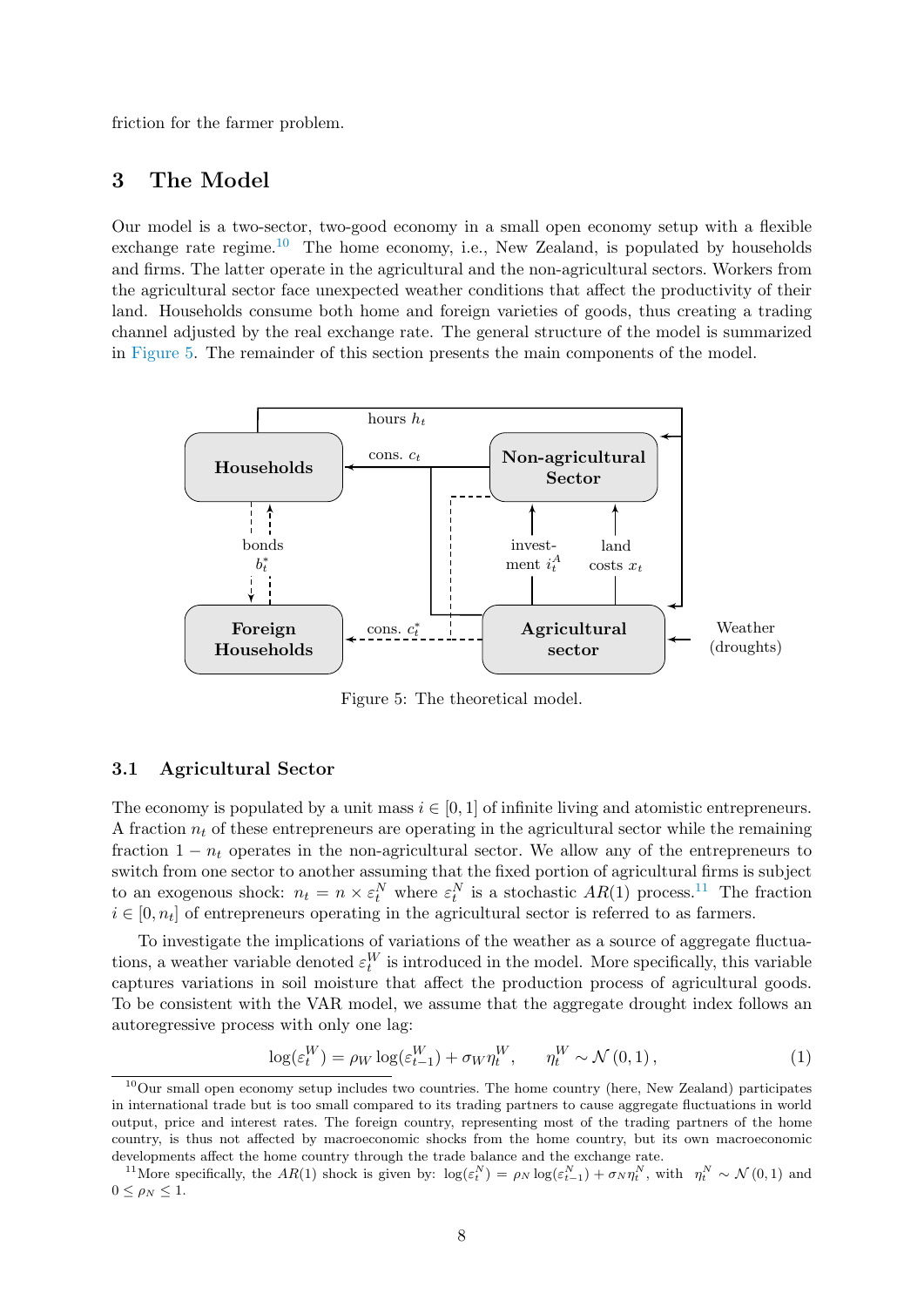where  $\rho_W \in [0, 1)$  is the persistence of the weather shock and  $\sigma_W \geq 0$  its standard deviation. In the model, shock processes are all normalized to one in the steady state so that a positive realization of  $\eta_t^W$  – thus setting  $\varepsilon_t^W$  above one – depicts a possibly prolonged episode of dryness that damages agricultural output. The stochastic nature of the model imposes that farmers are surprised by contemporaneous and future weather shocks. We do not consider the perspective of news shocks about the weather, as the usual forecast horizon for farmers about weather shocks lies between 1 and 15 days.<sup>12</sup>

The outcome of farmers' activity in the agricultural sector encompasses a large variety of goods such as livestock, vegetables, plants, or trees. All of these agricultural goods typically require land, labor and physical capital as input be produced. The general practice in agricultural economics is to explicitly feature the input-output relationship by imposing a functional form on the technology of the agricultural sector.<sup>13</sup> Among many possible functional forms, the Cobb-Douglas production function has become popular in this economic field following the contribution of Mundlak  $(1961).<sup>14</sup>$  We accordingly assume that agricultural output is Cobb-Douglas in land, physical capital inputs, and labor inputs:

$$
y_{it}^{A} = \left[\Omega\left(\varepsilon_{t}^{W}\right)\ell_{it-1}\right]^{\omega}\left[\varepsilon_{t}^{Z}\left(k_{it-1}^{A}\right)^{\alpha}\left(\kappa_{A}h_{it}^{A}\right)^{1-\alpha}\right]^{1-\omega},\tag{2}
$$

where  $y_{it}^A$  is the production function of the intermediate agricultural good that combines an amount of land  $\ell_{it-1}$  (subject to the weather  $\Omega\left(\varepsilon_t^W\right)$  through a function described later on), physical capital  $k_{it-1}^A$ , and labor demand  $h_{it}^A$ . Production is subject to an economy-wide technology shock  $\varepsilon_t^Z$  following an  $AR(1)$  shock process affecting the two sectors. The parameter  $\omega \in [0, 1]$  is the elasticity of output to land,  $\alpha \in [0, 1]$  denotes the share of physical capital in the production process of agricultural goods, and  $\kappa_A > 0$  is a technology parameter endogenously determined in the steady state. We include physical capital in the production technology, as, in developed countries the agricultural sector heavily relies on mechanization. Because of the delays in the settlement of physical capital and land, these two variables naturally embody "time to build" features  $\dot{a}$  la Kydland and Prescott (1982).

Each farmer owns a land  $\ell_{it}$  that is subject to changes depending both on economic and meteorological conditions. During the production process of agricultural goods between t−1 and t, land  $\ell_{it-1}$  is subject to the unexpected realization of the weather  $\varepsilon_t^W$ . Agricultural production is tied up with exogenous weather conditions through a damage function  $\Omega(\cdot)$  in the same spirit as the Integrated Assessment Models literature pioneered by Nordhaus (1991). We opt for a simple functional form for this damage function:  $15$ 

$$
\Omega\left(\varepsilon_t^W\right) = \left(\varepsilon_t^W\right)^{-\theta},\tag{3}
$$

where  $\theta$  determines elasticity of land productivity with respect to the weather. Imposing  $\theta = 0$ 

<sup>&</sup>lt;sup>12</sup>For example, in New Zealand the NIWA provides forecast services to farmers about weather shocks at a high frequency level (1 or 2 days ahead), medium frequency level (6 days ahead) and probabilistic forecast out of fifteen days.

<sup>&</sup>lt;sup>13</sup>See Chavas et al. (2010) for a survey about the building of theoretical models in agricultural economics over the last century.

<sup>&</sup>lt;sup>14</sup>We refer to Mundlak (2001) for discussions of related conceptual issues and empirical applications regarding the functional forms of agricultural production. In an alternative version of our model based on a CES agricultural production function, the fit of the DSGE model is not improved, and the identification of the CES parameter is weak.

<sup>&</sup>lt;sup>15</sup>The literature on IAMs traditionally connects temperatures to output through a simple quadratic damage function in order to provide an estimation of future costs of carbon emissions on output. However, Pindyck (2017) raised important concerns about IAM-based outcome as modelers have so much freedom in choosing a functional form as well as the values of the parameters so that the model can be used to provide any result one desires. To avoid the legitimate criticisms inherent to IAMs, our model is solved up to a first approximation to the policy function. This does not allow us to exploit the non-linearities of the damage function which critically drives the results of IAM literature through a quadratic term in the damage function.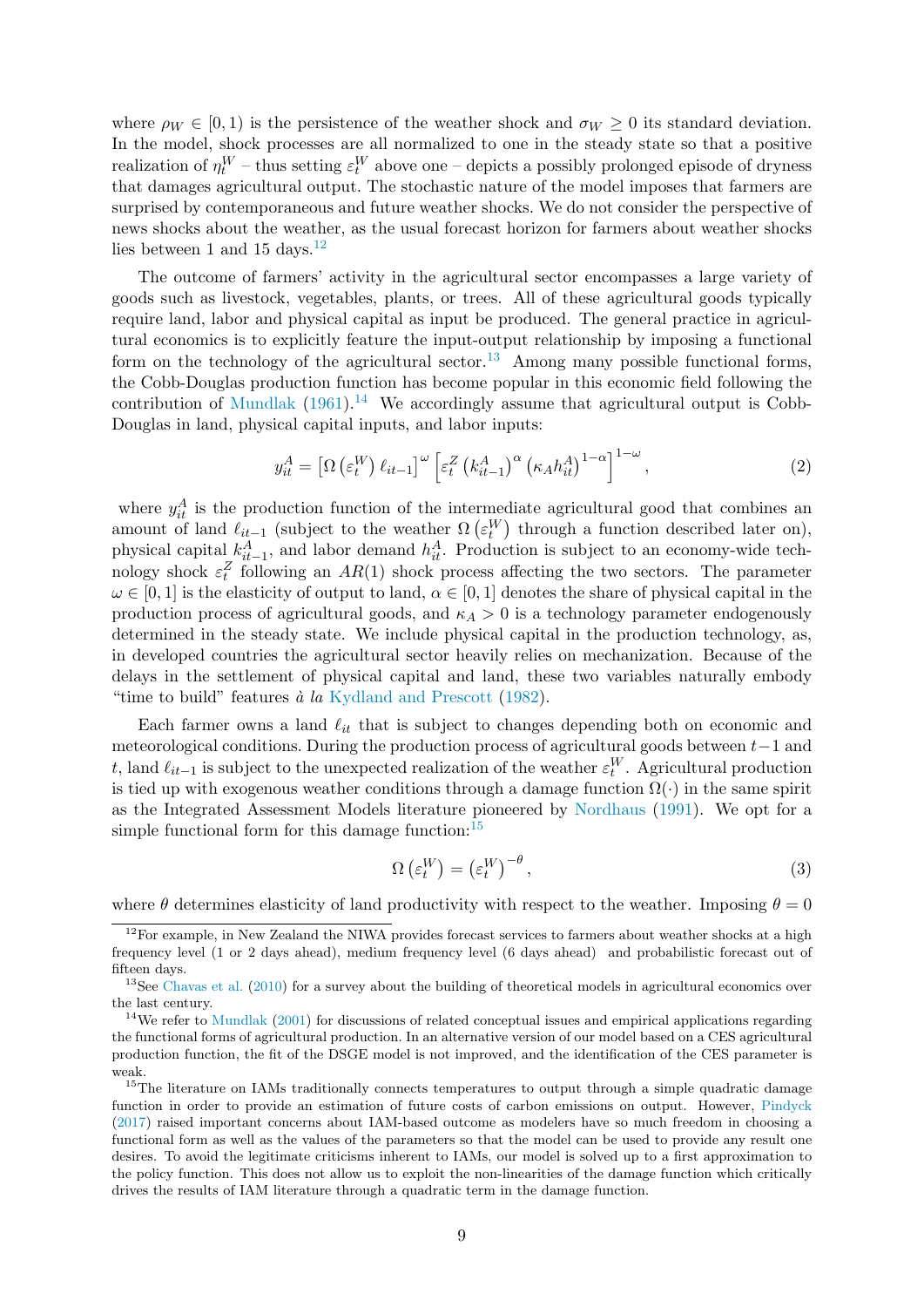shuts down the propagation of weather-driven business cycles. The effective units of land in the production function are denoted  $\Omega \left( \varepsilon_{t}^{W} \right) \ell_{it-1}$ .

In addition to being contemporaneously impacted by weather fluctuations, agricultural production is also subject to effects that spread over time, which we call *weather hysteresis effects*. These hysteresis effects that imply atypical supply dynamics have been well established in the economic literature. For the case of cattle breeding for example, Rosen et al. (1994) document the persistence of livestock induced by the biological process of gestation and maturation of dairy cattle. In the presence of weather shocks, prolonged severe droughts entail early liquidation of stocks combined with a drop in the fertility rate. These changes in the population size and characteristics have permanent effects in the future production of agricultural goods. Kamber et al. (2013) have shown that beyond the immediate rise in slaughter, there tends to be slightly less slaughter for several following years, as stock levels are rebuilt. Hysteresis effects are not limited to the production of animal stocks. Crops are also subject to specific cycles. For example, Narasimhan and Srinivasan (2005) have shown that soil moisture deficits exhibit persistence that is directly connected to the interaction between rainfalls and evapotranspiration, as lands require several months to recover their average productivity levels. In addition, the crop growth process spans over multiple periods. A drought occurring at a specific stage of the process (e.g., during pollination<sup>16</sup>) may entail a critical loss on the final crop yield at harvest time. This temporal gap between the drought and the harvest period needs a specific device that captures this well documented persistence mechanism. To do so, we relax the standard assumption in agricultural economics of fixed land and assume that the productivity of land is possibly time-varying. In particular, each farmer owns land with a productivity (or efficiency) following an endogenous law of motion given by:

$$
\ell_{it} = \left[ (1 - \delta_{\ell}) + v(x_{it}) \right] \ell_{it-1} \Omega \left( \varepsilon_t^W \right), \tag{4}
$$

where  $\delta_{\ell} \in (0,1)$  is the rate of decay of land productivity that features the desired persistence effect. We assume that the marginal product of land is increasing in the accumulation of land productivity. This is captured by assuming that land expenditures  $x_{it}$  yield a gross output of new productive land  $v(x_{it}) \ell_{it-1}$  with  $v'(\cdot) > 0$ ,  $v''(\cdot) \geq 0$ . More specifically,  $x_{it}$  can be viewed as agricultural spending on pesticides, herbicides, seeds, fertilizers and water used to maintain the farmland productivity.<sup>17</sup> In a presence of a drought shock, the farmer can optimally offset the soil dryness by increasing field irrigation or the feeding budget, as the feed rationing of cattle is based on the use of local forage produced by country pastures. There is yet no micro-evidence about the functional form of land costs  $v(x_{it})$ , so we adopt here a conservative approach by imposing the functional form:  $v(x_{it}) = \frac{\tau}{\phi} x_{it}^{\phi}$  where  $\tau \geq 0$  and  $\phi \geq 0$ . For  $\phi \to 0$ , land productivity exhibits constant return, while for  $\phi > 0$  land costs exhibits increasing returns. The parameter  $\tau$  allows here to pin down the amount of *per capita* land in the deterministic steady state.

The law of motion of physical capital in the agricultural sector is given by:

$$
i_{it}^A = k_{it}^A - (1 - \delta_K) k_{it-1}^A,
$$
\n(5)

where  $\delta_K \in [0,1]$  is the depreciation rate of physical capital and  $i_{it}^A$  is investment of the representative farmer.

<sup>&</sup>lt;sup>16</sup>See Hane et al. (1984) for an evaluation of the relationship between water used by crops at various growth stages.

 $17$ Cropping costs consist of charges for fertilizers, seeds and chemicals; for pasture these costs concern fence and watering equipment; while for animal production costs, these include purchased feed and bedding as well as medical costs.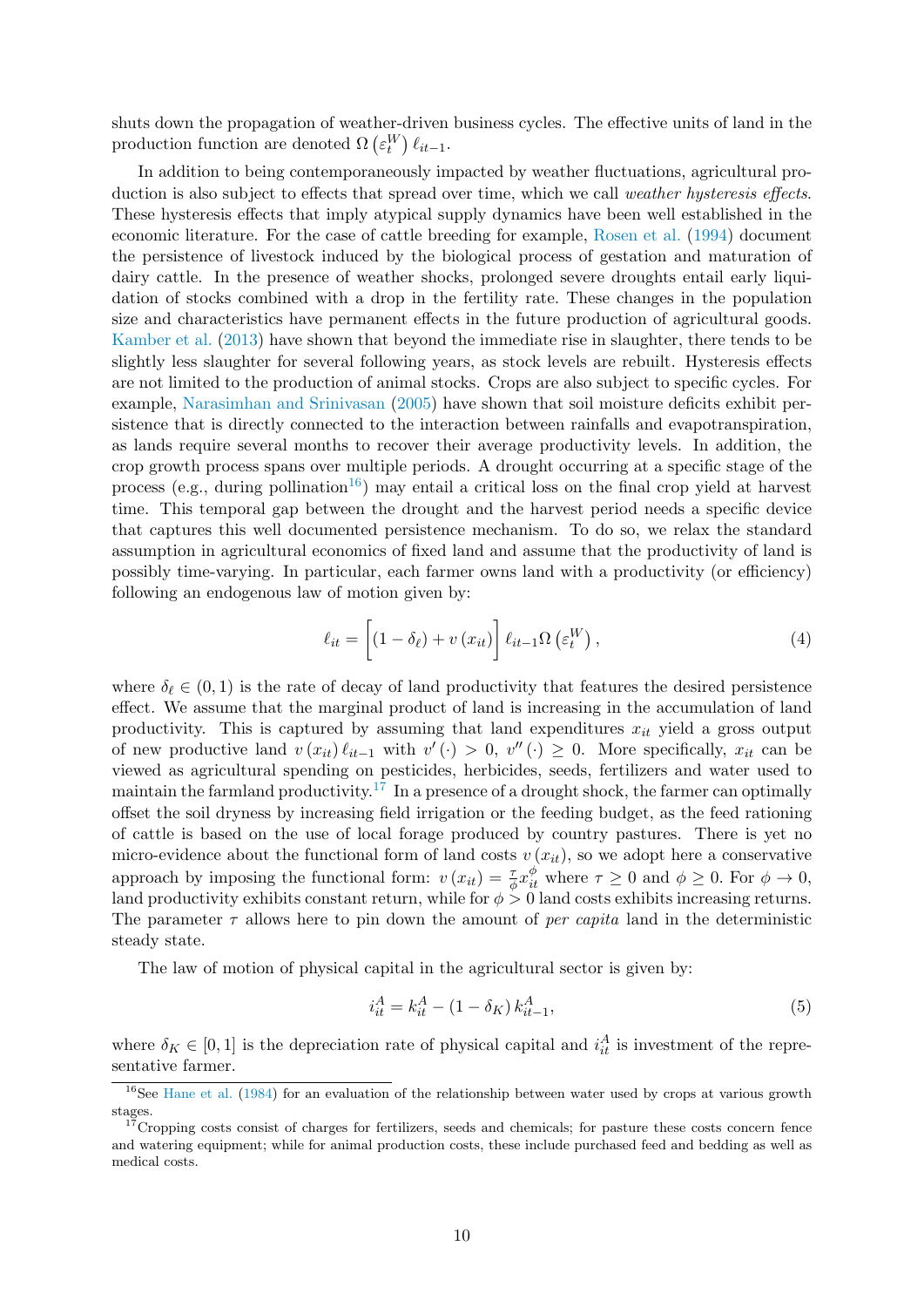Real profits  $d_{it}^A$  of the farmer are given by:

$$
d_{it}^A = p_t^A y_{it}^A - p_t^N \left( i_{it}^A + S \left( \varepsilon_t^i \frac{i_{it}^A}{i_{it}^A} \right) i_{it-1}^A \right) - w_t^A h_{it}^A - p_t^N x_{it}, \tag{6}
$$

where  $p_t^A = P_t^A/P_t$  is the relative production price of agricultural goods, the function  $S(x)$  $0.5\kappa (x-1)^2$  is the convex cost function as in Christiano et al. (2005) which features a humpshaped response of investment consistently with VAR models, and  $\varepsilon_t^i$  is an investment cost shock making investment growth more expensive. It follows an  $AR(1)$  shock process:

$$
\log(\varepsilon_t^I) = \rho_I \log(\varepsilon_{t-1}^I) + \sigma_I \eta_t^I,\tag{7}
$$

where  $\rho_I \in [0,1)$  denotes the root of the  $AR(1)$ , and  $\sigma_I \geq 0$  the standard deviation of the innovation.

We assume that a representative farmer is a price taker. The profit maximization he or she faces can be cast as choosing the input levels under land efficiency and capital law of motions as well as technology constraint:

$$
\max_{\{h_{it}^A, i_{it}^A, k_{it}^A, \ell_{it}, x_{it}\}} E_t \left\{ \sum_{\tau=0}^{\infty} \Lambda_{t, t+\tau} d_{it+\tau}^A \right\},\tag{8}
$$

where  $E_t$  denotes the expectation operator and  $\Lambda_{t,t+\tau}$  is the household stochastic discount factor between t and  $t + \tau$ .

The original equation that is worth commenting is the optimal demand for intermediate expenditures:

$$
\frac{p_t^N}{v'(x_{it})\,\ell_{it-1}\Omega\left(\varepsilon_t^W\right)} = E_t\left\{\Lambda_{t,t+1}\left(\omega\frac{y_{it+1}^A}{\ell_{it}} + \frac{p_{t+1}^N}{v'(x_{it+1})\,\ell_{it}}\left[(1-\delta_\ell) + v\left(x_{it+1}\right)\right]\right)\right\}.\tag{9}
$$

The left-hand side of the equation captures the current marginal cost of land maintenance, while the right-hand side corresponds to the sum of the marginal product of land productivity with the value of land in the next period. A weather shock deteriorates the expected marginal benefit of lands and rise the current cost of land maintenace. The shape of the cost function  $v(x_{it})$  critically determines the response of agricultural production following a drought shock. A concave cost function, i.e.,  $v'(x_{it}) < 0$ , would generate a negative response of land expenditures and a decline in the relative price of agricultural goods, which would be inconsistent with the VAR model. Therefore, a linear or convex cost function with  $\phi \geq 0$  is preferred to feature an increase in spending  $x_{it}$  following an adverse weather shock.

#### 3.2 Households

There is a continuum  $j \in [0, 1]$  of identical households that consume, save and work in the two production sectors. The representative household maximizes the welfare index expressed as the expected sum of utilities discounted by  $\beta \in [0, 1)$ :

$$
E_t \sum_{\tau=0}^{\infty} \beta^{\tau} \left[ \frac{1}{1-\sigma} \left( C_{jt+\tau} - b C_{t-1+\tau} \right)^{1-\sigma} - \frac{\chi \varepsilon_{t+\tau}^H}{1+\sigma_H} h_{jt+\tau}^{1+\sigma_H} \right], \tag{10}
$$

where the variable  $C_{jt}$  is the consumption index,  $b \in [0,1)$  is a parameter that accounts for external consumption habits,  $h_{it}$  is a labor effort index for the agricultural and non-agricultural sectors, and  $\sigma > 0$  and  $\sigma_H > 0$  represent consumption aversion and labor disutility coefficients, respectively. Labor supply is affected by a shift parameter  $\chi > 0$  pinning down the steady state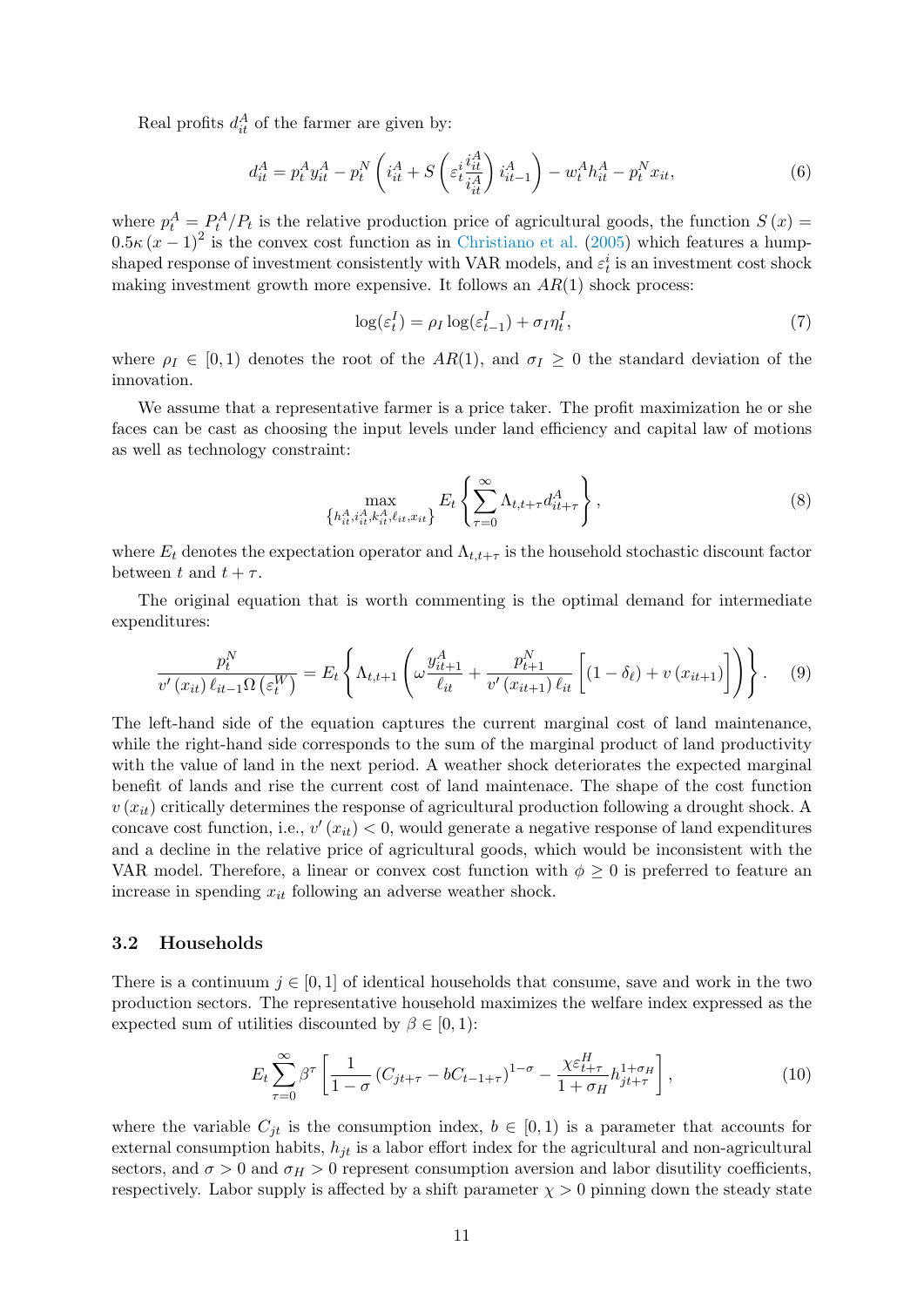of hours worked and a labor supply  $AR(1)$  shock  $\varepsilon_t^H$  that makes hours worked more costly in terms of welfare.

Following Horvath (2000), we introduce imperfect substitutability of labor supply between the agricultural and non-agricultural sectors to explain co-movements at the sector level by defining a CES labor disutility index:

$$
h_{jt} = \left[ \left( h_{jt}^N \right)^{1+t} + \left( h_{jt}^A \right)^{1+t} \right]^{1/(1+t)}.
$$
\n(11)

The labor disutility index consists of hours worked in the non-agricultural sector  $h_{jt}^N$  and agriculture sector  $h_{jt}^A$ . Reallocating labor across sectors is costly and is governed by the substitutability parameter  $\iota \geq 0$ . If  $\iota$  equals zero, hours worked across the two sectors are perfect substitutes, leading to a negative correlation between the sectors that is not consistent with the data. Positive values of  $\iota$  capture some degree of sector specificity and imply that relative hours respond less to sectoral wage differentials.

Expressed in real terms and dividing by the consumption price index  $P_t$ , the budget constraint for the representative household can be represented as:

$$
\sum_{s=N,A} w_t^s h_{jt}^s + r_{t-1} b_{jt-1} + r e r_t^* r_{t-1}^* b_{jt-1}^* - T_t \ge C_{jt} + b_{jt} + r e r_t^* b_{jt}^* + p_t^N r e r_t \Phi(b_{jt}^*). \tag{12}
$$

The income of the representative household is made up of labor income with a real wage  $w_t^s$  in each sector s ( $s = N$  for the non-agricultural sector, and  $s = A$  for the agricultural one), real risk-free domestic bonds  $b_{jt}$ , and foreign bonds  $b_{jt}^*$ . Domestic and foreign bonds are remunerated at a domestic rate  $r_{t-1}$  and a foreign rate  $r_{t-1}^*$ , respectively. Household's foreign bond purchases are affected by the foreign real exchange rate  $rer_t^*$  (an increase in  $rer_t^*$  can be interpreted as an appreciation of the foreign currency). The real exchange rate is computed from the nominal exchange rate  $e_t^*$  adjusted by the ratio between foreign and home price,  $rer_t^* = e_t^* P_t^* / P_t$ . In addition, the government charges lump sum taxes, denoted  $T_t$ . The household's expenditure side includes its consumption basket  $C_{jt}$ , bonds and risk-premium cost  $\Phi(b_{jt}^*)=0.5\chi_B(b_{jt}^*)^2$  paid in terms of domestic non-agricultural goods at a relative market price  $p_t^N = P_t^N/P_t$ .<sup>18</sup> The parameter  $\chi_B > 0$  denotes the magnitude of the cost paid by domestic households when purchasing foreign bonds.

We now discuss the allocation of consumption between non-agricultural/agricultural goods and home/foreign goods. First, the representative household allocates total consumption  $C_{it}$ between two types of consumption goods produced by the non-agricultural and agricultural sectors denoted  $C_{jt}^N$  and  $C_{jt}^A$ , respectively. The CES consumption bundle is determined by:

$$
C_{jt} = \left[ (1 - \varphi)^{\frac{1}{\mu}} (C_{jt}^N)^{\frac{\mu - 1}{\mu}} + (\varphi)^{\frac{1}{\mu}} (C_{jt}^A)^{\frac{\mu - 1}{\mu}} \right]^{\frac{\mu}{\mu - 1}},
$$
\n(13)

where  $\mu \geq 0$  denotes the substitution elasticity between the two types of consumption goods, and  $\varphi \in [0, 1]$  is the fraction of agricultural goods in the household's total consumption basket. The corresponding consumption price index  $P_t$  reads as follows:  $P_t = [(1 - \varphi)(P_{C,t}^N)^{1-\mu} +$  $\varphi(P_{C,t}^A)^{1-\mu}$ , where  $P_{C,t}^N$  and  $P_{C,t}^A$  are consumption price indexes of non-agricultural and agricultural goods, respectively.

Second, each index  $C_{jt}^N$  and  $C_{jt}^A$  is also a composite consumption subindex composed of domestically and foreign produced goods:

$$
C_{jt}^{s} = \left[ (1 - \alpha_s)^{\frac{1}{\mu_S}} (c_{jt}^{s})^{\frac{(\mu_s - 1)}{\mu_s}} + (\alpha_s)^{\frac{1}{\mu_s}} (c_{jt}^{s*})^{\frac{(\mu_s - 1)}{\mu_s}} \right]^{\frac{\mu_s}{(\mu_s - 1)}} \text{ for } s = N, A \tag{14}
$$

<sup>&</sup>lt;sup>18</sup>This cost function aims at removing a unit root component that emerges in open economy models without affecting the steady state of the model. We refer to Schmitt-Grohé and Uribe (2003) for a discussion of closing open economy models.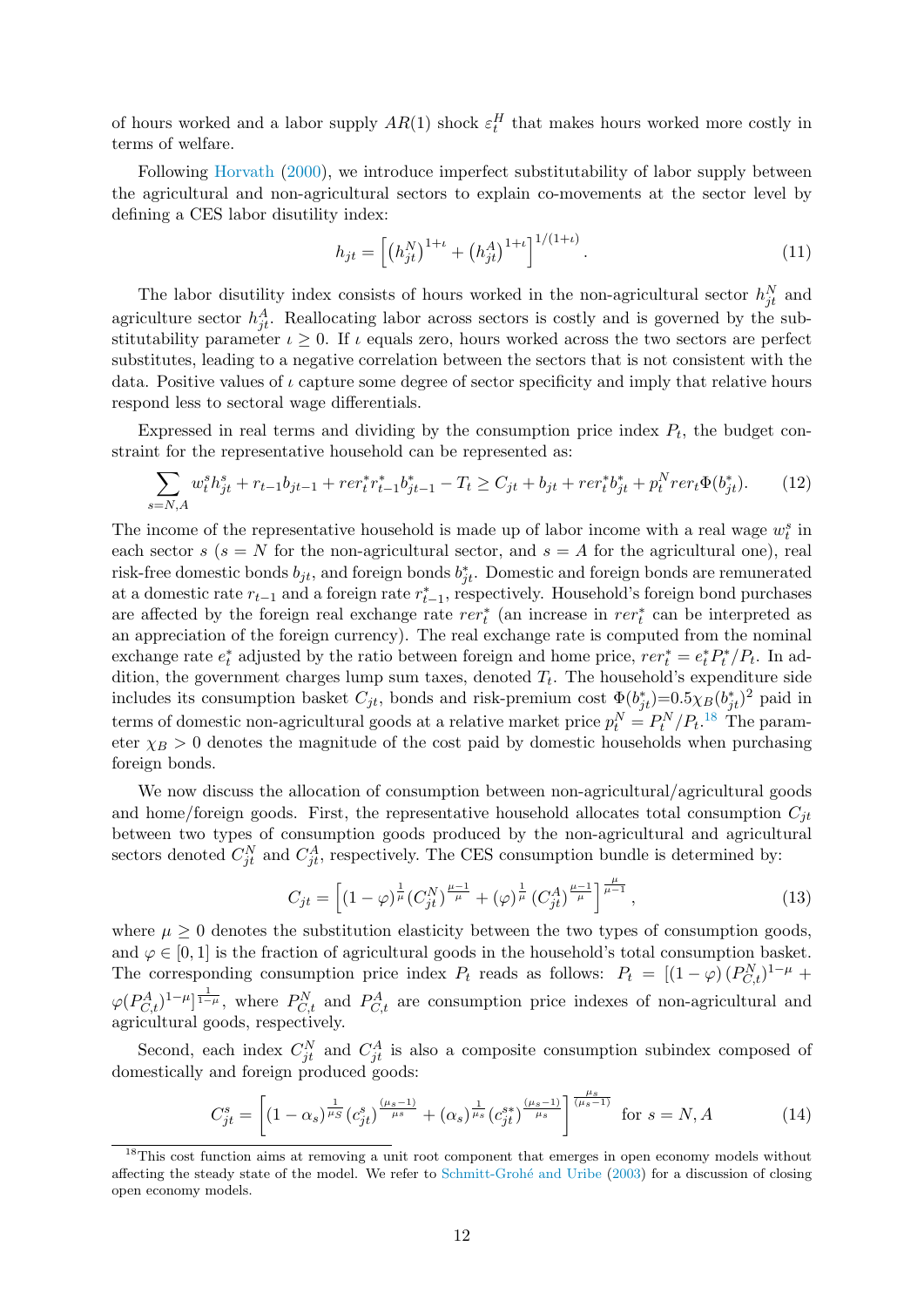where  $1-\alpha_s \geq 0.5$  denotes the home bias, i.e., the fraction of home-produced goods, while  $\mu_S > 0$ is the elasticity of substitution between home and foreign goods. In this context, the consumption price indexes  $P_{C,t}^s$  in each sector s are given by:  $P_{C,t}^s = \left[ \left(1 - \alpha_s\right) (P_t^s)^{1-\mu_s} + \alpha_s (e_t^* P_t^{s*})^{1-\mu_s} \right]^\frac{1}{(1-\mu_s)}$ for  $s = N, A$ . In this expression,  $P_t^s$  is the production price index of domestically produced goods in sector s, while  $P_t^{s*}$  is the price of foreign goods in sector s.

Finally, demand for each type of good is a fraction of the total consumption index adjusted by its relative price:

$$
C_{jt}^N = (1 - \varphi) \left(\frac{P_{C,t}^N}{P_t}\right)^{-\mu} C_{jt} \text{ and } C_{jt}^A = \varphi \left(\frac{P_{C,t}^A}{P_t}\right)^{-\mu} C_{jt},\tag{15}
$$

$$
c_{jt}^{s} = (1 - \alpha_{s}) \left(\frac{P_{t}^{s}}{P_{C,t}^{s}}\right)^{-\mu_{s}} C_{jt}^{s} \text{ and } c_{jt}^{s*} = \alpha_{s} \left(e_{t}^{*} \frac{P_{t}^{s*}}{P_{C,t}^{s}}\right)^{-\mu_{s}} C_{jt}^{s} \text{ for } s = N, A. \tag{16}
$$

#### 3.3 Non-agricultural Sector

There exists a continuum of perfectly competitive non-agricultural firms indexed by  $i \in [1, n_t]$ , with  $1-n_t$  denoting the relative size of the non-agricultural sector in the total production of the economy. These firms are similar to agricultural firms except in their technology as they do not require land inputs to produce goods and are not directly affected by weather. Each representative non-agricultural firm has the following Cobb-Douglas technology:

$$
y_{it}^N = \varepsilon_t^Z \left( k_{it-1}^N \right)^{\alpha} \left( h_{it}^N \right)^{1-\alpha},\tag{17}
$$

where  $y_{it}^N$  is the production of the  $i^{th}$  intermediate goods firms that combines physical capital  $k_{it-1}^N$ , labor demand  $h_{it}^N$  and technology  $\varepsilon_t^Z$ . The parameters  $\alpha$  and  $\alpha - 1$  represent the output elasticity of capital and labor, respectively. Technology is characterized as an  $AR(1)$  shock process:

$$
\log(\varepsilon_t^Z) = \rho_Z \log(\varepsilon_{t-1}^Z) + \sigma_Z \eta_t^Z,\tag{18}
$$

where  $\rho_Z \in [0,1)$  denotes the  $AR(1)$  term in the technological shock process and  $\sigma_Z \geq 0$  the standard deviation of the shock. Technology is assumed to be economy-wide (i.e., the same across sectors) by affecting both agricultural and non-agricultural sectors. This shock captures fluctuations associated with declining hours worked coupled with increasing output.<sup>19</sup>

The law of motion of physical capital in the non-agricultural sector is given by:

$$
i_{it}^N = k_{it}^N - (1 - \delta_K) k_{it-1}^N,
$$
\n(19)

where  $\delta_K \in [0,1]$  is the depreciation rate of physical capital and  $i_{it}^N$  is investment from nonagricultural firms.

Real profits are given by:

$$
d_{it}^{N} = p_{t}^{N} y_{it}^{N} - p_{t}^{N} \left( i_{it}^{N} + S \left( \varepsilon_{t}^{i} \frac{i_{it}^{N}}{i_{it-1}^{N}} \right) i_{it-1}^{N} \right) - w_{t}^{N} h_{it}^{N}, \tag{20}
$$

Firms maximize the discounted sum of profits:

$$
\max_{\left\{h_{it}^N, i_{it}^N, k_{it}^N\right\}} E_t \left\{ \sum_{\tau=0}^{\infty} \Lambda_{t,t+s} d_{it+\tau}^N \right\}.
$$
\n(21)

under technology and capital accumulation constraints.

<sup>&</sup>lt;sup>19</sup>The lack of sectoral data for hours worked does not allow to directly measure sector-specific TFP shocks.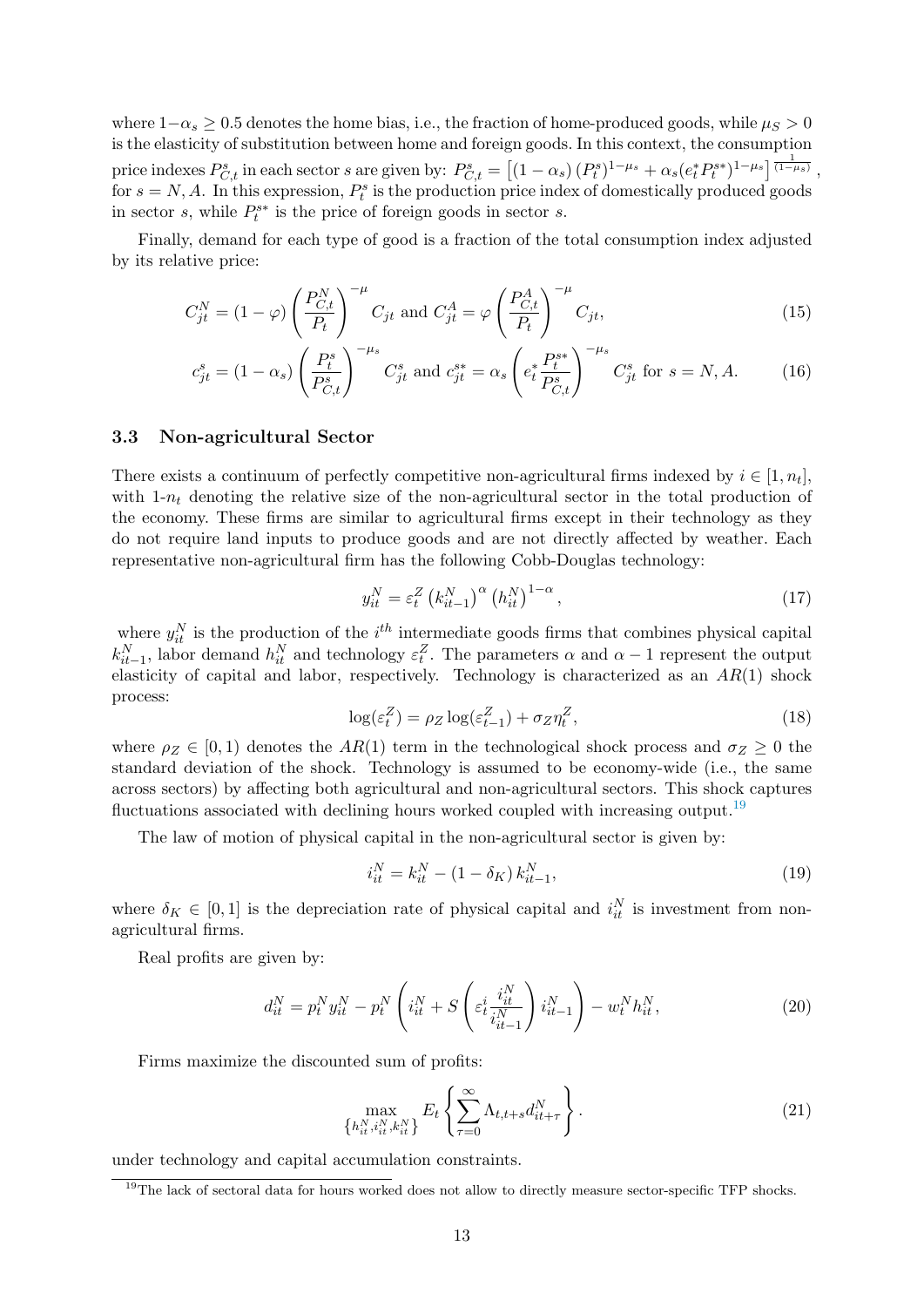#### 3.4 Authority

The public authority consumes some non-agricultural output  $G_t$ , issues debt  $b_t$  at a real interest rate  $r_t$  and charges lump sum taxes  $T_t$ . Public spending is assumed to be exogenous,  $G_t$  $Y_t^N g \varepsilon_t^G$ , where  $g \in [0, 1)$  is a fixed fraction of non-agricultural goods g affected by a standard  $AR(1)$  stochastic shock:

$$
\log(\varepsilon_t^G) = \rho_G \log(\varepsilon_{t-1}^G) + \sigma_G \eta_t^G, \qquad \eta_t^G \sim \mathcal{N}(0, 1), \tag{22}
$$

where  $1 > \rho_G \geq 0$  and  $\sigma_G \geq 0$ . This shock captures variations in absorption which are not taken into account in our setup such as political cycles and international demand in intermediate markets.

The government budget constraint equates spending plus interest payment on existing debt to new debt issuance and taxes:

$$
G_t + r_{t-1}b_{t-1} = b_t + T_t. \t\t(23)
$$

#### 3.5 Foreign Economy

Following the literature on estimated small open economy models exemplified by Adolfson et al. (2007), Adolfson et al. (2008) and Justiniano and Preston (2010b), our foreign economy bowls down to a small set of key equations that determine New Zealand exports and real exchange rate dynamics. The foreign country is determined by an endowment economy characterized by an exogenous foreign consumption:<sup>20</sup>

$$
\log\left(c_{jt}^{*}\right) = \left(1 - \rho_{C}\right)\log\left(\bar{c}_{j}^{*}\right) + \rho_{C}\log\left(c_{jt-1}^{*}\right) + \sigma_{C}\eta_{t}^{C}, \qquad \eta_{t}^{C} \sim \mathcal{N}\left(0, 1\right),\tag{24}
$$

where the  $0 \leq \rho_C < 1$  is the root of the process,  $\bar{c}_j^* > 0$  is the steady state foreign consumption and  $\sigma_C \geq 0$  is the standard deviation of the shock. The parameters  $\sigma_C$  and  $\rho_C$  are estimated in the fit exercise to capture variations of the foreign demand. A rise in the demand triggers a boost in the exportation of New Zealand goods, followed by an appreciation of the foreign exchange rate.

Each period, foreign households solve the following optimization scheme:

$$
\max_{\left\{c_{jt}^*, b_{jt}^*\right\}} E_t \left\{ \sum_{\tau=0}^{\infty} \beta^{\tau} \varepsilon_{t+\tau}^E \log\left(c_{jt+\tau}^*\right) \right\},\tag{25}
$$

s.t. 
$$
r_{t-1}^* b_{jt-1}^* = c_{jt}^* + b_{jt}^*.
$$
 (26)

where variable  $\varepsilon_t^E$  is a time-preference shock defined as follows:

$$
\log(\varepsilon_t^E) = \rho_E \log(\varepsilon_{t-1}^E) + \sigma_E \eta_t^E,\tag{27}
$$

with  $\eta_t^E \sim \mathcal{N}(0, 1)$ . This shock temporary raises the household's discount factor and drives down the foreign real interest rate and naturally leads capital to flow to New Zealand. Regarding the budget constraint, it comprises consumption and domestic bonds purchase, the latter are remunerated at a predetermined real rate  $r_{t-1}^*$ . In absence of specific sectoral shocks, all sectoral prices of the foreign economy are perfectly synchronized, i.e.,  $P_t^* = P_t^{A*} = P_t^{N*}$ . In addition, the small size of the domestic economy implies that the import/exports flows from the home to the foreign country are negligible, thus implying that  $P_t^* = P_{C,t}^{A*} = P_{C,t}^{N*}$ .

<sup>&</sup>lt;sup>20</sup>For simplicity, our foreign economy boils down to an endowment economy  $\dot{a}$  la Lucas (1978) in an open economy setup where consumption is exogenous. Most of the parameters and the steady states are symmetric between domestic and the foreign economy. Consistently with the restricted VAR model featuring a small open economy, the foreign economy is only affected by its own consumption shocks but not by shocks of the home economy.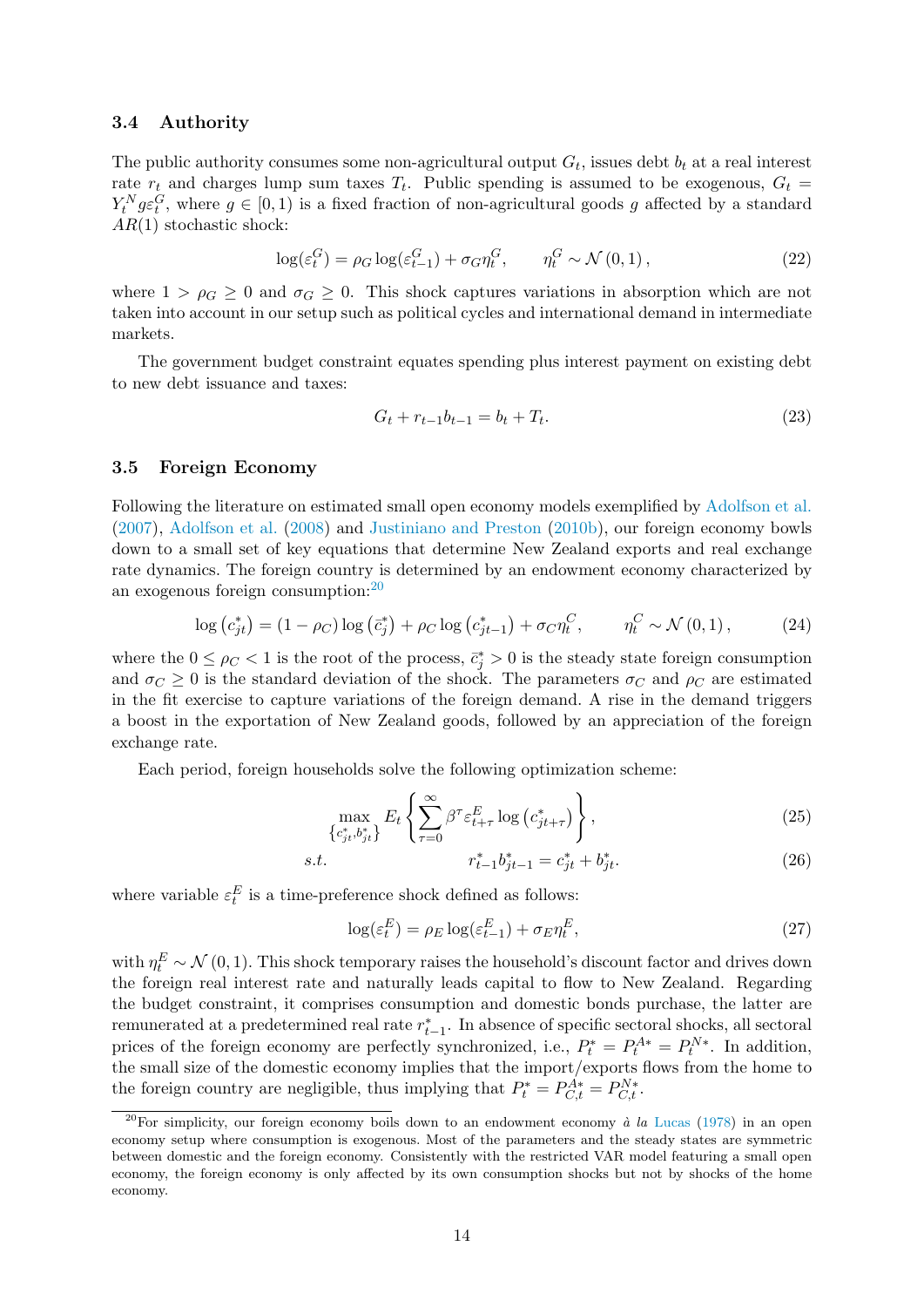#### 3.6 Aggregation and Equilibrium Conditions

After aggregating all agents and varieties in the economy and imposing market clearing on all markets, the standard general equilibrium conditions of the model can be deducted.

First, the market clearing condition for non-agricultural goods is determined when the aggregate supply is equal to aggregate demand:

$$
(1 - n_t) Y_t^N = (1 - \varphi) \left[ (1 - \alpha_N) \left( \frac{P_t^N}{P_{C,t}^N} \right)^{-\mu_N} \left( \frac{P_{C,t}^N}{P_t} \right)^{-\mu} C_t + \alpha_N \left( \frac{1}{e_t^*} \frac{P_t^N}{P_{C,t}^N} \right)^{-\mu_N} \left( \frac{P_{C,t}^N}{P_t^*} \right)^{-\mu} C_t^* \right] + G_t + I_t + n_t x_t + \Phi(b_t^*), \quad (28)
$$

where the total supply of home non-agricultural goods is given by  $\int_{n_t}^1 y_{it}^N dt = (1 - n_t) Y_t^N$ , and total demands from both the home and the foreign economy read as  $\int_0^1 c_{jt} \, dj = C_t$  and  $\int_0^1 c_{jt}^* d j = C_t^*$ , respectively, with  $1-\alpha_N$  and  $\alpha_N$  the fraction of home and foreign home-produced non-agricultural goods, respectively. Aggregate investment, with  $\int_{n_t}^1 i_{it}^N dt = (1 - n_t) I_t^N$  and  $\int_0^{n_t} i_t^A dt = n_t I_t^A$ , is given by:  $I_t = (1 - n_t) I_t^N + n_t I_t^A$ . Turning to the labor market, the market clearing condition between household labor supply and demand from firms in each sector is  $\int_0^1 h_{jt}^N \mathrm{d}j = \int_{n_t}^1 h_{it}^N \mathrm{d}i$  and  $\int_0^1 h_{jt}^A \mathrm{d}j = \int_0^{n_t} h_{it}^A \mathrm{d}i$ . This allows us to write the total number of hours worked:  $H_t = (1 - n_t) H_t^N + n_t H_t^A$ . Aggregate real production is given by:

$$
Y_t = (1 - n_t) p_t^N Y_t^N + n_t p_t^A Y_t^A.
$$

In addition, the equilibrium of the agricultural goods market is given by:

$$
n_t Y_t^A = \varphi \left[ (1 - \alpha_A) \left( \frac{P_t^A}{P_{C,t}^A} \right)^{-\mu_A} \left( \frac{P_{C,t}^A}{P_t} \right)^{-\mu} C_t + \alpha_A \left( \frac{1}{e_t^*} \frac{P_t^A}{P_{C,t}^{A*}} \right)^{-\mu_A} \left( \frac{P_{C,t}^A}{P_t^*} \right)^{-\mu} C_t^* \right], \quad (29)
$$

where  $\int_0^{n_t} y_{it}^A \, dt = n_t Y_t^A$ . In this equation, the left side denotes the aggregate production, while the right side denotes respectively demands from home and foreign (i.e., imports) households.

Given the presence of intermediate inputs, the GDP is given by:

$$
gdp_t = Y_t - p_t^N n_t x_t.
$$
\n
$$
(30)
$$

The law of motion for the total amount of real foreign debt is:

$$
b_t^* = r_{t-1}^* \frac{r e r_t^*}{r e r_{t-1}^*} b_{t-1}^* + t b_t,
$$
\n(31)

where  $tb_t$  is the real trade balance that can be expressed as follows:

$$
tb_t = p_t^N \left[ (1 - n_t) Y_t^N - G_t - I_t - n_t x_t - \Phi(b_t^*) \right] + p_t^A n_t Y_t^A - C_t.
$$
 (32)

The general equilibrium condition is defined as a sequence of quantities  $\{Q_t\}_{t=0}^{\infty}$  and prices  $\{\mathcal{P}_t\}_{t=0}^\infty$  such that for a given sequence of quantities  $\{\mathcal{Q}_t\}_{t=0}^\infty$  and the realization of shocks  $\{\mathcal{S}_t\}_{t=0}^{\infty}$ , the sequence  $\{\mathcal{P}_t\}_{t=0}^{\infty}$  guarantees simultaneous equilibrium in all markets previously defined.

## 4 Estimation

The model is estimated using Bayesian methods and quarterly data for New Zealand. We estimate the structural parameters and the sequence of shocks following the seminal contributions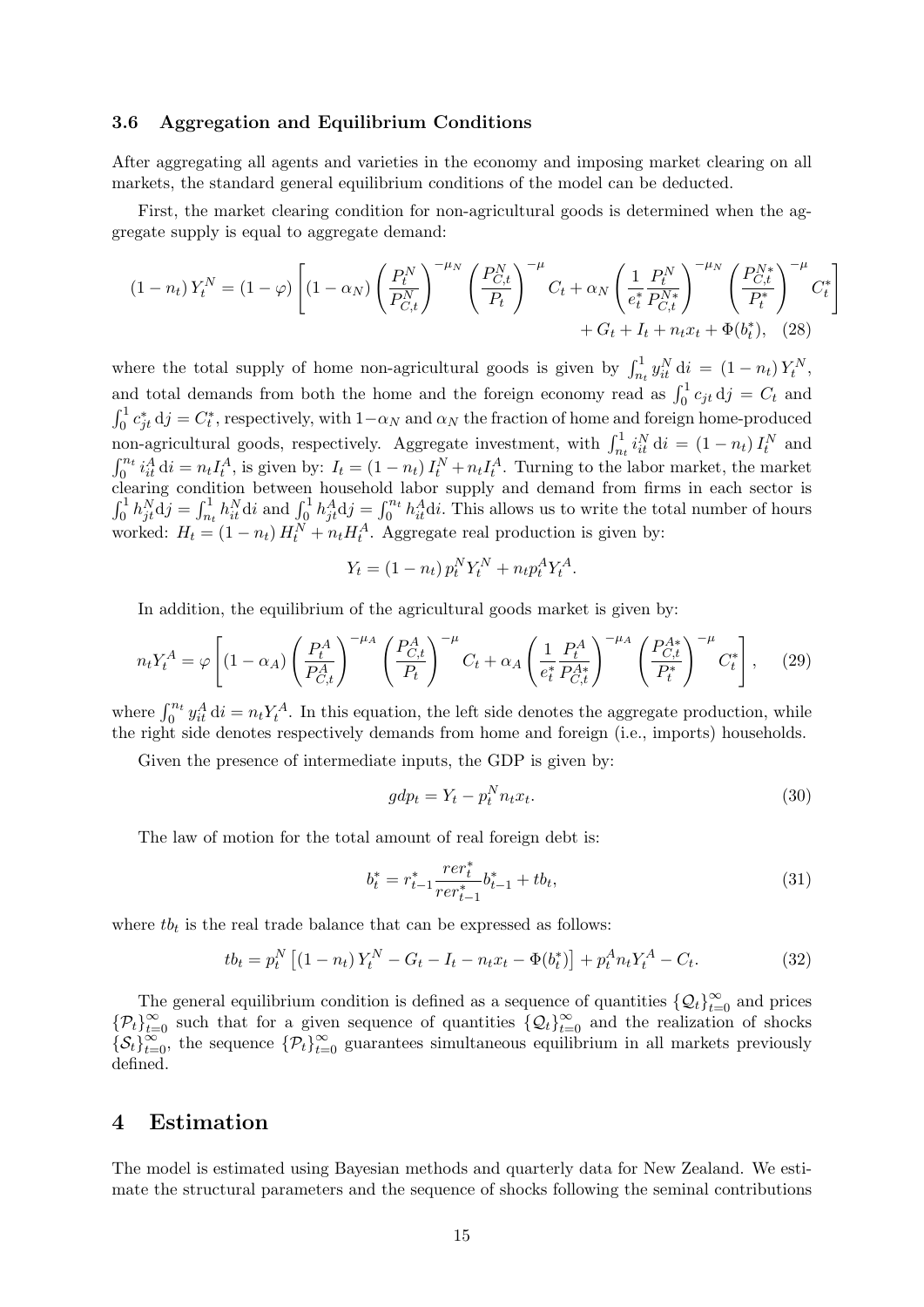of Smets and Wouters (2007) and An and Schorfheide (2007). In a nutshell, a Bayesian approach can be followed by combining the likelihood function with prior distributions for the parameters of the model to form the posterior density function. The posterior distributions are drawn through the Metropolis-Hastings sampling method. We solve the model using a linear approximation to the model's policy function, and employ the Kalman filter to form the likelihood function and compute the sequence of errors. For a detailed description, we refer the reader to the original papers.

## 4.1 Data

The Bayesian estimation relies on the same sample as the one used by the VAR model over the sample period  $1994Q2$  to  $2016Q4<sup>21</sup>$  Therefore, each observable variable is composed of 91 observations. The dataset includes 8 times series: output, consumption, investment, hours worked, agricultural production, foreign production, variations of the real effective exchange rate and the drought index.

Concerning the transformation of the series, the point is to map non-stationary data to a stationary model. Observable variables that are known to have a trend (namely here, output, investment and foreign output) are made stationary in three steps. First, they are divided by the working age population. Second, they are taken in logs. And third, they are detrended using a quadratic trend. We thus choose to neglect the low frequency component (i.e., the trend) in all empirical variables for two main reasons: (i) the sample employed here is too short to observe any trend effects on the weather making the use of trend on the weather irrelevant; $^{22}$ (ii) dealing with trends in open economy models is challenging when economies are not growing at the same rate, the solution adopted in estimated open economy models is simply to neglect trends as in Justiniano and Preston (2010b). For hours worked, the correction method of Smets and Wouters (2007) is applied: it consists of multiplying the number of paid hours by the employment rate. Finally, turning to the weather index, daily data from weather stations are collected and then spatially and temporally aggregated to compute an index of soil moisture for each local state composing New Zealand.<sup>23</sup> The local values of the index are then aggregated at the national level by means of a weighted mean, where the weights are chosen according to the relative size of the agricultural output in each state. The resulting index is, by construction, zero mean.

The vector of observable is given by:

$$
\mathcal{Y}_t^{obs} = 100 \left[ \hat{y}_t, \quad \hat{c}_t \quad \hat{i}_t, \quad \hat{h}_t, \quad \hat{y}_t^A, \quad \hat{y}_t^*, \quad \Delta \widehat{r}\widehat{er}_t \quad \hat{\omega}_t \right], \tag{33}
$$

where  $\hat{y}_t$  is the output gap,  $\hat{c}_t$  is the consumption gap,  $\hat{i}_t$  is the investment gap,  $\hat{h}_t$  is an index of hours worked,  $\hat{y}_t^A$  is the agricultural production gap,  $\hat{y}_t^*$  is the foreign production gap and finally  $\hat{\omega}_t$  is the drought index.

The corresponding measurement equations are given by:

$$
\mathcal{Y}_t = \left[ \widetilde{gdp}_t, \quad \widetilde{C}_t, \quad \widetilde{p}_t^N + \widetilde{I}_t, \quad \widetilde{H}_t, \quad \widetilde{n}_t + \widetilde{p}_t^A + \widetilde{Y}_t^A, \quad \widetilde{C}_t^*, \quad -\Delta \widetilde{r} \widetilde{e} \widetilde{r}_t^*, \quad \widetilde{\varepsilon}_t^W \right]^{\prime},\tag{34}
$$

where all these variables are expressed in percentage deviations from their steady state:  $\tilde{x}_t$  =  $\log(x_t/\bar{x})$ .

<sup>&</sup>lt;sup>21</sup>Series for world output and hours worked for the period 1989-Q2 and 1993-Q4 are not available. This incomplete sub-sample is, however, used to initialize the Kalman filter. Only time periods after the presample enter the actual likelihood computations.

 $^{22}$ In the IAM literature, the time horizon considered is usually higher than 100 years, which allows to measure long-terms effects from trends.

 $^{23}$ The index is computed following Kamber et al. (2013). More details are provided in the online appendix.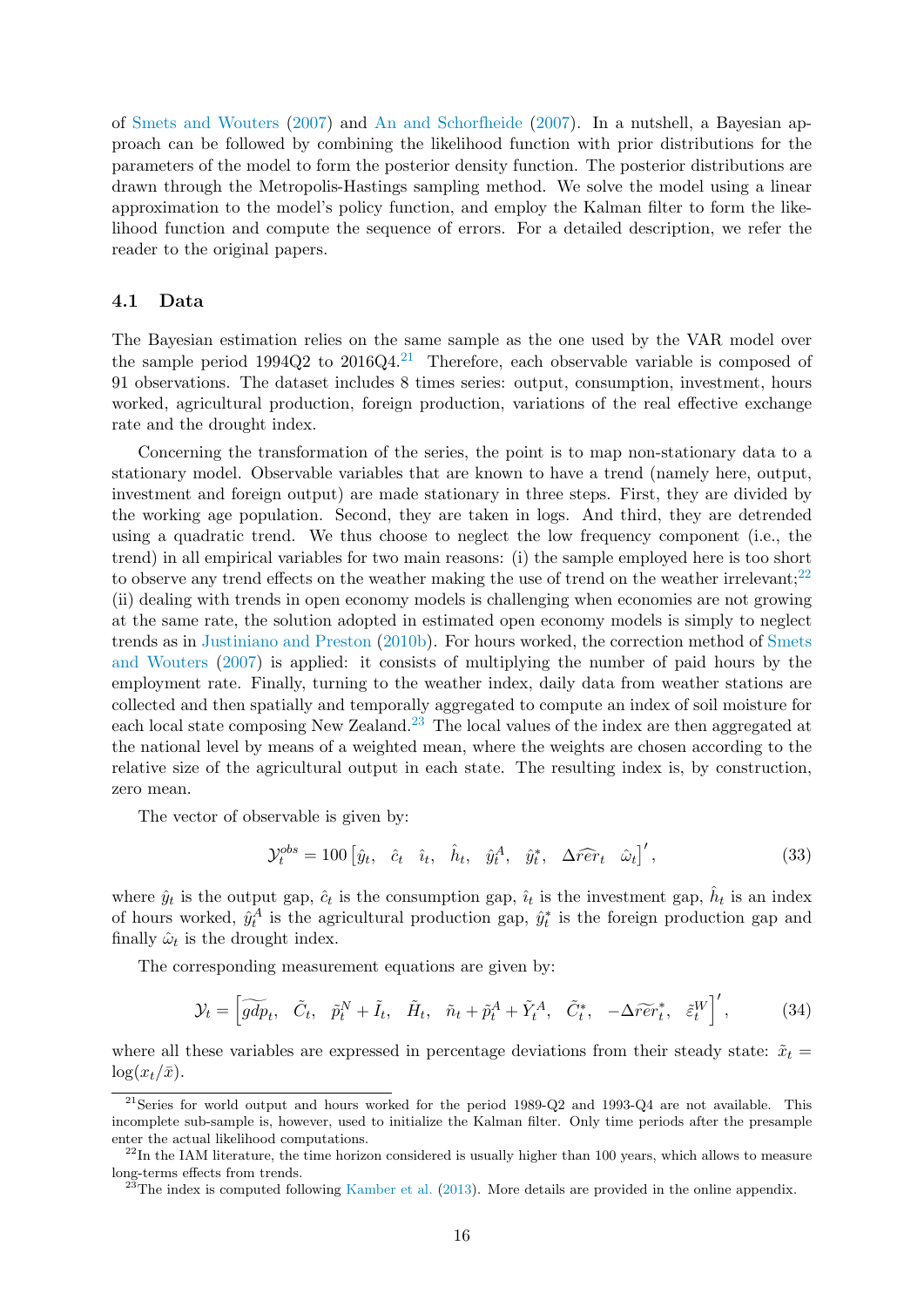#### 4.2 Calibration and Prior Distributions

Table 4 summarizes the calibration of the model. We fix a small number of parameters that are commonly used in the literature of real business cycle models, including  $\beta$ =0.9883, the discount factor;  $\bar{H}^N = \bar{H}^A = 1/3$ , the steady state share of hours worked per day;  $\delta_K = 0.025$ , the depreciation rate of physical capital;  $\alpha=0.33$ , the capital share in the technology of firms; and  $g=0.22$ , the share of spending in GDP.

The portfolio adjustment cost of foreign debt is taken from Schmitt-Grohé and Uribe (2003), with  $\chi_B = 0.0007$ .<sup>24</sup> The current account is balanced in steady state assuming  $\bar{b}^* = \bar{c}\bar{a} = 0$ . Regarding the openness of the goods market, our calibration is strongly inspired by Lubik (2006), with a share  $\alpha_N$  of exported non-agricultural goods set to 25% and to 45% for agricultural goods  $\alpha_A$  in order to match the observed trade-to-GDP ratio of New Zealand. Turning to agricultural sector, the share of agricultural goods in the consumption basket of households is set to  $\varphi = 15\%$ , as observed over the sample period. In addition, the land-to-employment ratio  $\ell$ =0.4 is based on the hectares of arable land per person in New Zealand (FAO data).

The rest of the parameters are estimated using Bayesian methods. Table 5 and Figure 6 report the prior (and posterior) distributions of the parameters for New Zealand. Overall, our prior distributions are either relatively diffuse or consistent with earlier contributions to Bayesian estimations such as Smets and Wouters (2007). In particular, priors for the persistence of the  $AR(1)$  processes, the labor disutility curvature  $\sigma_H$ , the consumption habits b and the investment adjustment cost  $\kappa$  are directly taken from Smets and Wouters (2007). The standard errors of the innovations are assumed to follow a Weibull distribution with a mean of 1 and a standard deviation of 2. The Weibull distribution is more diffuse than the Inverse Gamma distribution (both type 1 and 2), has a positive support and provides a better fit in terms of data density. Substitution parameters  $\mu$ ,  $\mu$ <sub>N</sub>, and  $\mu$ <sub>A</sub> are each assumed to follow a Gamma distribution with a mean of 2 and a standard deviation of 1 in order to have a support that lies between 0 and 5. The risk aversion parameter  $\sigma_C$  is assumed to follow a Normal distribution with a mean of 2 and a standard deviation of 0.35 in the same vein as Smets and Wouters (2007). The labor sectoral cost  $\iota$  follows a diffuse Gaussian distribution with a mean of 1 and a standard deviation of 0.75, as the literature of two-sector models suggests that this parameter is above zero to get a positive correlation link across sectors. The land cost parameter  $\phi$  is also assumed to follow a diffuse Gaussian distribution with prior mean and standard deviation both set to 1, so that the response of output is consistent with that of the VAR model.

Regarding priors for the agricultural sector, the land efficiency decay rate parameter  $\delta_{\ell}$  is assumed to follow a Beta distribution with prior mean and standard deviation of 0.2 and 0.1, respectively. This prior is rather uninformative as it allows this decay rate to be either close to 0 or close to 0.50, the latter would imply an annual decay rate of 200%. Regarding the land share in the production function  $\omega$ , first, under decreasing return this parameter must be below 1, second, the economic literature suggests that this parameter is close to  $20\%$ .<sup>25</sup> We thus impose a beta distribution with mean 0.2 and standard deviation 0.1. One of the key parameter in the paper is the damage function parameter  $\theta$  and possibly subject to controversy. The literature on IAMs traditionally connects temperatures to output through a simple quadratic damage function in order to provide an estimation of future costs of carbon emissions on output. However, Pindyck (2017) raised important concerns about IAM-based outcome as modelers have so much freedom in choosing a functional form as well as the values of the parameters so that the model can be used to provide any result one desires. To avoid the legitimate criticisms inherent to IAMs, we adopt here a conservative approach on the value of this key parameter of

<sup>&</sup>lt;sup>24</sup>The value of this parameter marginally affects the dynamic of the model, but it allows us to remove a unit root component induced by the open economy setup.

<sup>&</sup>lt;sup>25</sup>The share of land  $\omega$  in the production function is estimated at 15% for the Canadian economy by Echevarría (1998), while Restuccia et al. (2008) calibrates this parameter 18% for the US economy.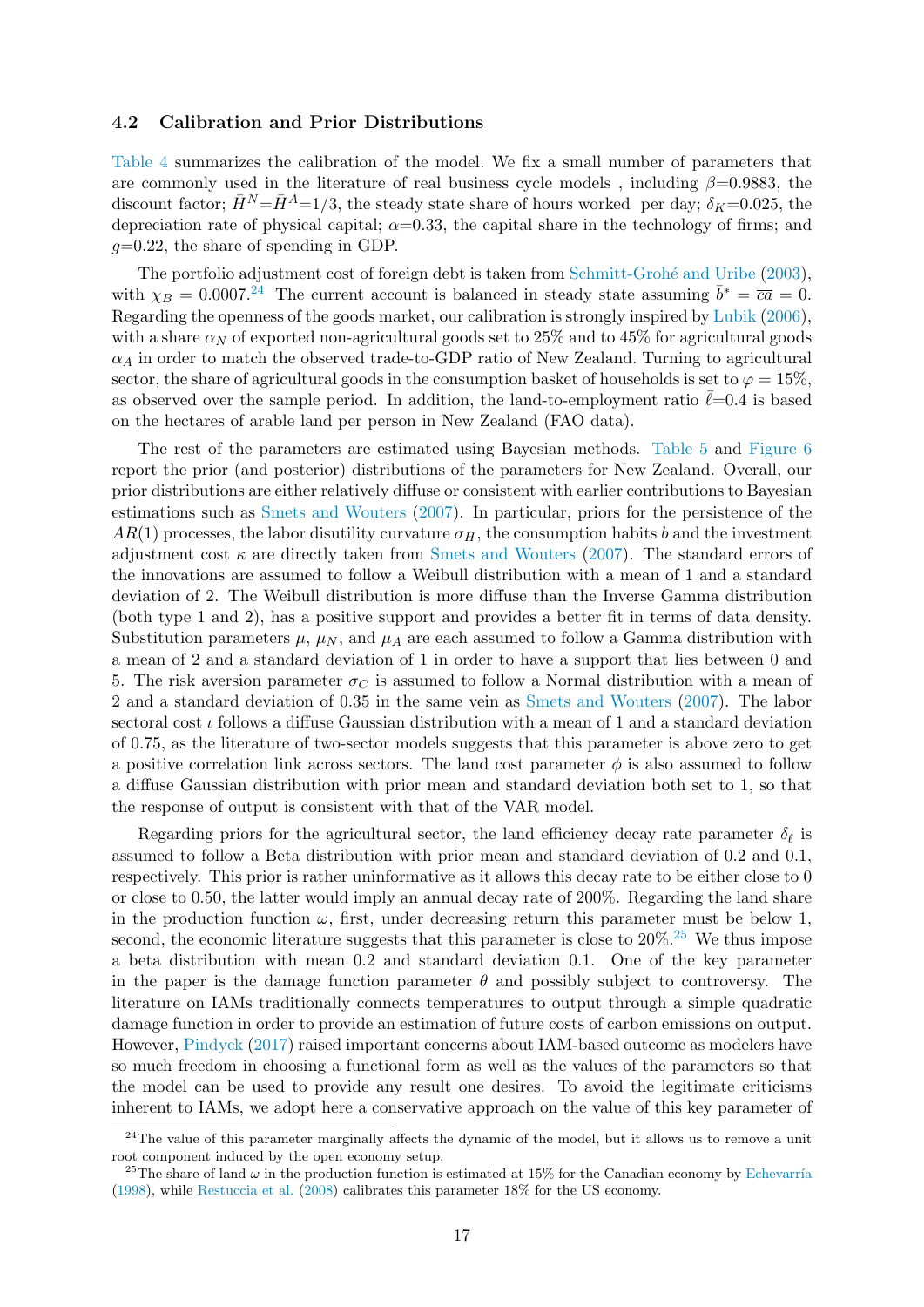the damage function and set a very diffuse prior with a uniform distribution with zero mean and standard deviation 500.

#### 4.3 Posterior Distribution

In addition to the prior distributions, Table 5 reports the estimation results that summarize the means and the 5th and 95th percentiles of the posterior distributions, while the latter are illustrated in Figure 6. <sup>26</sup> According to Figure 6, the data were fairly informative, as their posterior distributions did not stay very close to their priors. However, we assess the identification of our parameters using methods developed by Iskrev (2010), these identification methods show that sufficient and necessary conditions for local identification are fulfilled by our estimated model.



Figure 6: Prior and posterior distributions of structural parameters for New Zealand (excluding shocks).

While our estimates of the standard parameters are in line with the business cycle literature (see, for instance, Smets and Wouters (2007) for the US economy or Lubik (2006) for New Zealand), several observations are worth making regarding the means of the posterior distributions of structural parameters. Strikingly, the land-weather elasticity parameter  $\theta$  has a high posterior value that is clearly different from 0. This implies that even with loose priors, the model suggests that variable weather conditions matter for generating business cycles consistently with empirical evidence of Kamber et al. (2013) and Mejia et al. (2018). The land expenditure cost  $\phi$  suggests that the returns to scale for land expenditures are quadratic. Substitution seems to be an important pattern of consumption decisions of households, especially at a sectoral level. However, the substitution between home and foreign non-agricultural goods appears to be rather low, contrary to the substitution degree between agricultural and non agricultural goods that is remarkably high. Regarding the labor reallocation parameter  $\iota$  in the utility function of households, the data favor a costly labor reallocation across sectors, which is in line with the findings of Iacoviello and Neri (2010) for the housing market.

 $26$ The posterior distribution combines the likelihood function with prior information. To calculate the posterior distribution to evaluate the marginal likelihood of the model, the Metropolis-Hastings algorithm is employed. We compute the posterior moments of the parameters using a total generated sample of 800, 000, discarding the first 80, 000, and based on eight parallel chains. The scale factor was set in order to deliver acceptance rates close to 24%. Convergence was assessed by means of the multivariate convergence statistics taken from Brooks and Gelman (1998). We estimate the model using the dynare package Adjemian et al. (2011).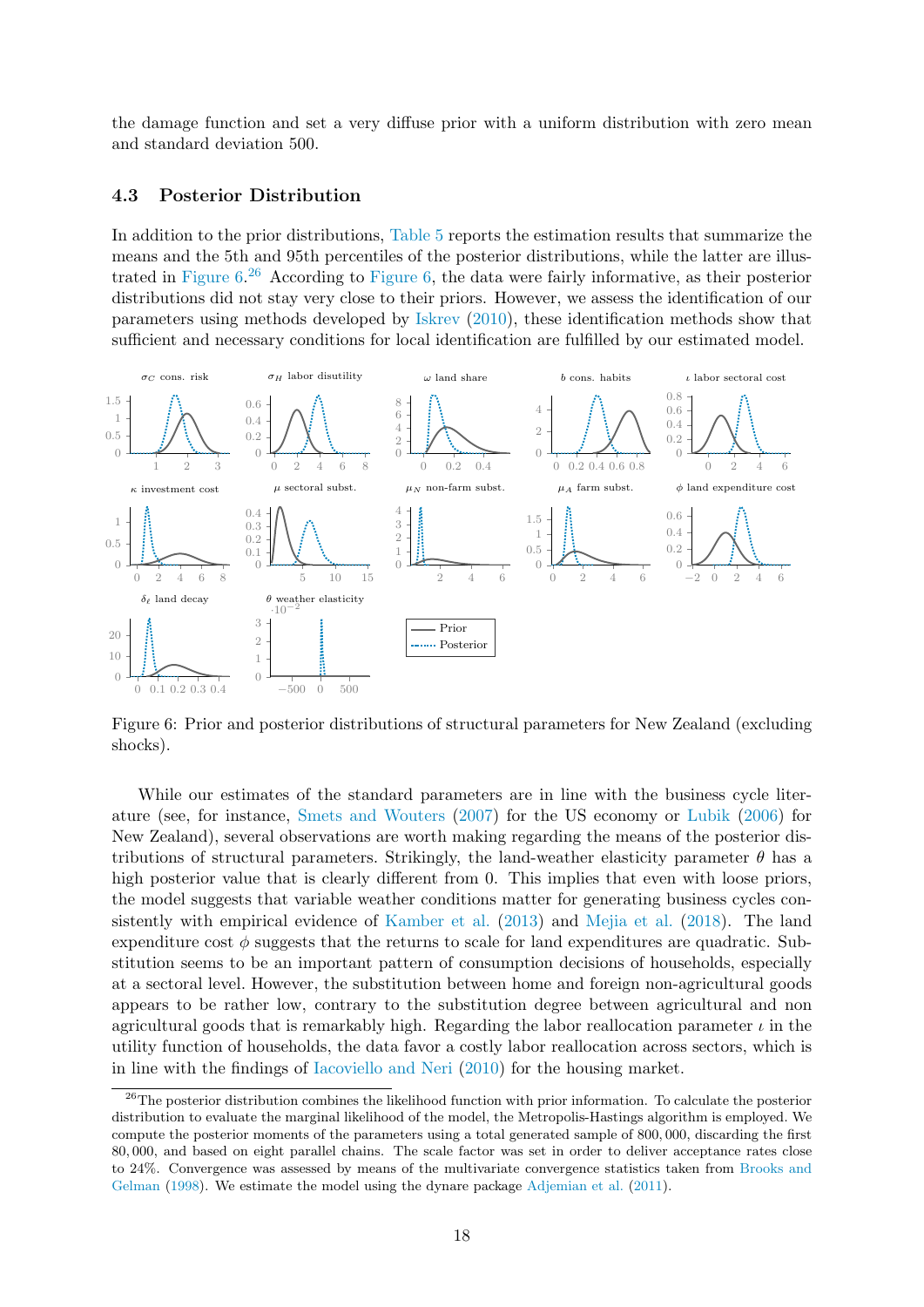| Model type                                | $\mathcal{M}(\theta=0)$ | $\mathcal{M}(\theta \neq 0)$             |
|-------------------------------------------|-------------------------|------------------------------------------|
| Model description                         | No Weather Damage Model | Weather-Driven Business Cycles           |
| Damage function $\Omega(\varepsilon_t^W)$ |                         | $\left(\varepsilon_t^W\right)^{-\theta}$ |
| Prior probability                         | 1/2                     | 1/2                                      |
| Laplace approximation                     | $-1473.704$             | -1467.206                                |
| Posterior odds ratio                      | 1.000000                | 663.6605                                 |
| Posterior model probability               | 0.001505                | 0.998495                                 |

Table 2: Prior and posterior model probabilities

To assess how well the estimated model captures the main features of the data, we report in Table 6 and Table 7 both the moments simulated by the model and their empirical counterpart. First, the model does a reasonably job through its steady state ratios in replicating the observed mean. The model performs quite well in terms of volatility for most of observable variables, except for total output and consumption as both are clearly overstated by the model while the theoretical volatility of foreign output is understated. The model performs very well at replicating the persistence of all observable variables. Finally regarding the correlation with GDP, the model replicates the sign of all the correlations, but not their full magnitude. In particular, the correlation with the foreign GDP is not captured by the model, this is a well known puzzle in international economic that can be easily solved by imposing a positive correlation across shocks in the model's covariance matrix.

## 5 Do Weather Shocks Matter?

A natural question to ask is whether weather shocks significantly explain part of the business cycle. To provide an answer to this question, two versions of the model are estimated – using the same data and priors. In an alternative version of the model, which we consider as a benchmark, the damage function given in Equation 3 is neutralized by imposing  $\theta = 0$ . Under this assumption, any fluctuation in the weather has no implication for agriculture and thus does not generate any business cycles. In contrast, we compare the benchmark model with the version presented previously in the model section, characterized by the presence of weatherdriven business cycles with  $\theta \neq 0$ .

Table 2 reports for the two models the corresponding data density (Laplace approximation), posterior odds ratio and posteriors model probabilities, which allow us to determine the model that best fits the data from a statistical standpoint. Using a uninformative prior distribution over models (i.e., 50% prior probability for each model), we compute both posterior odds ratios and model probabilities taking the model  $\mathcal{M}(\theta = 0)$ , i.e., the one with no weather damage as the benchmark.<sup>27</sup> We conduct a formal comparison between models and refer to Geweke (1999) for a presentation of the method to perform the standard Bayesian model comparison employed in Table 2 for our two models. Briefly, one should favor a model whose data density, posterior odds ratios and model probability are the highest compared to other models.

We examine the hypothesis  $H_0$ :  $\theta = 0$  against the hypothesis  $H_1$ :  $\theta \neq 0$ . To do this, we evaluate the posterior odds ratio of  $M(\theta \neq 0)$  on  $M(\theta = 0)$  using Laplace-approximated marginal data densities. The posterior odds of the null hypothesis of no significance of weatherdriven fluctuations is 663.66:1 which leads us to strongly reject the null, i.e., weather shocks do matter in explaining the business cycles of New Zealand. This result is confirmed in terms of

 $^{27}$ As underlined by Rabanal (2007), it is important to stress that the marginal likelihood already takes into account that the size of the parameter space for different models can be different. Hence, more complicated models will not necessarily rank better than simpler models, and  $\mathcal{M}(\theta \neq 0)$  will not inevitably be favored to the benchmark model.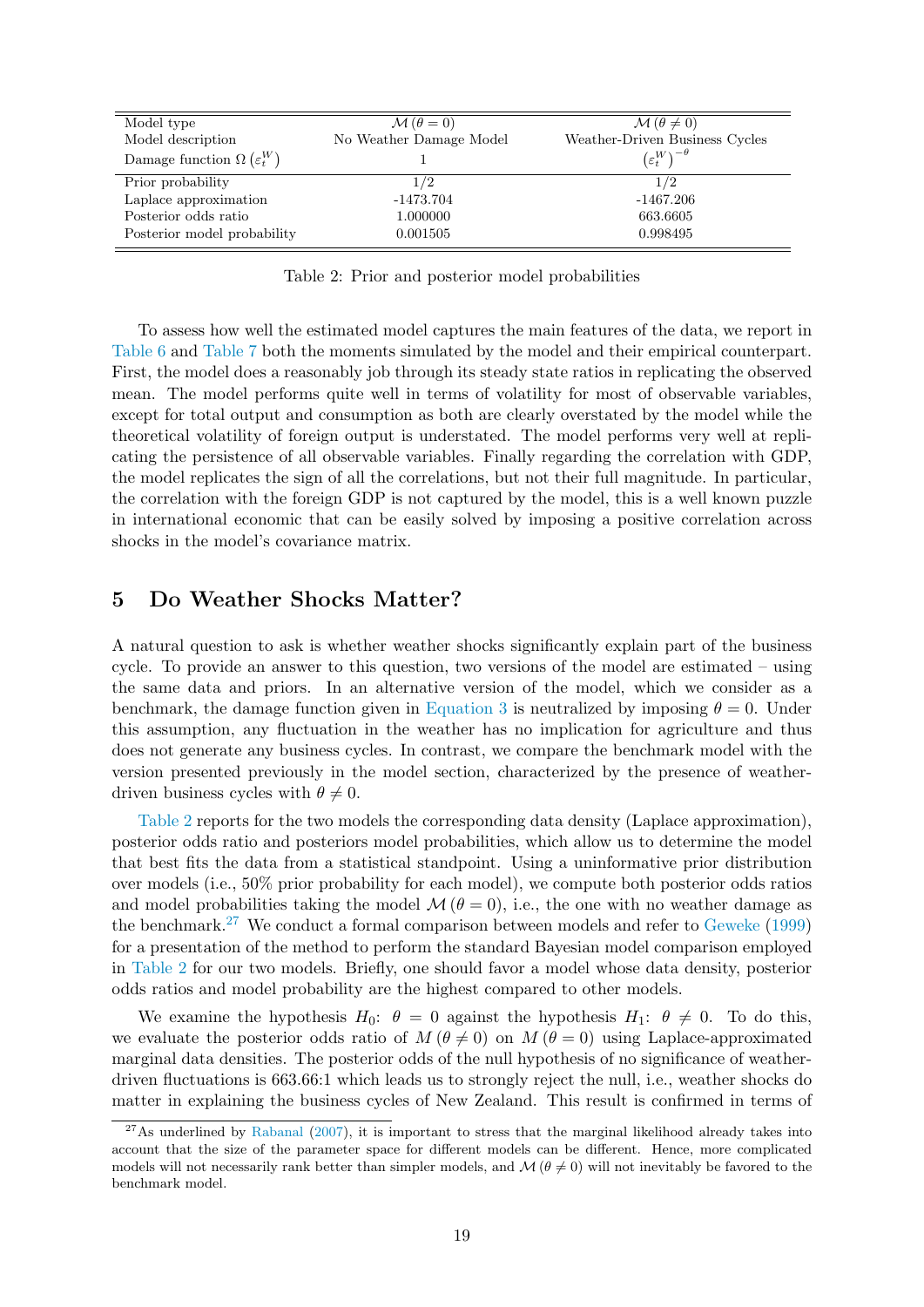log marginal likelihood and posterior odds ratio. This is an important result from the model that highlights the non-trivial role of the weather in driving the business cycles of New Zealand.

## 6 Weather Shocks as Drivers of Aggregate Fluctuations

This section discusses the propagation of a weather shock and its implications in terms of business cycle statistics.

#### 6.1 Propagation of a Weather Shock

We first report the simulated Bayesian system's responses of the main macroeconomic variables following a standard weather shock in Figure  $7.^{28}$  We also report the responses from the VAR estimation for observable variables which are common between the VAR and the DSGE model. Unlike the VAR model, the DSGE model provides the underlying micro-founded mechanisms that drives the propagation of a weather shock.

From a business cycle perspective, this shock acts as a standard (sectoral) negative supply shock through a combination of rising hours worked and falling output. Consistently with the VAR model, a drought event strongly affects business cycles through a large decline in agricultural output (1.5%), as the weather influences land input in the production process of agricultural goods. Land productivity is strongly negatively affected by the drought. This result is in line with Kamber et al. (2013), as New Zealand's farmers rely extensively on rainfall and pastures to support the agricultural sector. A drought shock decreases land productivity by 22% in the model. To compensate for this loss, farmers can use more non-agricultural goods as inputs to reestablish their land productivity. For instance, dairy or crop producers may require more water to irrigate their grasslands or cultures to offset the dryness. Farmers may also use more pesticides, as droughts are often followed by pest outbreaks (Gerard et al., 2013). The demand effect for these non-agriculture goods is captured in the model by a rise in inputs  $x_{it}$  in Equation 4, which results in an increase in land costs. The surge in non-agriculture goods has a positive side effect on non-agriculture output. Both the drop in the agricultural production and the rise in non-agriculture output alter the sectoral price structure. As the drought causes a reduction in the agricultural production and a rise in land costs, the relative price in the agricultural sector rises through a market cleaning effect. Since relative prices are negatively correlated, the price of non-agricultural goods declines in response, thus fueling the demand for non-agricultural goods. With respect to the VAR model, the DSGE model predicts a higher contraction of economic activity combined with a weaker response of the real exchange rate.

From an international standpoint, the decline in domestic agricultural production generates trade balance deficits. Two factors might explain this. First, around fifty percents of New Zealand's merchandise exports are accounted for by agricultural commodities over the sample period. As both output and price competitiveness of the agricultural sector are deteriorated, New Zealand exports decline. However, the decline price in relative price of non-agricultural fuels the external demand for non-agricultural, thus explaining why this sector experiences a boom. Taken together, the effect of the agricultural sector outweighs the other sector, through a fall in the trade balance and the current account. In the meantime, the domestic real exchange rate depreciates driven by the depressed competitiveness of farmers, which helps in restoring their competitiveness. This reaction of the exchange rate is consistent with the prediction of the VAR model in Figure 4.

<sup>&</sup>lt;sup>28</sup>The impulse response functions (IRFs) and their 90% highest posterior density intervals are obtained in a standard way when parameters are drawn from the mean posterior distribution, as reported in Figure 6.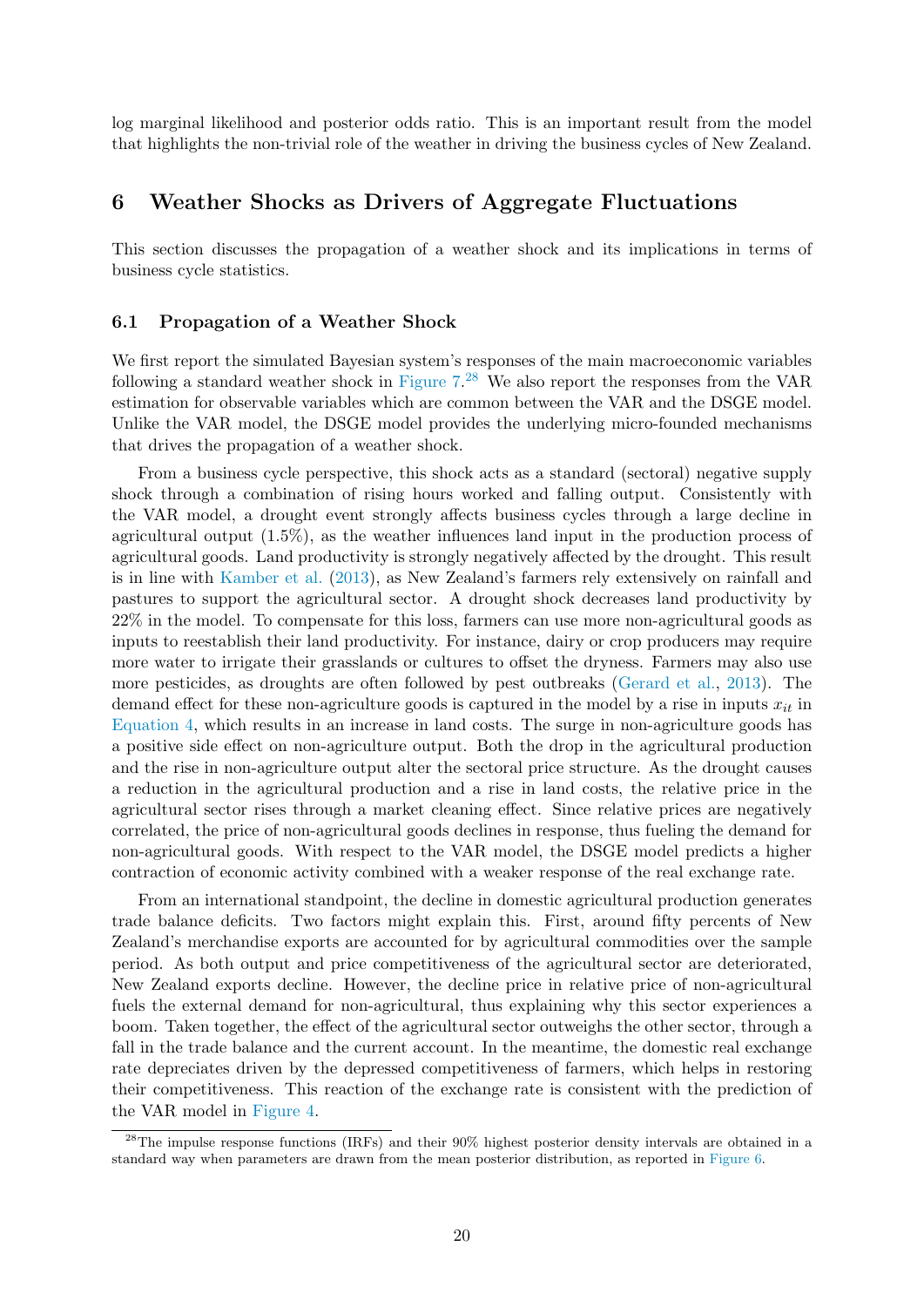#### 6.2 The Contribution of Weather Shocks on Aggregate Fluctuations

Figure 8 reports the forecast error variance decomposition for four observable variablest, i.e., aggregate real production  $(gdp_t)$ , real agricultural production  $(Y_t^A)$ , real consumption  $(C_t)$  and hours worked  $(H_t)$ . Five different time horizons are considered, ranging from two quarters  $(Q2)$ , to ten  $(Q10)$  and fifty quarters  $(Q50)$  along with the unconditional forecast error variance decomposition  $(Q\infty)$ . In each case, the variance is decomposed into four main components related to supply shocks (technology, labor supply and sectoral reallocation shock), demand shocks (government spending, household preferences and investment shocks), foreign shocks (consumption and foreign preferences), and obviously the weather shocks.

For GDP  $(qdp_t)$ , supply shocks are the main drivers of the variance in both the short and the long term, followed by demand and foreign shocks. Interestingly, we find that foreign shocks are a sizable driving force of output in the short run by contributing up to 18% of the volatility of GDP. Unlike Justiniano and Preston (2010a) who find a trivial contribution of foreign shock in small open economy models, our model is able to capture the key role of foreign shock as a driver of economic fluctuations. Foreign shocks play a non-negligible role. They account for 27.6% of New Zealand's production in the short run, and 11.8% in the long run. By increasing the time horizon, the contribution of supply, demand and foreign shocks tends to reduce and are gradually replaced by weather shocks, starting from 2% at two-quarter horizon to 30% for the unconditional variance.

Turning to agricultural production, supply shocks account for most fluctuations in the short run. They are responsible for 85% of the variance of agricultural production at one-quarter horizon. Domestic and foreign demand shocks play a trivial role in the volatility of agricultural production. The importance of supply shocks declines in the long run, although remaining nonnegligible, explaining 58% of agricultural production for the unconditional variance. Weather shocks remarkably drive the variance of agricultural production after a time lag of two quarters. In addition, increasing the time horizon magnifies this result. Thus the weather is a key determining factor of agricultural fluctuations according to the theoretical representation of the data by our model. Concerning the variance of consumption, it is mainly affected, in the short term, by foreign shocks. Weather shocks play a significant role in the same way as for agricultural production, starting from a more distant time horizon. Finally for working hours, they are only slightly affected by weather shocks. Supply shocks are the main drivers of the variance of hours worked as they drive most of the variance of hours.

Overall, we find that weather shocks cause important macroeconomic fluctuations. The increasing contribution of the weather in the time horizon highlights an interesting persistence mechanism which can be associated to the weather hysteresis effects discussed in the business cycle evidence section.

#### 6.3 Historical Decomposition of Business Cycles

An important question one can ask of the estimated model is how important were weather shocks in shaping the recent New Zealand macroeconomic experience. Figure 9 displays the year-over-year growth rate in per capital of real agricultural production, GDP, consumption and hours worked. The blue dotted line is the result of simulating our model's response to all of the estimated shocks and to the initial conditions. The dotted line shows the result of this same simulation when we feed our model only the weather shock.

A notable feature of agricultural production is the important contribution of the weather to its fluctuations. More specifically, this weather contribution oscillates between  $+4\%$  and  $-6\%$ over the sample period. During periods of good soil moisture, land productivity is enhanced, which fuels the higher supply of agricultural goods. In contrast, drought periods are associated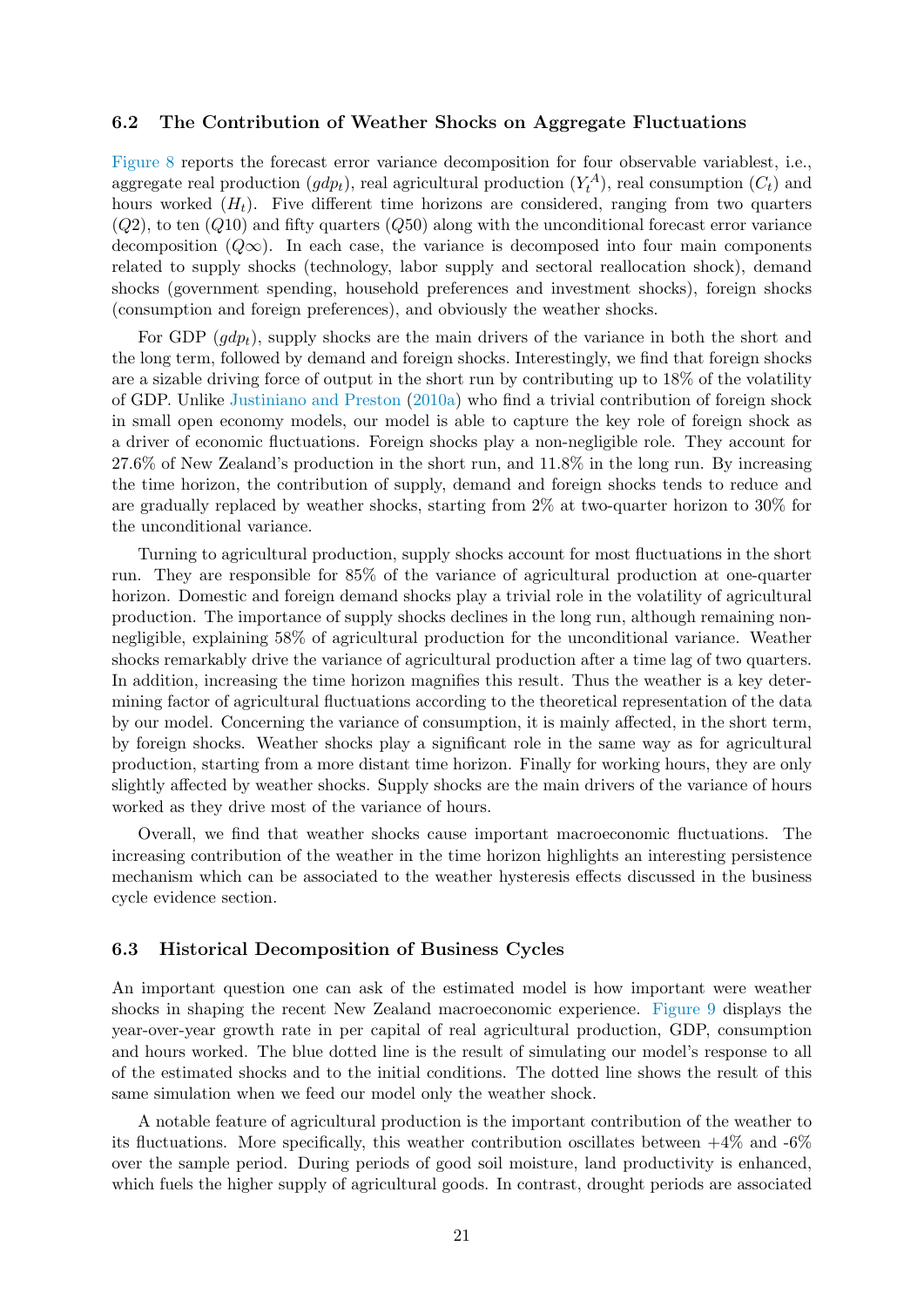with lower levels of agricultural output. Severe droughts coincide with a sharp drop in agricultural production driven by the weather shock. One fourth of agricultural slowdown following the most severe drought in 2008 is accounted by the weather shock. In 2016, a prolonged episode of drought also contributed by 5% to the contraction of the agricultural supply.

The weather contribution is not limited to the supply of agricultural goods, the remaining panels in Figure 9 show that real output, consumption and hours growth rates are also affected by the weather, but the absolute contribution is on average lower than for agricultural production. For GDP and consumption, the weather's contribution to the growth rate of these variables oscillates between  $+1\%$  to  $-1\%$ . There is a clear spillover mechanism from the agricultural sector to the rest of the economy, which allows the weather to propagate and generate business cycles. Weather-driven fluctuations in agriculture are translated to other selected variables and contribute to their fluctuations. Severe droughts also have important implications for these variables, as the 2008 and 2016 droughts entailed a joint 1% drop in GDP and consumption while labor supplied declined by 2%.

## 7 Inspecting the Propagation Mechanism

The originality of the model lies in the introduction of a weather-dependent agricultural sector that relies on a set of structural parameters driving the response of the economy following a weather shock. In this section, we investigate how critical these parameters are by contrasting the responses of the model under different calibrations for three key parameters: the land expenditure cost  $\phi$ , the labor sectoral cost  $\iota$ , and the land efficiency decay rate  $\delta_{\ell}$ . Each parameter is likely to affect both the propagation and the steady state of the model. To disentangle the short run from the long run, we draw the steady state of the model prior to the realization of the shock in  $t = 1$ . All the IRFs are expressed in percentage deviations from the steady state of the estimated model.

We first consider the parameter  $\phi$  shaping the land cost function (see Equation 6). This cost function critically determines the marginal cost of rising the land production. IRFs under alternative calibration are reported in Figure 10, by contrasting the estimated parameter ( $\phi = 2.57$ ) with quasi-constant returns ( $\phi = 1.10$ ) and high-increasing returns ( $\phi = 3.57$ ). The value of this parameter clearly affects the propagation mechanism of a weather shock. Under increasing returns, the marginal cost of land costs (e.g., fertilizers and water) rises after a drought, while it tends to decrease under quasi-constant returns. The main implication of decreasing/constant returns lies in the response of the agricultural sector, through a positive spike of its relative price generating a strong recession in this sector, before quickly adjusting back to steady state. This relative price distortion across sectors clearly reshapes the response of the non-agricultural sector and total production by creating a quick recession that is not consistent with empirical evidence of the VAR model. The steady state of the model is also affected. A rise in  $\phi$  increases land expenditures, since the latter are accounted as intermediate consumption, a increase in land expenditures mechanically reduces the GDP (through Equation 30).

We next turn to the labor substitutability parameter  $\iota$  from the labor disutility index (Equation 11). This parameter determines the household labor supply substitution across sector. We thus report in Figure 11 the IRFs under a linear substitution index  $(\iota = 0)$  versus the estimated value ( $\iota = 2.9$ ) and a high substitution costs ( $\iota = 5$ ). When  $\iota = 0$ , households face no cost of adjusting their labor supply to sectoral wages differentials so that during a weather event, the households increase their labor supply in the non-agricultural sector as the equilibrium wage is higher in this sector. Labor supply is thus flowing to the sector with the highest wage, thus boosting the non-agricultural one. At a macro level, the perfect reallocation generates a strong negative correlation link between sector, and translates into an expansion of the economy. This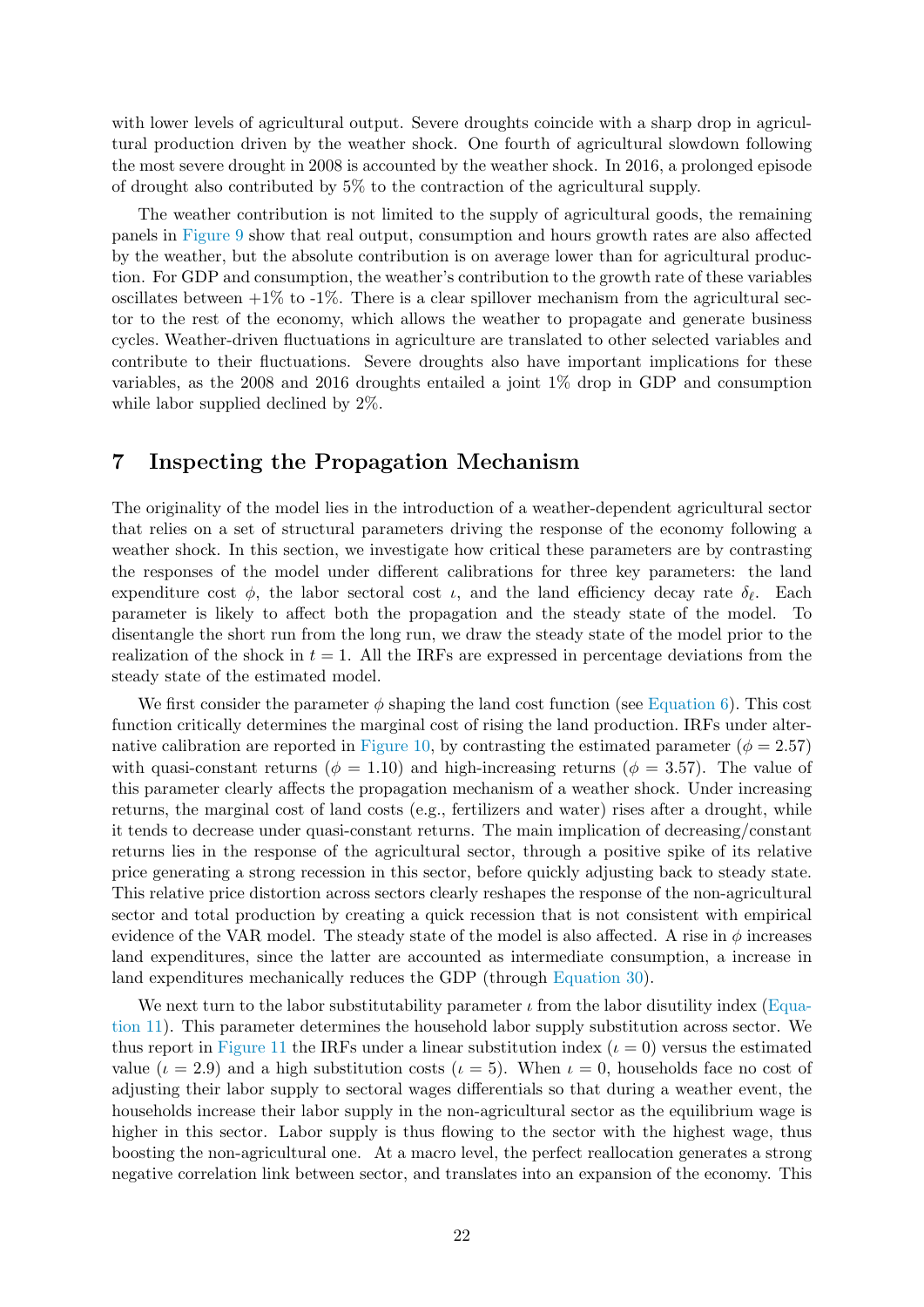propagation mechanism is clearly at odd with the VAR model. In contrast, the increase in the cost of labor reallocation reduces this substitution mechanism and amplifies the recession. The steady state, however, is not affected by this parameter.

Finally, we investigate how the rate of decay of land productivity, denoted  $\delta_{\ell}$  (see Equation 4), shapes the responses of the model by contrasting 3 different calibration from low to high decay rates. Figure 12 reports the corresponding IRFs. This parameter determines the hysteresis effect of the weather by ruling how quickly the land (and thus the economy) returns to its steady state following a drought shock. For a low value of the decay rate, macroeconomic fluctuations are amplified and more persistent, as land productivity requires more time to recover from a drought. Conversely, a higher value reduces the persistence, but mechanically increases the steady state intermediate expenditures in land productivity.

## 8 Climate Change Implications

We now turn to the implications of climate change for aggregate fluctuations and welfare. The IPCC defines climate change as "a change in the state of the climate that can be identified (e.g., by using statistical tests) by changes in the mean and/or the variability of its properties, and that persists for an extended period, typically decades or longer" (IPCC, 2014). In our framework, climate is supposed to be stationary, which makes our setup irrelevant for analyzing changes in mean weather values. However, it allows for changes in the variance of weather shocks. As a first step, we assess the change in the variance of the weather shock by estimating it under different climate scenarios. Then, in a second step, we use the estimates of these variances for each scenario and investigate the effects on aggregate fluctuations. The results presented in this section are rather illustrative as our setup does not allow crop adaptation or any possible mechanism that would offset the structural change of weather.

#### 8.1 Climate Change and Macroeconomic Volatility

We use the estimated DSGE model to assess the effects of a shift in the variability of the weather shock process. We do so in a two-step procedure. First, the simulations are estimated with the value of the variance of the weather shock that is estimated during the fit exercise, which corresponds to historical variability. Second, new simulations are made after altering the variability of the weather shock so it corresponds to the one associated with climate change, using the values obtained from the previous section. Hence, we proceed to four different alterations of the variance of the weather process.

To measure the implications of climate change on aggregate fluctuations of a representative open economy, we compare the volatility of some macroeconomic variables under historical weather conditions (for the 1989–2014 period) to their counterpart under future climate scenarios (for the 2015–2100 period), normalizing the values of the historical period of each variable to 100. Table 3 report these variations for some key variables.

The first scenario, with regard to the volatility of the weather shock for New Zealand is clearly optimistic, as the variance of drought events is declining by 8.24%. As a result, macroeconomic fluctuations in the country naturally decrease. Agriculture output is particularly affected by this structural change, with a 3.45% decrease of its variance. In contrast, the other scenario for which the rise in variance of the weather shock ranges between 14.11% for the less pessimistic scenario to 51.91% for the most pessimistic one, exhibit a strong increase in the volatility of macroeconomic variables. As a matter of facts, the variance of total output rises by 4.32% under the RCP 4.5 scenario, and by 15.89% under the RCP 8.5 scenario. Agricultural production volatility experiences an important shift of 22.30% under the worst-case scenario.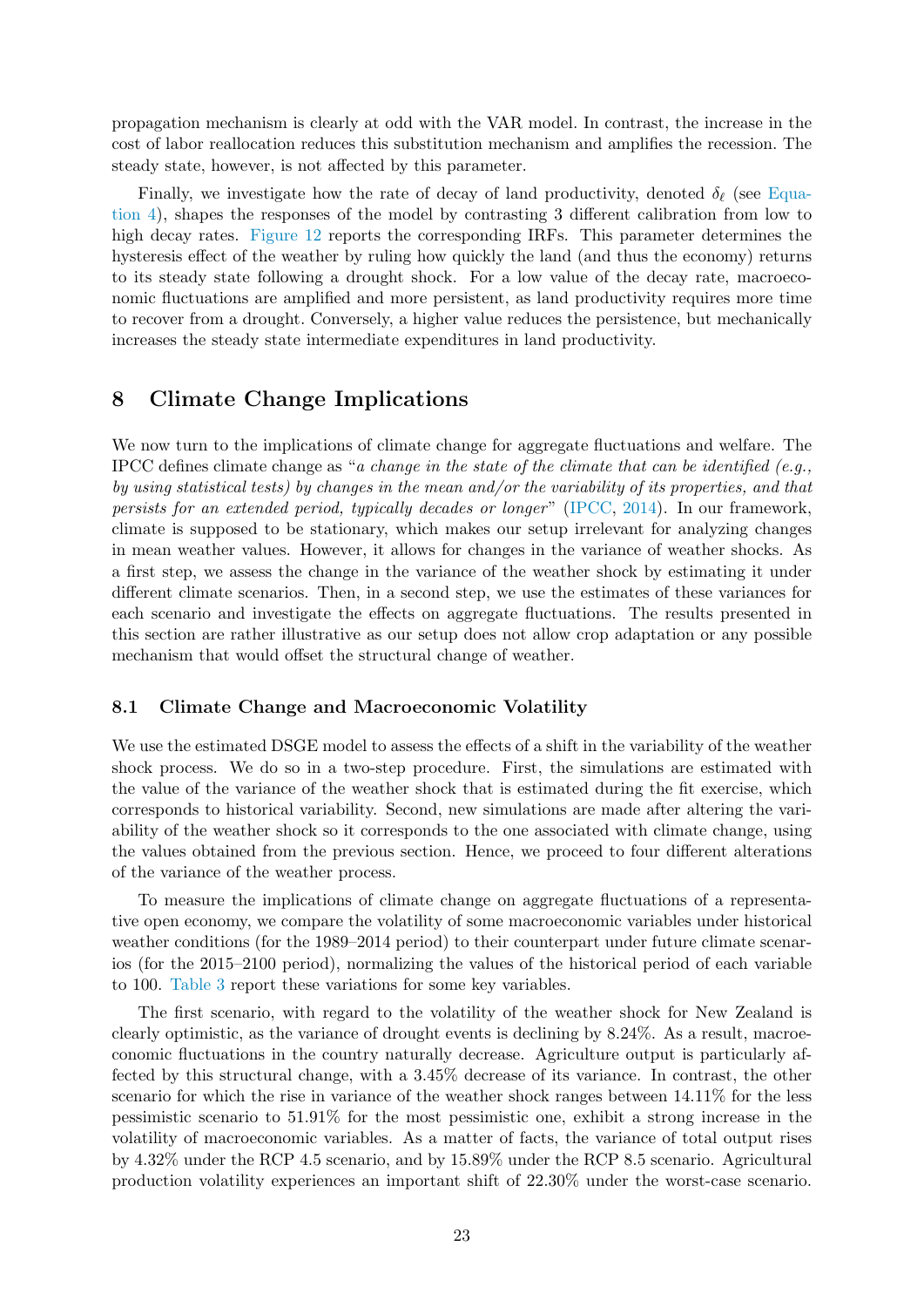|                           |                    | 1994-2016   |             | 2100 (projections) |           |             |
|---------------------------|--------------------|-------------|-------------|--------------------|-----------|-------------|
|                           |                    | Historical  | $RCP$ 2.5   | $RCP$ 4.5          | RCP 6.0   | RCP 8.5     |
|                           |                    |             |             |                    |           |             |
| $\text{Var}(\eta^W_t)$    | Weather shock      | 100         | 91.97       | 114.11             | 119.44    | 151.91      |
| $Var(gdp_t)$              | GDP                | 100         | 97.54       | 104.32             | 105.95    | 115.89      |
| $Var(C_t)$                | Consumption        | 100         | 95.88       | 107.23             | 109.97    | 126.61      |
| $\text{Var}(p_t^N I_t)$   | Investment         | 100         | 99.22       | 101.37             | 101.89    | 105.04      |
| $\text{Var}(p_t^A Y_t^A)$ | Agriculture        | 100         | 96.55       | 106.06             | 108.35    | 122.30      |
| $\text{Var}(p_t^A)$       | Agricultural price | 100         | 97.15       | 105.01             | 106.91    | 118.44      |
| $Var(H_t)$                | Hours              | 100         | 99.02       | 101.72             | 102.37    | 106.31      |
| $Var(R_t)$                | Real interest rate | 100         | 99.99       | 100.01             | 100.02    | 100.04      |
| $Var(rer_t)$              | Exchange rate      | 100         | 98.74       | 102.21             | 103.05    | 108.15      |
| $Var(tb_t)$               | Trade balance      | 100         | 97.86       | 103.75             | 105.17    | 113.81      |
| $Var(b_t^*)$              | Net Foreign Asset  | 100         | 95.07       | 108.66             | 111.93    | 131.86      |
| $E(\mathcal{W}_t)$        | Welfare            | $-429.3143$ | $-429.2872$ | -429.3619          | -429.3799 | $-429.4893$ |
| $\lambda(\%)$             | Welfare cost       | 0.1903      | 0.1750      | 0.2171             | 0.2273    | 0.2891      |

Table 3: Changes in Standard-Errors of Simulated Observables Under Climate Change Scenarios.

Notes: The model is first simulated as described in Section 4. Theoretical variances of each variable are then estimated and normalized to 100. Then, variances of weather  $(\eta_t^W)$  shocks are modified to reflect different climate scenarios (compared to the reference 1994–2016 period, changes in the standard error are as follows: RCP 2.5, −8.24%; RCP 4.5, +14.11%; RCP 6.0, +19.44%; RCP 8.5, +51.91%). New simulations are estimated using the modified variances of these shocks, and the theoretical variances of the variables of interest are then compared to those of the reference period.

We also observe a dramatic increase in the variance of consumption of 26.61%, relative price of agricultural goods of 18.44%, net foreign asset of 31.86%. The variance of the current account rises by 13.81% while the variance of the real exchange rate rises by 8.15%. For the remaining macroeconomic variables, the changes are relatively smaller.

We therefore find some important changes in the volatility of key macroeconomic variables induced by climate change, which could be very critical, especially for developing economies. Wheeler and Von Braun (2013) find similar effects of climate change on crop productivity which could have strong consequences for food availability for low-income countries. Adapting our setup to a developing economy by increasing the relative share of the agricultural sector, and reducing the intensity of the capital, would critically exacerbate the results reported in Table 3.

#### 8.2 The welfare cost of weather-driven business cycles under climate change

To get a welfare perspective on climate change, we compute how much consumption households are willing to abandon to live in an economy free of weather shocks. We compute the path of the economy contrasting two regimes using a second order approximation to the policy function. The regime a is free of weather shocks (i.e.,  $\sigma_W = 0$  in Equation 1) while regime b includes weather shocks as estimated in the fit exercise. We introduce  $\lambda$  as the fraction of consumption that the household would be willing to give up to live in the regime a rather than the b. Put differently  $\lambda$  denotes the welfare cost of weather shocks and is computed as:

$$
E_t \sum_{\tau=0}^{\infty} \beta^{\tau} \mathcal{U} \left( (1-\lambda) \left[ C_{t+\tau}^a - b C_{t-1+\tau}^a \right], h_{t+\tau}^a \right) = E_t \sum_{\tau=0}^{\infty} \beta^{\tau} \mathcal{U} \left( C_{t+\tau}^b - b C_{t-1+\tau}^b, h_{t+\tau}^b \right). \tag{35}
$$

The last two rows of Table 3 report the corresponding welfare mean and cost computed under alternative scenarios. First of all, the simulations show that today, New Zealanders would be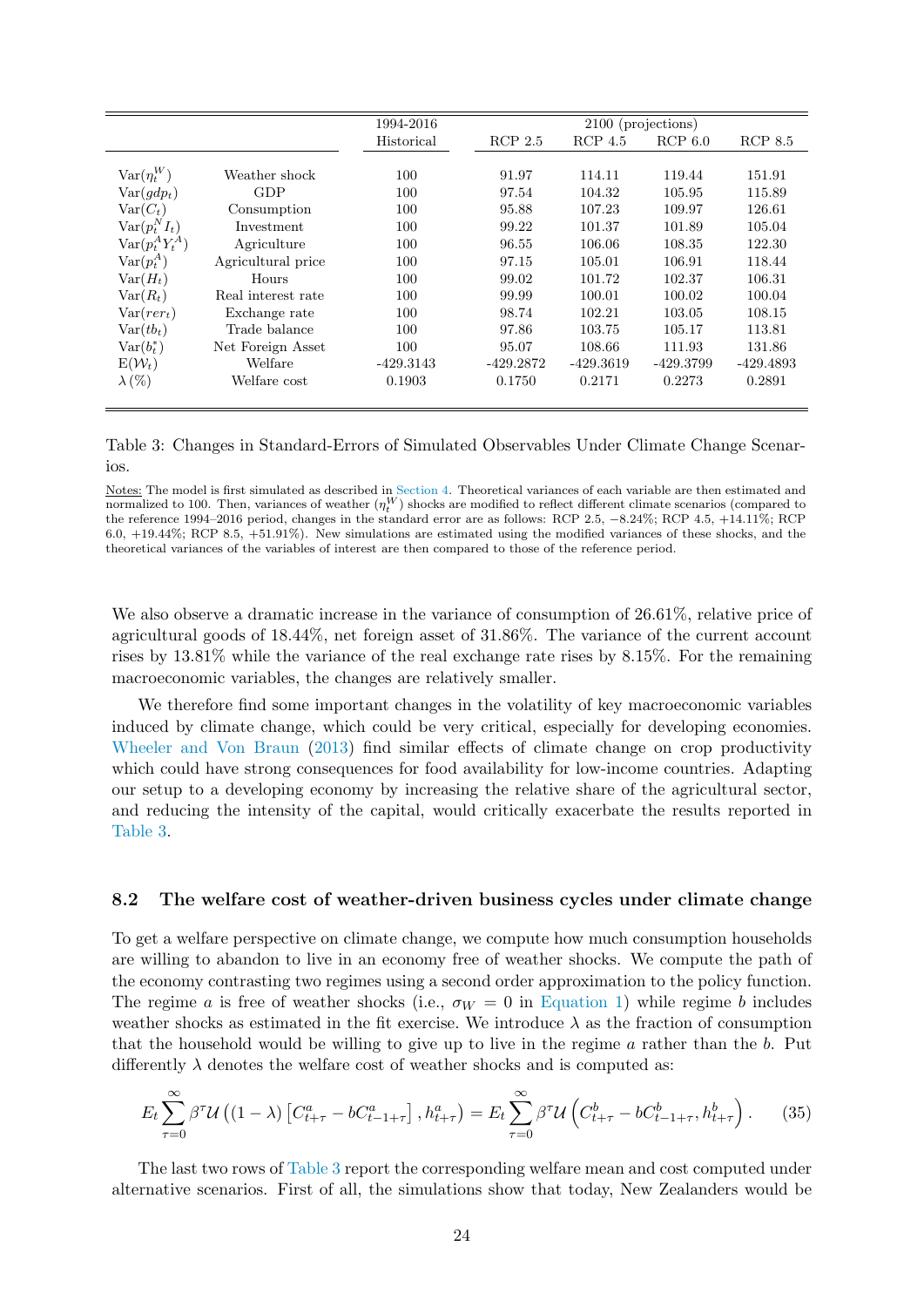willing to give up to  $0.1\%$  of their unconditional consumption in order to live in an economy free of droughts. The magnitude of this cost is not negligible, as our model evaluates the welfare costs of business cycles induced by productivity shocks to 0.05%, 0.03% for spending shocks, 0.05% for investment shocks, 0.44% for labor supply shocks, 0.08% for sector reallocation shock, 0.002% for foreign consumption shock and 0.04% for foreign discount factor.<sup>29</sup> Using a CRRA utility function, welfare cost of business cycles are typically low as shown by Lucas (1987, chap. 3) and Lucas (2003, section II) while with the same utility function, the welfare cost of the weather is non-trivial. This conflicting result with the standard macroeconomic literature is connected to the weather hysteresis effect: when an adverse weather shock deteriorates land productivity, agricultural output is low for an extended period of time as livestocks and crops needs time to recover. The resulting consequence is an higher uncertainty for households on their agricultural consumption which natural drives the welfare cost of business cycles. The magnitude of these results can be contrasted with those of Donadelli et al. (2017) who consider temperature shocks and who find an even larger welfare cost peaking to 18.1%.

We approximate climate change by increasing the variance of weather shocks. The results from this exercise are illustrative as we do not account for crop and livestock adaptation. Therefore, these costs can be interpreted as a maximum bound of the feasible welfare costs. In all our scenarios except for the optimistic RCP 2.5, households would be worse off under the new weather conditions in which the volatility of droughts has increased. Under the optimistic scenario, they would only abandon only 0.18% of their permanent consumption. In the worstcase scenario, this fraction would reach 0.29%. With respect to the benchmark situation over the 1994-2016 period, the welfare cost increased by 0.09, from 0.19 for the historical period to 0.28% for the worst-case scenario. This suggests that there is a strong non-linear relationship between the variance of the shock and the welfare cost as exemplified by Donadelli et al. (2017) for temperature shocks.

## 9 Conclusion

In this paper, we have investigated how the weather can play an autonomous role in generating business cycles. We have developed and estimated a DSGE model for a small open economy, New Zealand. Our model includes an agricultural sector that faces exogenous weather variations affecting land productivity, and in turn the production of agricultural goods. We find from a statistical standpoint that weather shocks do matter in explaining the business cycles of New Zealand. Both the VAR and the DSGE model find that a weather shock generates a recession through a contraction of agricultural production and investment combined with a rise in hours worked. Our business cycle decomposition exercises also show that weather shocks are an important driver of agricultural production and, in a smaller proportion, of the GDP. Finally, we use our model to the analysis of climate change by increasing the variance of weather shocks consistently with projections in 2100. The rise in the variability of weather events leads to an increase in the variability of key macroeconomic variables, such as output, agricultural production or the real exchange rate. In addition, we find important welfare costs incurred by weather-driven business cycles, as today households are willing to pay 0.19% of their unconditional consumption to live in a world with no weather shocks, and this cost is increasing in the variability of weather events.

The analysis of weather-driven business cycles is a burgeoning research area given the important context of climate change. In this paper, we have analyzed the importance of weather shocks on the macroeconomic fluctuations of a developed economy. However, the application

<sup>&</sup>lt;sup>29</sup>On average, these costs lie in the ballpark of estimates obtained in the RBC literature, see for example Otrok (2001) except for the labor supply shock. The latter generates important welfare costs as it directly affects utility function.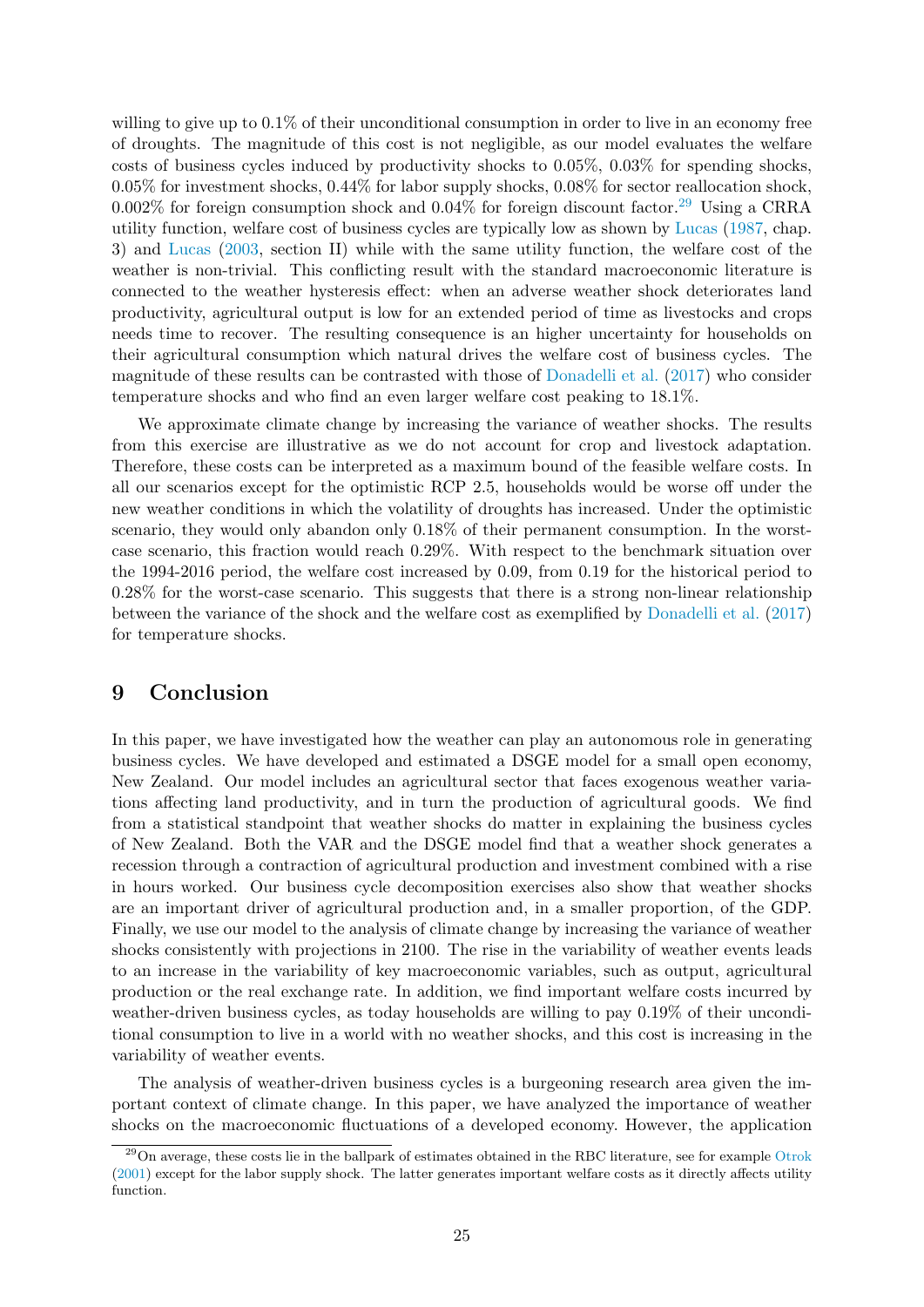of our framework to developing countries could highlight the high vulnerability of their primary sectors to weather shocks. In addition, from a policymaker's perspective, our framework could be fruitfully employed to evaluate the optimal conduct of monetary policy to mitigate the destabilizing effects of weather shocks for different scenarios of climate change. Fiscal policy could also play a role in a low-income country, for instance by providing disaster payments, which may be seen as insurance schemes paid by the tax payers. These disaster payments may make sense in the absence of well-functioning insurance markets. Another possibility could be the introduction of trends in the model, which could be affected by weather events both in the short and in the long run. This would provide a scope for crop adaptation and environmental policies aiming at offsetting the welfare costs of weather. Finally, weather shocks could also have implications for financial markets, through a possible rise in the equity premium as predicted by the risk disaster theory in asset pricing.

## References

- Acevedo, S., Mrkaic, M., Novta, N., Poplawski-Ribeiro, M., Pugacheva, E., Topalova, P., 2017. The Effects of Weather Shocks on Economic Activity: How Can Low-Income Countries Cope? World Economic Outlook, Chapter 3. International Monetary Fund.
- Adjemian, S., Bastani, H., Juillard, M., Mihoubi, F., Perendia, G., Ratto, M., Villemot, S., 2011. Dynare: Reference manual, version 4. Dynare Working Papers 1.
- Adolfson, M., Laséen, S., Lindé, J., Villani, M., 2007. Bayesian estimation of an open economy dsge model with incomplete pass-through. Journal of International Economics 72 (2), 481–511, doi:10.1016/j.jinteco.2007.01.003.
- Adolfson, M., Laséen, S., Lindé, J., Villani, M., 2008. Evaluating an estimated new keynesian small open economy model. Journal of Economic Dynamics and Control 32 (8), 2690–2721, doi:10.1016/j.jedc.2007.09.012.
- An, S., Schorfheide, F., 2007. Bayesian analysis of DSGE models. Econometric reviews 26 (2-4), 113–172, doi:10.1080/07474930701220071.
- Bloor, C., Matheson, T., 2010. Analysing shock transmission in a data-rich environment: a large BVAR for New Zealand. Empirical Economics 39 (2), 537–558, doi:10.1007/s00181-009-0317-3.
- Brooks, S. P., Gelman, A., 1998. General methods for monitoring convergence of iterative simulations. Journal of computational and graphical statistics 7 (4), 434–455, doi:10.1080/10618600.1998.10474787.
- Buckle, R. A., Kim, K., Kirkham, H., McLellan, N., Sharma, J., 2007. A structural VAR business cycle model for a volatile small open economy. Economic Modelling 24 (6), 990–1017, doi:10.1016/j.econmod.2007.04.003.
- Burke, M., Hsiang, S. M., Miguel, E., oct 2015. Global non-linear effect of temperature on economic production. Nature 527 (7577), 235–239, doi:0.1038/nature15725.
- Cai, Y., Lontzek, T., 2019. The social cost of carbon with economic and climate risks. Journal of Political Economy .
- Cashin, P., Mohaddes, K., Raissi, M., may 2017. Fair weather or foul? the macroeconomic effects of el niño. Journal of International Economics 106, 37–54, doi:10.1016/j.jinteco.2017.01.010.
- Chavas, J.-P., Chambers, R. G., Pope, R. D., 2010. Production economics and farm management: a century of contributions. American Journal of Agricultural Economics 92 (2), 356–375.
- Christiano, L. J., Eichenbaum, M., Evans, C. L., 2005. Nominal rigidities and the dynamic effects of a shock to monetary policy. Journal of political Economy 113 (1), 1–45, doi:10.1086/426038.
- Cushman, D. O., Zha, T., 1997. Identifying monetary policy in a small open economy under flexible exchange rates. Journal of Monetary economics 39 (3), 433–448, doi:10.1016/S0304-3932(97)00029-9.
- Dell, M., Jones, B. F., Olken, B. A., jul 2012. Temperature shocks and economic growth: Evidence from the last half century. American Economic Journal: Macroeconomics 4 (3), 66–95, doi:10.1257/mac.4.3.66.
- Deschenes, O., Greenstone, M., 2007. The economic impacts of climate change: evidence from agricultural output and random fluctuations in weather. The American Economic Review , 354–385doi:10.1257/aer.97.1.354.
- Donadelli, M., Jüppner, M., Riedel, M., Schlag, C., sep 2017. Temperature shocks and welfare costs. Journal of Economic Dynamics and Control 82, 331–355, doi:10.1016/j.jedc.2017.07.003.

Doorenbos, J., Kassam, A., 1979. Yield response to water. Irrigation and drainage paper 33, 257.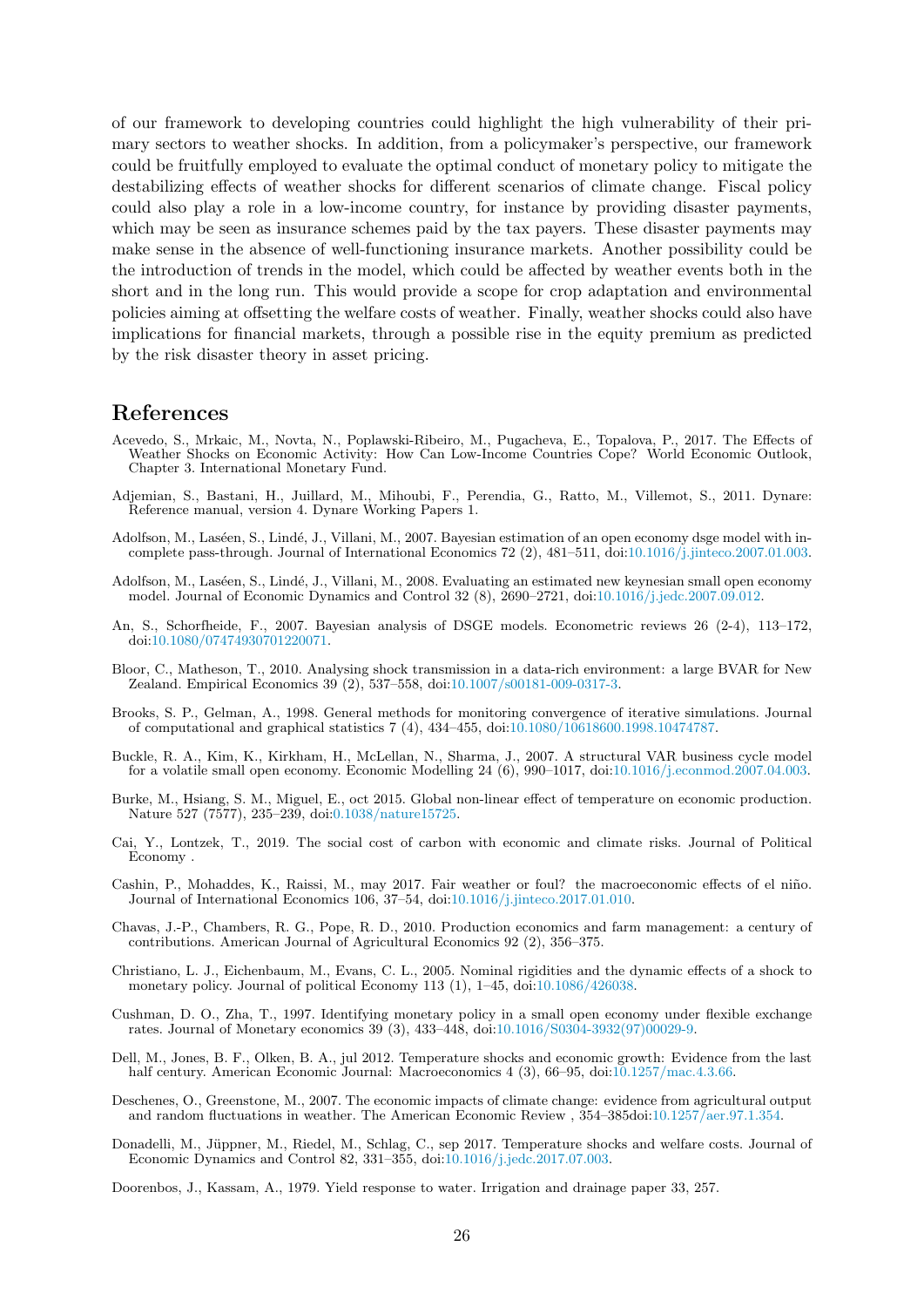- Echevarría, C., 1998. A three-factor agricultural production function: the case of Canada. International Economic Journal 12 (3), 63–75, doi:10.1080/10168739800080022.
- Fomby, T., Ikeda, Y., Loayza, N. V., 2013. The growth aftermath of natural disasters. Journal of Applied Econometrics 28 (3), 412–434, doi:10.1002/jae.1273.
- Gerard, P., Barringer, J., Charles, J., Fowler, S., Kean, J., Phillips, C., Tait, A., Walker, G., 2013. Potential effects of climate change on biological control systems: case studies from New Zealand. BioControl 58 (2), 149–162, doi:10.1007/s10526-012-9480-0.
- Geweke, J., 1999. Using simulation methods for bayesian econometric models: inference, development, and communication. Econometric reviews 18 (1), 1–73, doi:10.1080/07474939908800428.
- Hane, D. C., Pumphrey, F. V., et al., 1984. Crop water use curves for irrigation scheduling .
- Horvath, M., 2000. Sectoral shocks and aggregate fluctuations. Journal of Monetary Economics 45 (1), 69–106, doi:10.1016/s0304-3932(99)00044-6.
- Iacoviello, M., Neri, S., 2010. Housing market spillovers: evidence from an estimated DSGE model. American Economic Journal: Macroeconomics 2 (2), 125–164, doi:10.1257/mac.2.2.125.
- IPCC, 2014. Fifth assessment report of the intergovernmental panel on climate change. Cambridge University Press .
- IPCC, 2014. Summary for Policymakers. Cambridge University Press, Cambridge, United Kingdom and New York, NY, USA.
- Iskrev, N., 2010. Local identification in DSGE models. Journal of Monetary Economics 57 (2), 189–202, doi:10.1016/j.jmoneco.2009.12.007.
- Justiniano, A., Preston, B., 2010a. Can structural small open-economy models account for the influence of foreign disturbances? Journal of International Economics 81  $(1)$ , 61–74.
- Justiniano, A., Preston, B., 2010b. Monetary policy and uncertainty in an empirical small open-economy model. Journal of Applied Econometrics 25 (1), 93–128.
- Kamber, G., McDonald, C., Price, G., et al., 2013. Drying out: Investigating the economic effects of drought in New Zealand. Reserve Bank of New Zealand Analytical Note Series No. AN2013/02, Reserve Bank of New Zealand, Wellington, New Zealand .
- Kydland, F. E., Prescott, E. C., 1982. Time to build and aggregate fluctuations. Econometrica: Journal of the Econometric Society , 1345–1370.
- Lubik, T. A., dec 2006. A simple, structural, and empirical model of the antipodean transmission mechanism. New Zealand Economic Papers 40 (2), 91–126, doi:10.1080/00779954.2006.9558557.
- Lucas, R. E., 1978. Asset prices in an exchange economy. Econometrica: Journal of the Econometric Society , 1429–1445doi:10.2307/1913837.
- Lucas, R. E., 2003. Macroeconomic priorities. American Economic Review 93 (1), 1–14, doi:10.1257/000282803321455133.
- Lucas, R. J., 1987. Models of business cycles. Vol. 26. Basil Blackwell Oxford.
- Mejia, M. S. A., Mrkaic, M. M., Novta, N., Pugacheva, E., Topalova, P., 2018. The Effects of Weather Shocks on Economic Activity: What are the Channels of Impact? International Monetary Fund.
- Mundlak, Y., 1961. Empirical production function free of management bias. Journal of Farm Economics 43 (1), 44–56.
- Mundlak, Y., 2001. Production and supply. Handbook of agricultural economics 1, 3–85, doi:10.1016/s1574- 0072(01)10004-6.
- Narasimhan, B., Srinivasan, R., 2005. Development and evaluation of soil moisture deficit index (SMDI) and evapotranspiration deficit index (ETDI) for agricultural drought monitoring. Agricultural and Forest Meteorology 133 (1), 69–88, doi:10.1016/j.agrformet.2005.07.012.
- Nordhaus, W., 2018a. Evolution of modeling of the economics of global warming: Changes in the dice model, 1992–2017. Climatic change 148 (4), 623–640.
- Nordhaus, W., 2018b. Projections and uncertainties about climate change in an era of minimal climate policies. American Economic Journal: Economic Policy 10 (3), 333–60.
- Nordhaus, W. D., 1991. To slow or not to slow: the economics of the greenhouse effect. The economic journal 101 (407), 920–937, doi:10.2307/2233864.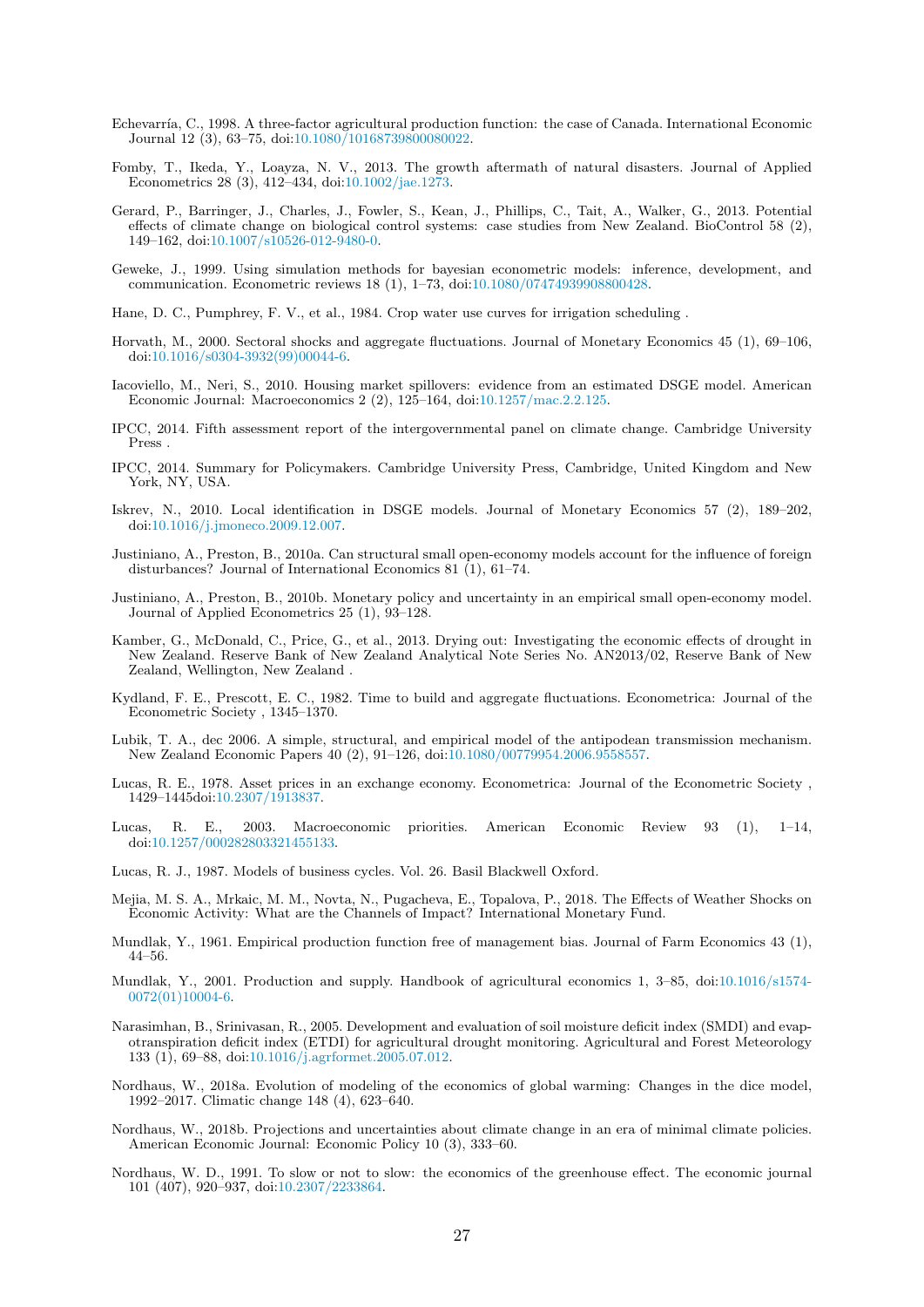- Nordhaus, W. D., Yang, Z., 1996. A regional dynamic general-equilibrium model of alternative climate-change strategies. The American Economic Review , 741–765.
- Otrok, C., 2001. On measuring the welfare cost of business cycles. Journal of Monetary Economics 47 (1), 61–92, doi:10.1016/s0304-3932(00)00052-0.
- Pindyck, R. S., 2017. The use and misuse of models for climate policy. Review of Environmental Economics and Policy 11 (1), 100–114, doi:10.1093/reep/rew012.
- Rabanal, P., 2007. Does inflation increase after a monetary policy tightening? Answers based on an estimated DSGE model. Journal of Economic Dynamics and Control 31 (3), 906–937, doi:10.1016/j.jedc.2006.01.008.
- Restuccia, D., Yang, D. T., Zhu, X., 2008. Agriculture and aggregate productivity: A quantitative cross-country analysis. Journal of Monetary Economics 55 (2), 234–250, doi:10.1016/j.jmoneco.2007.11.006.
- Rosen, S., Murphy, K. M., Scheinkman, J. A., 1994. Cattle cycles. Journal of Political Economy 102 (3), 468–492.
- Schmitt-Grohé, S., Uribe, M., 2003. Closing small open economy models. Journal of international Economics 61 (1), 163–185, doi:10.1016/s0022-1996(02)00056-9.
- Smets, F., Wouters, R., 2007. Shocks and frictions in US business cycles: A Bayesian DSGE approach. American Economic Review 97 (3), 586–606, doi:10.1257/aer.97.3.586.
- Wheeler, T., Von Braun, J., 2013. Climate change impacts on global food security. Science 341 (6145), 508–513, doi:10.1126/science.1239402.

## A Building Projections up to 2100

To investigate the potential impact of climate change on aggregate fluctuations, we assume that the volatility the weather  $(\eta_t^W)$  (Equation 1) will be affected by climate change. Instead of arbitrarily setting a value for this shift, we provide an approximation using a proxy for the drought index. To do so, we rely on monthly climatic data simulated from a circulation climate model, the Community Climate System Model (CCSM). The resolution of the dataset is a  $0.9^{\circ} \times 1.25^{\circ}$  grid. Simulated data are divided into two sets: one of historical data up to 2005 and one of projected data from 2006 to 2100. The projected data are given for four scenarios of greenhouse gas concentration trajectories, the so-called Representative Concentration Pathways (RCPs). The first three, i.e., the RCPs of 2.6, 4.5 and 6.0, are characterized by increasing greenhouse gas concentrations, which peak and then decline. The date of this peak varies among scenarios: around 2020 for the RCP 2.6 scenario, around 2040 for the RCP 4.5 and around 2080 for the RCP 6.0. The last scenario, the doom and gloom 8.5 pathway, is based on a quickly increasing concentration over the whole century. The first panel of Figure 13 shows emissions and projections of the emissions of one of the major greenhouse gases, i.e.,  $CO<sub>2</sub>$ , up to 2100.<sup>30</sup>

For these four scenarios, soil moisture deficit data are not available. We therefore use total rainfall as proxy, as rainfalls are strongly correlated with droughts, although the effects of temperatures on the evapotranspiration of lands is not taken into account. Simulated data for each scenario are provided on a grid on a monthly basis. We aggregate them at the national level on a quarterly basis. More details on the aggregation can be found in the online appendix.

These data are then used to estimate the evolution of the volatility of the weather shock. We do so using a rolling window approach. In the DSGE model, we assume that the weather shock is autoregressive of order one. We therefore fit an  $AR(1)$  model on each window. The size of the latter is set to 25.5 years, i.e., the length of the sample data used in the DSGE model, so each regression is estimated using 102 observations. The standard error of the residuals are then extracted to give a measure of the evolution of the volatility of the weather shock. The middle panel in Figure 13 illustrates the evolution of the standard error for each scenario. It

<sup>&</sup>lt;sup>30</sup>The data used to graph the  $CO_2$  emission projections are freely available at http://www.pik-potsdam.de/ ~mmalte/rcps/.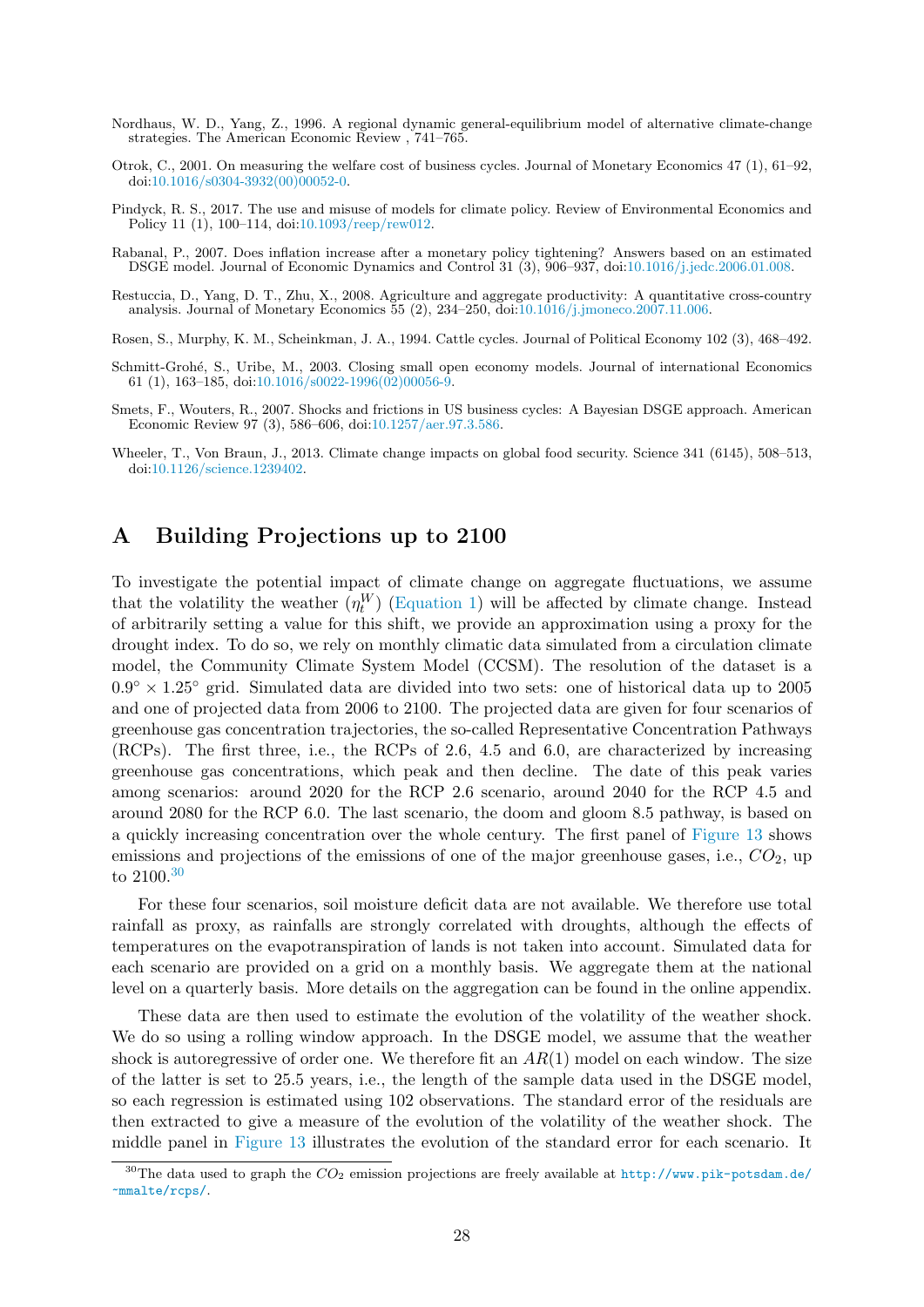is then possible to compute the average growth rate of the standard error over the century depending on the climate scenario.<sup>31</sup> The results are displayed in the right panel of Figure 13. In the best-case scenario, RCP 2.5, the variance of the climate measure is reduced by 4.1%; under the RCP 4.5 and RCP 6.0 scenarios, it increases by 6.82% and 9.29%, respectively; under the pessimistic RCP 8.5 scenario, it drastically increases by 23.25%.

<sup>&</sup>lt;sup>31</sup>More details on the procedure can be found in the appendix.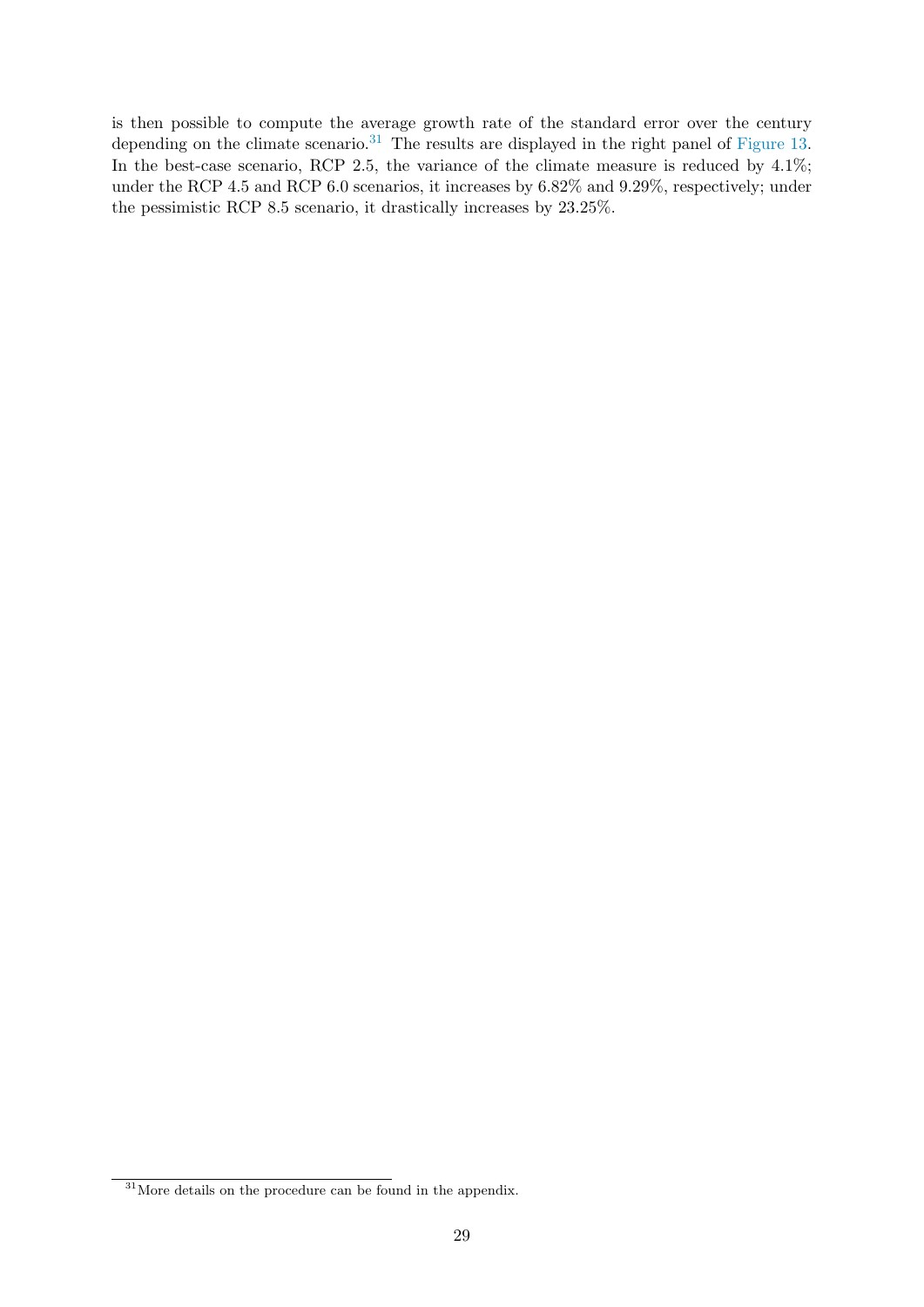| Variable                                     | Interpretation                                    | Value  |
|----------------------------------------------|---------------------------------------------------|--------|
| β                                            | Discount factor                                   | 0.9883 |
| $\delta_K$                                   | Capital depreciation rate                         | 0.025  |
| $\alpha$                                     | Share of capital in output                        | 0.33   |
| 9                                            | Share of spending in GDP                          | 0.22   |
|                                              | Share of agricultural goods in consumption basket | 0.15   |
| $\overset{\varphi}{\bar{H}}{}^N = \bar{H}^A$ | Hours worked                                      | 1/3    |
| $\bar{\ell}$                                 | Land per capita                                   | 0.40   |
| $\alpha_N$                                   | Openness of non-agricultural market               | 0.25   |
| $\alpha_A$                                   | Openness of agricultural market                   | 0.45   |
| $\chi_B$                                     | International portfolio cost                      | 0.0007 |

Table 4: Calibrated parameters on a quarterly basis.

|                                      |                 | Prior distributions   |                |                  | Posterior distribution |              |
|--------------------------------------|-----------------|-----------------------|----------------|------------------|------------------------|--------------|
|                                      |                 | Std.<br>Shape<br>Mean |                | Mean [5%:95%]    |                        |              |
|                                      |                 |                       |                |                  |                        |              |
| SHOCK PROCESS AR(1)                  |                 |                       |                |                  |                        |              |
| Economy-wide TFP (SD)                | $\sigma_Z$      | $\mathcal W$          | 1              | $\boldsymbol{2}$ | 2.1                    | [1.81:2.38]  |
| Hours supply (SD)                    | $\sigma_H$      | $\mathcal{W}$         | $\mathbf{1}$   | $\overline{2}$   | 5.19                   | [3.95:6.33]  |
| Spending (SD)                        | $\sigma_G$      | $\mathcal W$          | $\mathbf{1}$   | $\overline{2}$   | 3.98                   | [3.48:4.46]  |
| Investment (SD)                      | $\sigma_I$      | $\mathcal W$          | $\mathbf{1}$   | $\overline{2}$   | 9.87                   | [6.76:12.81] |
| Sector reallocation (SD)             | $\sigma_N$      | $\mathcal W$          | $\mathbf{1}$   | $\,2$            | 8.69                   | [6.78:10.56] |
| Weather (SD)                         | $\sigma_W$      | $\mathcal W$          | $\mathbf{1}$   | $\boldsymbol{2}$ | 0.81                   | [0.71:0.91]  |
| Foreign time-preference (SD)         | $\sigma_E$      | $\mathcal W$          | $\mathbf{1}$   | $\overline{2}$   | 5.61                   | [4.74:6.43]  |
| Foreign consumption (SD)             | $\sigma_C$      | $\mathcal W$          | $\mathbf{1}$   | $\overline{2}$   | 0.69                   | [0.6:0.77]   |
| Economy-wide TFP (AR term)           | $\rho_Z$        | $\mathcal B$          | 0.5            | 0.2              | 0.5                    | [0.38:0.61]  |
| Labour supply (AR term)              | $\rho_H$        | $\mathcal B$          | 0.5            | 0.2              | 0.89                   | [0.84:0.95]  |
| Spending (AR term)                   | $\rho_G$        | $\mathcal B$          | 0.5            | 0.2              | 0.83                   | [0.77:0.89]  |
| Investment (AR term)                 | $\rho_I$        | $\mathcal{B}$         | 0.5            | 0.2              | 0.42                   | [0.26:0.59]  |
| Sector reallocation (AR term)        | $\rho_N$        | $\mathcal B$          | 0.5            | 0.2              | 0.85                   | [0.79:0.92]  |
| Weather (AR term)                    | $\rho_W$        | $\mathcal B$          | 0.5            | 0.2              | 0.36                   | [0.23:0.51]  |
| Foreign time-preference (AR term)    | $\rho_E$        | $\mathcal{B}$         | 0.5            | 0.2              | 0.09                   | [0.02:0.16]  |
| Foreign consumption (AR term)        | $\rho_C$        | $\mathcal{B}$         | 0.5            | 0.2              | 0.95                   | [0.92:0.98]  |
| STRUCTURAL PARAMETERS                |                 |                       |                |                  |                        |              |
| Risk consumption                     | $\sigma_C$      | $\mathcal{N}$         | $\overline{2}$ | 0.35             | 1.64                   | [1.24:2.02]  |
| Labor disutility                     | $\sigma_H$      | $\cal N$              | $\overline{2}$ | 0.75             | 3.87                   | [2.98:4.84]  |
| Land expenditure cost                | $\phi$          | $\cal N$              | $\mathbf{1}$   | $\mathbf{1}$     | 2.58                   | [1.65:3.42]  |
| Share of land in agricultural output | $\omega$        | $\mathcal B$          | 0.2            | 0.1              | 0.1                    | [0.03:0.16]  |
| Consumption habits                   | b               | $\mathcal{B}$         | 0.7            | 0.1              | $0.4\,$                | [0.28:0.52]  |
| Labor sectoral cost                  | $\iota$         | $\cal N$              | $\mathbf{1}$   | 0.75             | 2.89                   | [2.11:3.7]   |
| Substitutability by type of goods    | $\mu$           | $\cal G$              | $\overline{2}$ | $\mathbf{1}$     | 6.32                   | [4.46:8.25]  |
| Substitutability home/foreign        | $\mu_A$         | $\mathcal G$          | 2              | $\mathbf{1}$     | 1.09                   | [0.74:1.43]  |
| Substitutability home/foreign        | $\mu_N$         | $\mathcal G$          | $\overline{2}$ | $\mathbf{1}$     | 0.75                   | [0.59:0.9]   |
| Land efficiency decay rate           | $\delta_{\ell}$ | $\mathcal{B}$         | 0.2            | 0.07             | 0.06                   | [0.03:0.08]  |
| Investment cost                      | $\kappa$        | $\mathcal N$          | $\overline{4}$ | 1.5              | 1.1                    | [0.54:1.65]  |
| Land-weather elasticity - current    | $\theta_1$      | $\mathcal{U}$         | $\overline{0}$ | 500              | 29.17                  | [6.87:54.03] |
| Marginal log-likelihood              |                 |                       |                |                  |                        | $-1467.21$   |

Notes: The column entitled "Shape" indicates the prior distributions using the following acronyms:  $N$  describes a normal distribution,  $G$  a Gamma,  $U$  an Uniform,  $B$  a Beta, and  $W$  a Weibull.

Table 5: Prior and posterior distributions of structural parameters and shock processes.

| Variable                                    | Interpretation                          | Model | Data |
|---------------------------------------------|-----------------------------------------|-------|------|
| $\bar{C}/\bar{Y}$                           | Ratio of consumption to output          | 0.55  | 0.57 |
| $\bar{I}/\bar{Y}$                           | Ratio of investment to output           | 0.23  | 0.22 |
| $400 \times (\bar{r} - 1)$                  | Real interest rate                      | 4.72  | 4.75 |
| $(1 - \varphi) \alpha_N + \varphi \alpha_A$ | Goods market openness                   | 0.28  | 0.29 |
| $n\bar{Y}^A/\bar{Y}$                        | Ratio of agricultural production to GDP | 0.08  | 0.07 |

Table 6: Steady state ratios (empirical ratios are computed using data between 1990 to 2017).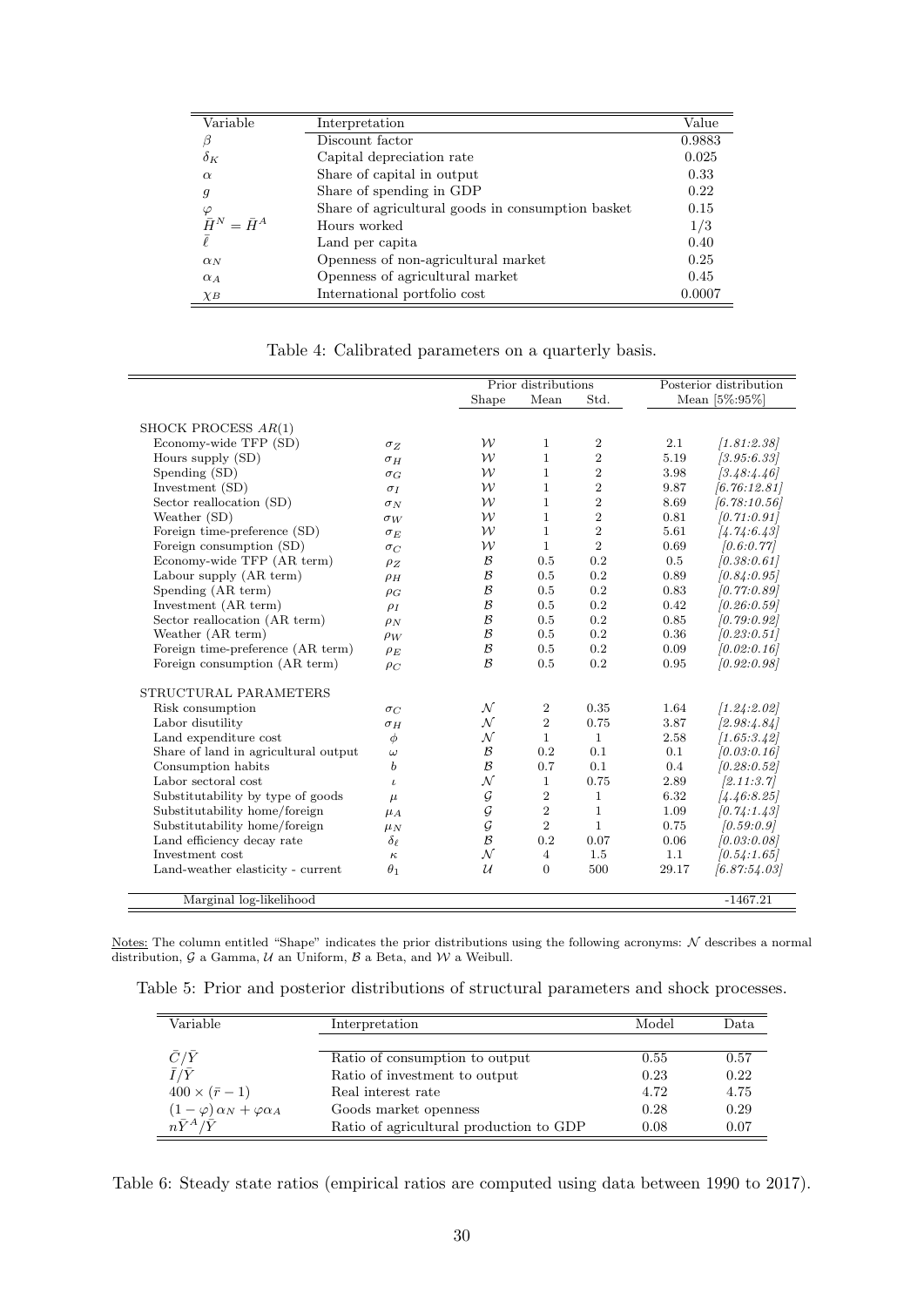

Figure 7: System response to an estimated weather shock  $\eta_t^W$  for the estimated DSGE and VAR model (when available).

Notes: Blue lines are the Impulse Response Functions (IRFs) generated when parameters are drawn from the mean posterior distribution, as reported in Figure 6. IRFs are reported in percentage deviations from the deterministic steady state. Dotted green lines are the means of the distributions of the Impulse Response Functions (IRFs) of the VAR model and gray areas are their 90 confidence intervals.

|                     | <b>Standard Deviation</b> |       | Autocorrelation |      |         | Correlation $w$<br>output |  |
|---------------------|---------------------------|-------|-----------------|------|---------|---------------------------|--|
|                     | Model                     | Data  | Model           | Data | Model   | Data                      |  |
| Total output        | 3.37                      | 2.72  | 0.85            | 0.95 | 1.00    | 1.00                      |  |
| Consumption         | 4.21                      | 2.50  | 0.90            | 0.90 | 0.68    | 0.72                      |  |
| Hours               | 2.71                      | 2.80  | 0.86            | 0.97 | 0.21    | 0.05                      |  |
| Investment          | 11.17                     | 11.94 | 0.84            | 0.94 | 0.79    | 0.68                      |  |
| Agricultural output | 13.48                     | 13.32 | 0.91            | 0.92 | 0.50    | 0.40                      |  |
| Foreign output      | 2.14                      | 3.45  | 0.95            | 0.98 | 0.14    | 0.65                      |  |
| RER variations      | 3.18                      | 3.60  | 0.26            | 0.26 | 0.12    | 0.07                      |  |
| Weather             | 0.87                      | 0.86  | 0.36            | 0.37 | $-0.12$ | $-0.02$                   |  |

Table 7: Comparison of empirical business cycle moments with their theoretical counterpart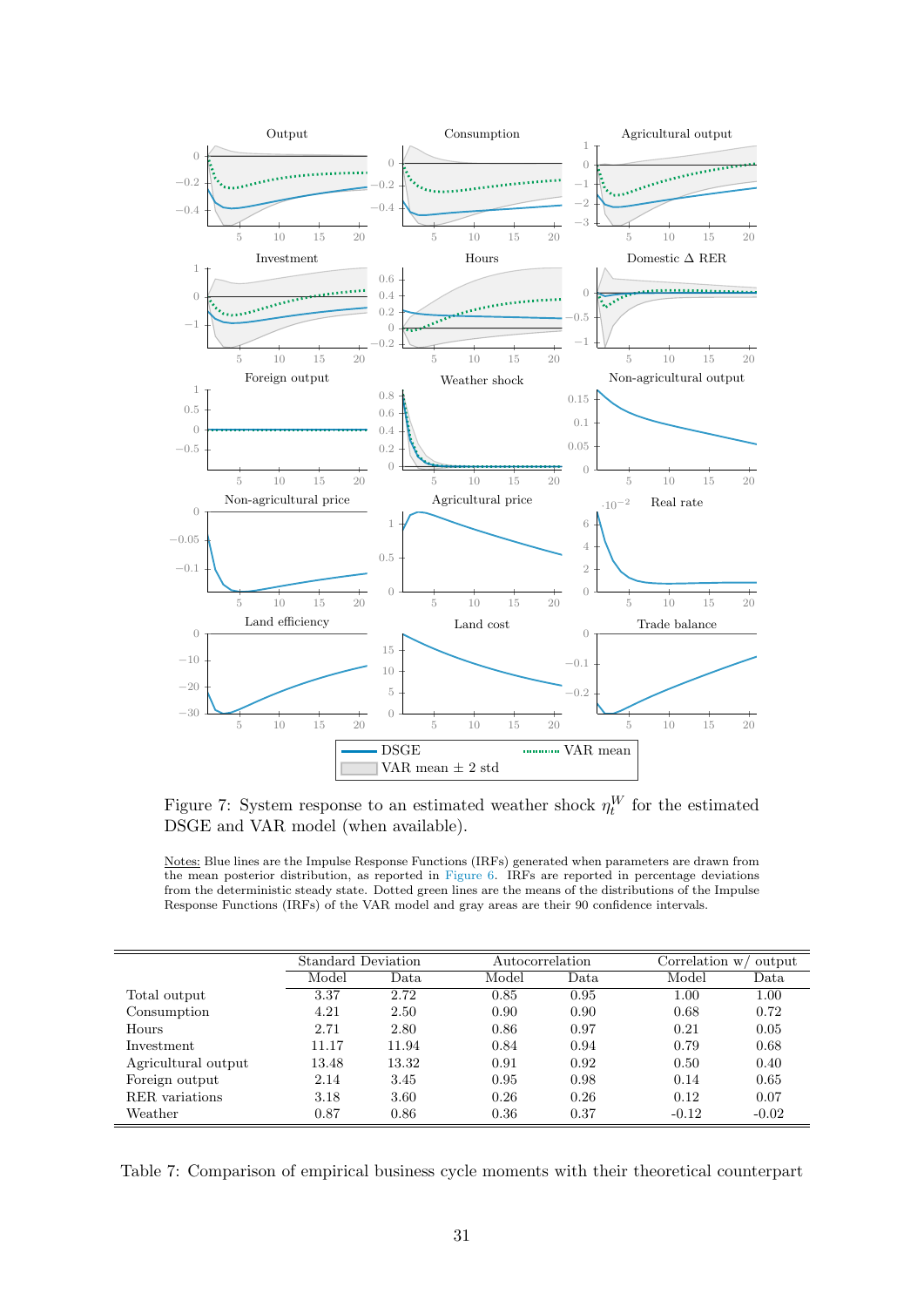

Figure 8: Forecast error variance decomposition at the posterior mean for different time horizons (one, ten, forty and unconditional) for four observable variables.



Figure 9: The role of weather shocks on selected variables.

Notes: All data are demeaned. Blue line and red lines are annual growth rates of selected observable variables. The blue line results of feeding the model with all shocks (i.e., the actual data), while the red line results of feeding the model only with the weather shock. The red line depicts the contribution of the weather shock to the corresponding deviation. Shaded area indicates the 10th percent of the most severe drought episodes, as inferred from the time series of the weather index.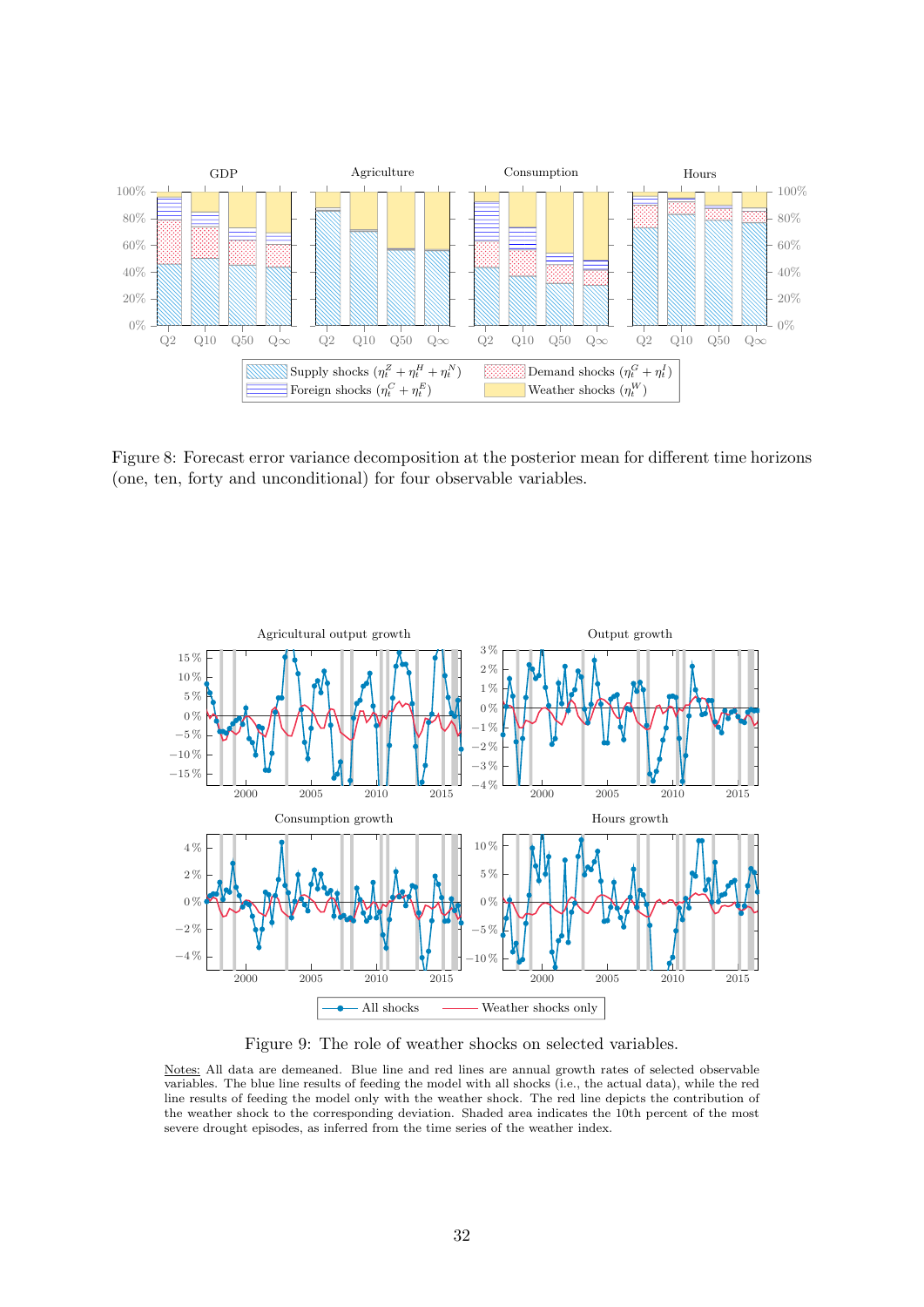

Notes: IRFs are expressed in percentage deviations of the estimated model's steady state. Prior to period 1 (shaded area), the model is at at its deterministic steady state. The weather shock occurs at  $t = 1$ .

Figure 10: Impulse response functions (in percentage deviations from steady state of the estimated model) for different values of the land expenditure cost  $\phi$  following a weather shock in  $t=1$ .



Notes: IRFs are expressed in percentage deviations of the estimated model's steady state. Prior to period 1 (shaded area), the model is at at its deterministic steady state. The weather shock occurs at  $t = 1$ .

Figure 11: Impulse response functions (in percentage deviations from steady state) for various degrees of labor substitution across sectors  $\iota = 0$ , 2.32 and 5.